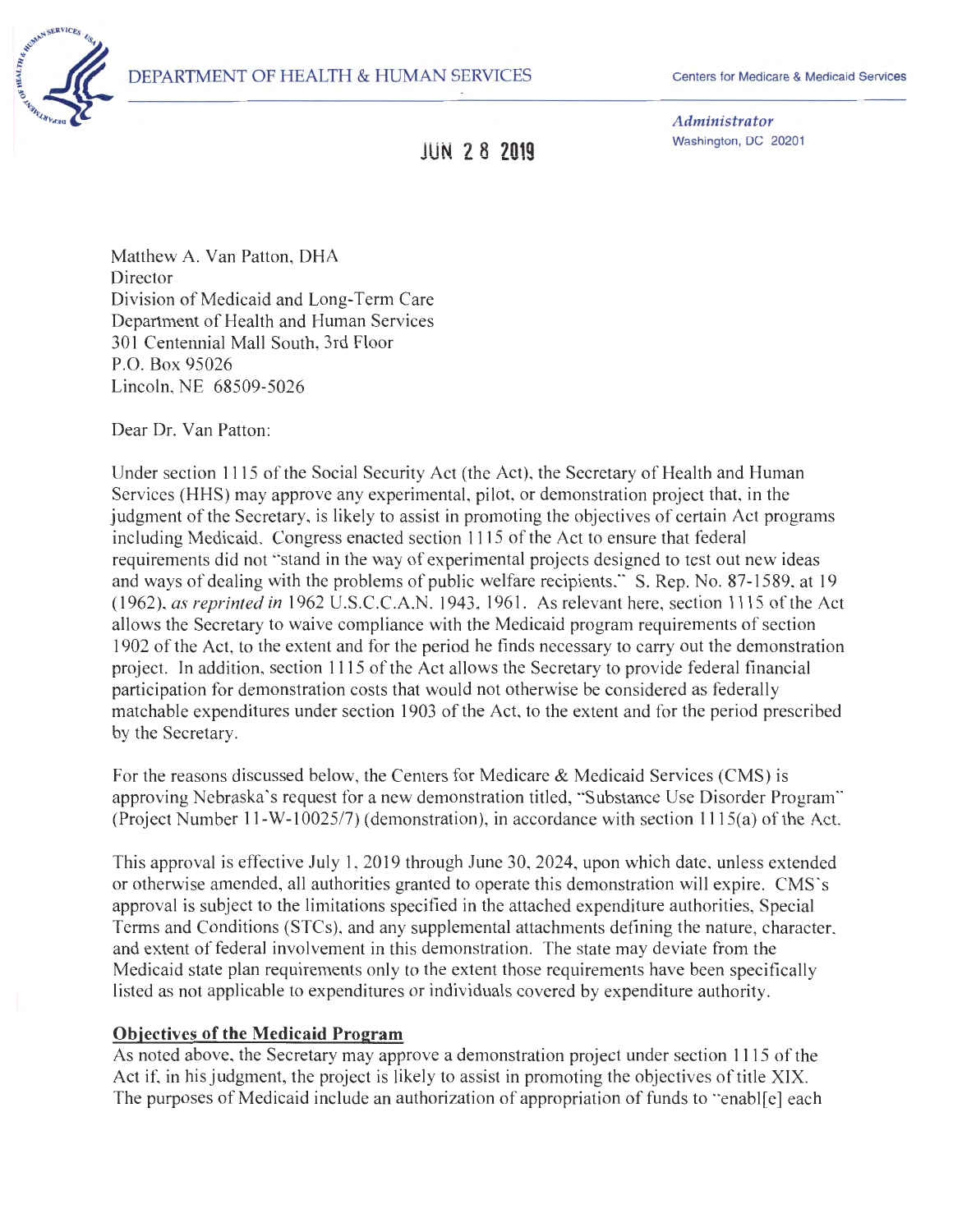state, as far as practicable under the conditions in such state, to furnish ( 1) medical assistance on behalf of families with dependent children and of aged, blind, or disabled individuals, whose income and resources are insufficient to meet the costs of necessary medical services, and (2) rehabilitation and other services to help such families and individuals attain or retain capability for independence or self-care." Act § 1901. This provision makes clear that an important objective of the Medicaid program is to furnish medical assistance and other services to vulnerable populations. But there is little intrinsic value in paying for services if those services are not advancing the health and wellness of the individual receiving them, or otherwise helping the individual attain independence. Therefore, we believe an objective of the Medicaid program, in addition to furnishing services, is to advance the health and wellness needs of its beneficiaries, and that it is appropriate for the state to structure its demonstration project in a manner that prioritizes meeting those needs.

Section 1115 demonstration projects present an opportunity for states to experiment with reforms that go beyond just routine medical care and focus on interventions that drive better health outcomes and quality of life improvements, and that may increase beneficiaries' financial independence. Such policies may include those designed to address certain health determinants and those that encourage beneficiaries to engage in health-promoting behaviors and to strengthen engagement by beneficiaries in their personal health care plans. These tests will necessarily mean a change to the status quo. They may have associated administrative costs, particularly at the initial stage, and section 1115 acknowledges that demonstrations may "result in an impact on eligibility, enrollment, benefits, cost-sharing, or financing." Act  $\S 1115(d)$  (1). But in the long term they may create incentives and opportunities that help enable many beneficiaries to enjoy the numerous personal benefits that come with improved health and financial independence.

Section 1115 demonstration projects also provide an opportunity for states to test policies that ensure the fiscal sustainability of the Medicaid program, better "enabling each [s]tate, as far as practicable under the conditions in such [s]tate" to furnish medical assistance, Act §1901, while making it more practicable for states to furnish medical assistance to a broader range of persons in need. For instance, measures designed to improve health and wellness may reduce the volume of services consumed, as healthier, more engaged beneficiaries tend to consume fewer medical services and are generally less costly to cover. Further, measures that have the effect of helping individuals secure employer-sponsored or other commercial coverage or otherwise transition from Medicaid eligibility may decrease the number of individuals who need financial assistance, including medical assistance, from the state. Such measures may enable states to stretch their resources further and enhance their ability to provide medical assistance to a broader range of persons in need, including by expanding the services and populations they cover.<sup>1</sup> By the same

<sup>&</sup>lt;sup>1</sup> States have considerable flexibility in the design of their Medicaid programs, within federal guidelines. Certain benefits are mandatory under federal law, but many benefits may be provided at state option, such as prescription drug benefits, vision benefits, and dental benefits. Similarly, states have considerable latitude to detennine whom their Medicaid programs will cover. Certain eligibility groups must be covered under a state 's program, but many states opt to cover additional eligibility groups that are optional under the Medicaid statute. The optional groups include a new, non-elderly adult population (ACA expansion population) that was added to the Act at section I 902(a) ( I 0) (A) (i) (VIII) by the Patient Protection and Affordable Care Act (ACA). Coverage of the ACA expansion population became optional as a result of the Supreme Court's decision in *NFIB v. Sebelius,* 567 U.S. 519 (2012). Accordingly, several months after the  $NFIB$  decision was issued, CMS informed the states that they "have flexibility to start or stop the expansion ." CMS, *Frequently Asked Questions on Exchanges, Market Reforms. and*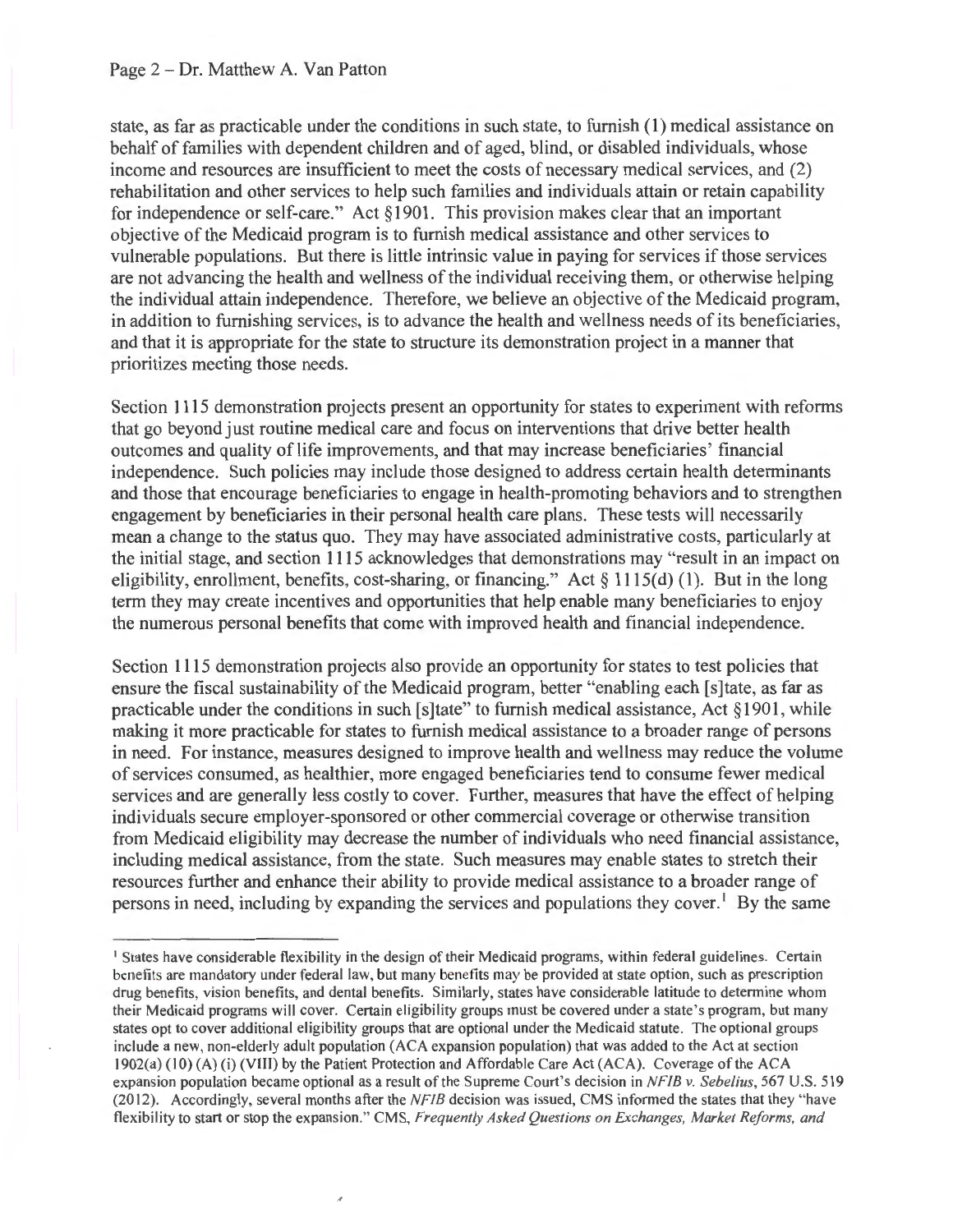token, such measures may also preserve states' ability to continue to provide the optional services and coverage they already have in place.

Our demonstration authority under section 1115 of the Act allows us to offer states more flexibility to experiment with different ways of improving health outcomes and strengthening the financial independence of beneficiaries. Demonstration projects that seek to improve beneficiary health and financial independence improve the well-being of Medicaid beneficiaries and, at the same time, allow states to maintain the long-term fiscal sustainability of their Medicaid programs and to provide more medical services to more Medicaid beneficiaries. Accordingly, such demonstration projects advance the objectives of the Medicaid program.

# **Background on Medicaid Coverage in Nebraska**

Nebraska's Medicaid program provides health coverage to approximately 240,000 residents. In any given month, 10 to 12 percent of the state's population is eligible for Medicaid. Over 98 percent of Medicaid enrollees are served through the state's managed care delivery system. On January 1, 2017, Nebraska launched Heritage Health, a new managed care program that integrates physical health, behavioral health, and pharmacy services into a single, statewide, comprehensive delivery system. Nebraska's publicly funded behavioral health system is anchored by a network of six local regions. The regions contract with local programs to provide public inpatient, outpatient, emergency community mental health, and substance use disorder services. Medicaid managed care plans are required to collaborate with the Department of Behavioral Health and the local behavioral health regions in the establishment and maintenance of the plans' provider networks.

# **Extent and Scope of the Demonstration**

This approval, once CMS approves the state's SUD Implementation Plan, authorizes Nebraska to receive federal financial participation (FFP) for the provision of all Medicaid state plan services - including a continuum of services to treat addictions to opioids and other substances - for Medicaid enrollees ages 21-64 primarily diagnosed with opioid use disorder (OUD) and/or other substance use disorders (SUD) who are short-term residents in residential and inpatient treatment facilities that meet the definition of an Institution for Mental Diseases (IMD). The approval of this demonstration is just one facet of a comprehensive strategy to combat the nation 's opioid epidemic.

Specifically, the demonstration is expected to assist Nebraska in the following:

- 1. Increasing rates of identification, initiation, and engagement in treatment;
- 2. Increasing adherence to and retention in treatment;
- 3. Reducing overdose deaths, particularly those due to opioids;

*Medicaid* at 11 (Dec. 10, 2012). In addition to expanding Medicaid coverage by covering optional eligibility groups and benefits beyond what the Medicaid statute requires, many states also choose to cover benefits beyond what is authorized by statute by using expenditure authority under section  $1115(a)$  (2) of the Act. For example, recently, many states have been relying on this authority to expand the scope of services they offer to address substance use disorders beyond what the statute explicitly authorizes.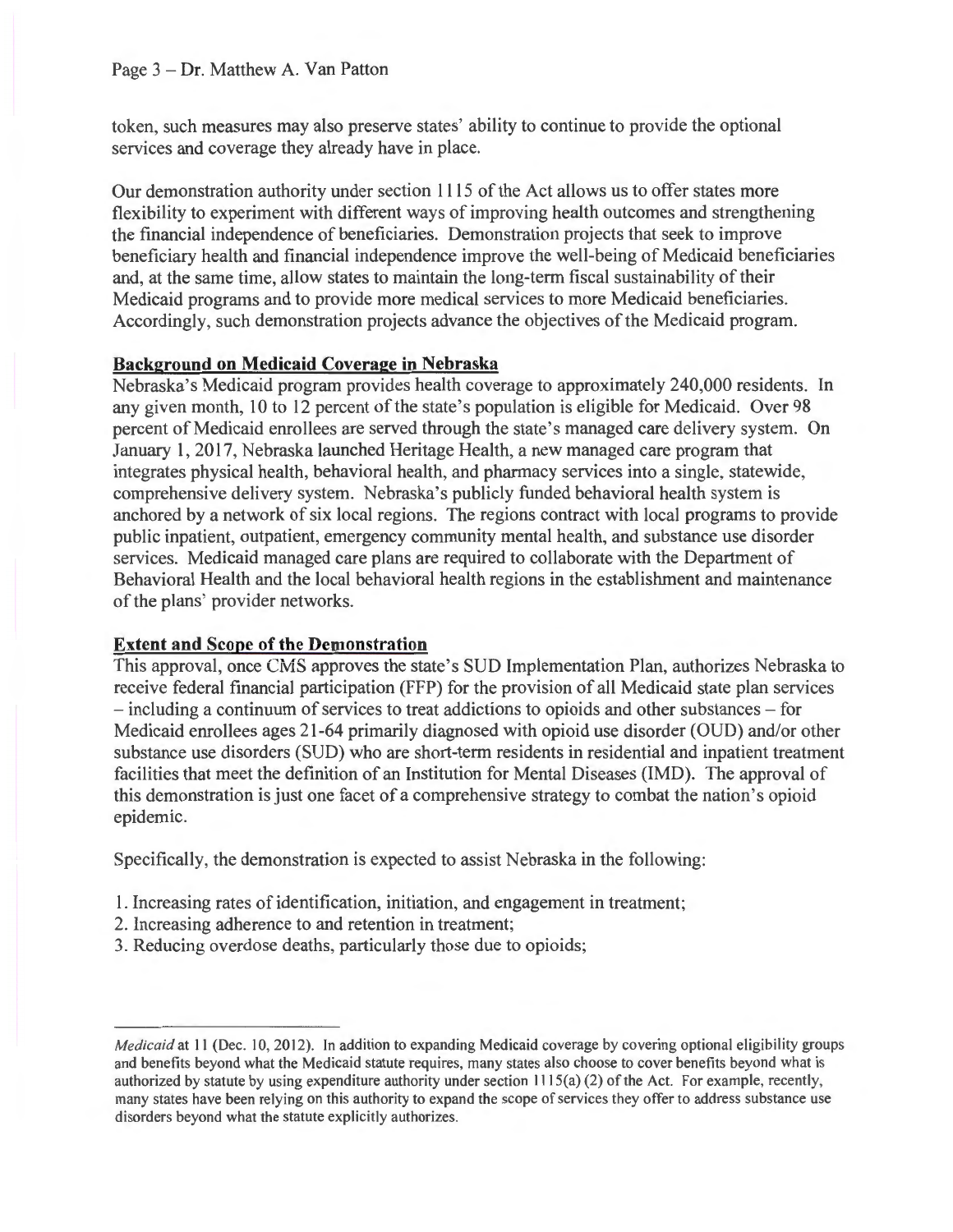4. Reducing utilization of emergency departments and inpatient hospital settings for treatment where the utilization is preventable or medically inappropriate through improved access to other continuum of care services;

5. Reducing readmissions to the same or higher level of care where the readmission is preventable or medically inappropriate; and

6. Improving access to care for physical health conditions among beneficiaries.

# **Determination that the Demonstration Pproject is Likely to Assist in Promoting Medicaid's Objectives**

Under section 1901 of the Act, the Medicaid program provides federal funding to participating states "[f]or the purpose of enabling each state, as far as practicable under the conditions "'in such state, to furnish (I) medical assistance on behalf of families with dependent children and of aged, blind, or disabled individuals, whose income and resources are insufficient to meet the costs of necessary medical services, and (2) rehabilitation and other services to help such families and individuals attain or retain capability for independence or self-care."

As this statutory text makes clear, a basic objective of Medicaid is to enable states to "furnish... medical assistance" to certain vulnerable populations (i.e. , payment for certain healthcare services defined at section 1905 of the Act, the services themselves, or both). By paying these costs, the Medicaid program helps vulnerable populations afford the medical care and services they need to attain and maintain health and well-being. In addition, the Medicaid program is supposed to enable states to furnish rehabilitation and other services to vulnerable populations to help them "attain or retain capability for independence or self-care," per section 1901 of the Act.

For the reasons discussed below, the Secretary has determined that Nebraska's Substance Use Disorder Program demonstration is likely to assist in promoting the objectives of the Medicaid program and the expenditure authority sought is necessary and appropriate to carry out the demonstration. Under this demonstration, all Medicaid beneficiaries will continue to have access to all current state plan benefits. In addition, through this new section 1115 demonstration, Nebraska will be able to receive FFP for the continuum of services to treat addiction to opioids or other substances, including services provided to Medicaid enrollees residing in residential treatment facilities, subject to the requirements in the STCs. Ordinarily such residential treatment services are not eligible for federal Medicaid reimbursement due to the exclusion in the Medicaid statute of services provided to patients in IMDs.

CMS also expects that implementation of this demonstration in Nebraska is likely to assist in promoting the objectives of the Medicaid program as it is expected to improve health outcomes related to SUD and co-morbidities for those Medicaid beneficiaries by increasing access to high quality SUD, including OUD, care.

# **Consideration of Public Comments**

To increase the transparency of demonstration projects, sections  $1115(d)(1)$  and (2) of the Act direct the Secretary to issue regulations providing for two periods of public comment on a state's application for a section 1115 demonstration that would result in an impact on eligibility, enrollment, benefits, cost-sharing, or financing. The first comment period occurs at the state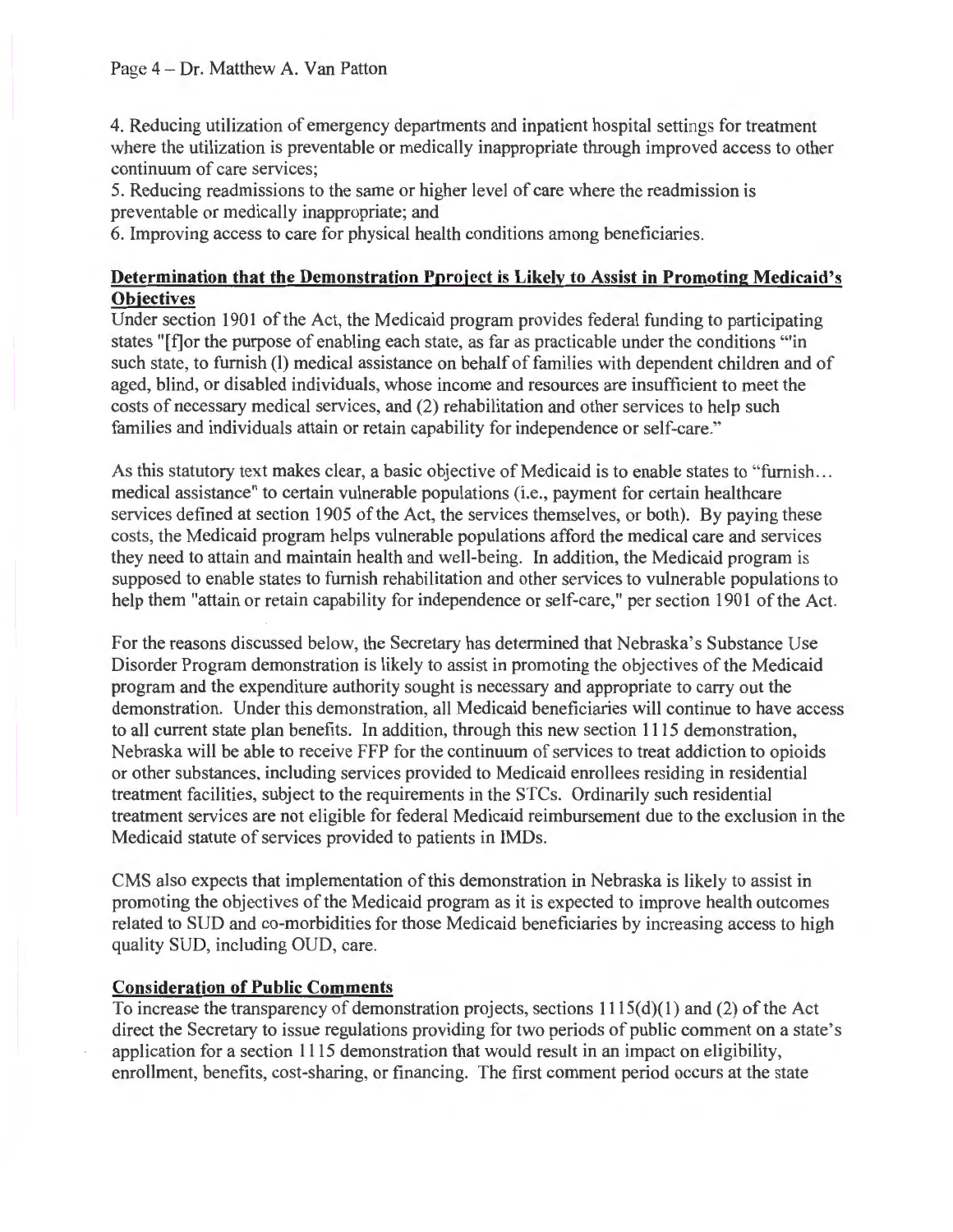level before submission of the section 1115 application, and the second comment period occurs at the federal level after the application is received by the Secretary.

Section  $1115(d)(2)(A)$  and (C) of the Act further specify that comment periods should be "sufficient to ensure a meaningful level of public input," but the statute imposes no additional requirement on the states or the Secretary to address those comments, as might otherwise be required under a general rulemaking. Accordingly, the implementing regulations issued in 2012 provide that CMS will review and consider all comments received by the deadline, but will not provide written responses to public comments.<sup>2</sup>

Consistent with federal transparency requirements, CMS reviewed all of the materials submitted by the state, as well as all of the comments the state received, when evaluating whether the demonstration project as a whole was likely to assist in promoting the objectives of the Medicaid program.

CMS received three written comments during the federal comment period. Although CMS is not legally required to provide written responses to comments, CMS is addressing the comments and summarizing CMS's analysis of those comments for the benefit of stakeholders. One comment was not related to the proposed demonstration. Another comment encouraged the specific inclusion of provisions related to HIV counseling and education for individuals being treated for SUD in order to promote awareness and prevention of the disease. The same commenter also encouraged HIV testing for patients at intake, consistent with ASAM and CDC guidelines, so that those individuals living with HIV may be connected with care and treatment. CMS considered this comment in its review and analysis of the demonstration application, but notes that these comments are outside of what the state proposed in its demonstration application.

A third commenter urged CMS and the state to work together to ensure that treatment provider assessments for all addiction treatment services, levels of care, and length-of-stay recommendations, as well as methods of residential treatment provider qualification, are performed by an independent third party that has the necessary competencies to use the most recent edition of the ASAM Criteria (or such other evidence-based patient placement assessment tools and nationally-recognized program standards, as applicable). CMS considered this comment in its review and analysis of this demonstration application, and notes that STC 18 requires the state, in its SUD Implementation Plan, to establish a requirement that providers assess treatment needs based on SUD-specific multidimensional assessment tools, such as ASAM Criteria or other assessment and placement tools that reflect evidence-based clinical treatment guidelines within 12-24 months of demonstration approval.

# **Other Information**

CMS's approval of this demonstration is conditioned upon compliance with the enclosed list of waiver and expenditure authorities and the STCs defining the nature, character and extent of anticipated federal involvement in the project. The award is subject to our receiving your written

<sup>&</sup>lt;sup>2</sup> 42 CFR § 431.416(d)(2); see also Medicaid Program; Review and Approval Process for Section 1115 Demonstrations; Application, Review, and Reporting Process for Waivers for State Innovation; Final Rules, 77 Fed. Reg. 11678, 11685 (Feb. 27, 2012) (final rule).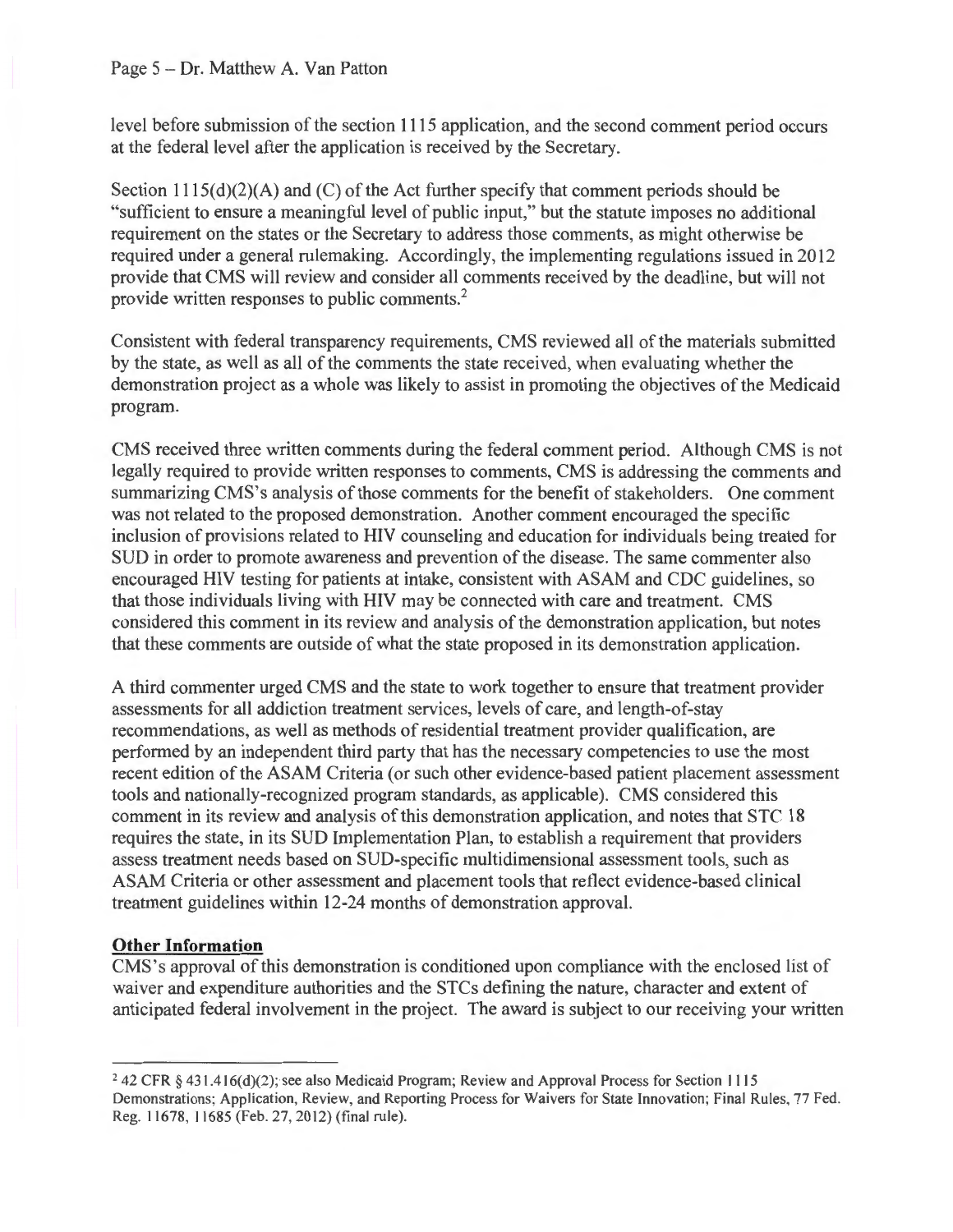#### Page 6 - Dr. Matthew A. Van Patton

acknowledgement of the award and acceptance of these STCs within 30 days of the date of this letter.

Your project officer is CAPT Lisa Marunycz. CAPT Marunycz's contact information is as follows:

> CAPT Lisa Marunycz Centers for Medicare & Medicaid Services Center for Medicaid & CHIP Services State Demonstrations Group 7500 Security Boulevard Mail Stop: S2-24-04 Baltimore, MD 21244-1850 Telephone: (410) 786-1638 E-mail: lisa.marunycz@cms.hhs.gov@cms.hhs.gov

Official communications regarding program matters should be sent simultaneously to CAPT Marunycz and to Mr. James Scott, Director, in our Division Of Medicaid Field Operations North. Mr. Scott's address is:

> Mr. James Scott Director, Division of Medicaid Field Operations North Centers for Medicare & Medicaid Services 601 East  $12<sup>th</sup>$  Street, Suite 355 Kansas City, Missouri 64106-2898 Telephone: (816) 426-5925 E-mail: James.Scottl @cms.hhs.gov

If you have questions regarding this approval, please contact Ms. Judith Cash, Director, State Demonstrations Group, Center for Medicaid & CHIP Services, at (410) 786-9686. We look forward to continuing to work with you and your staff throughout the course of the demonstration.

Enclosures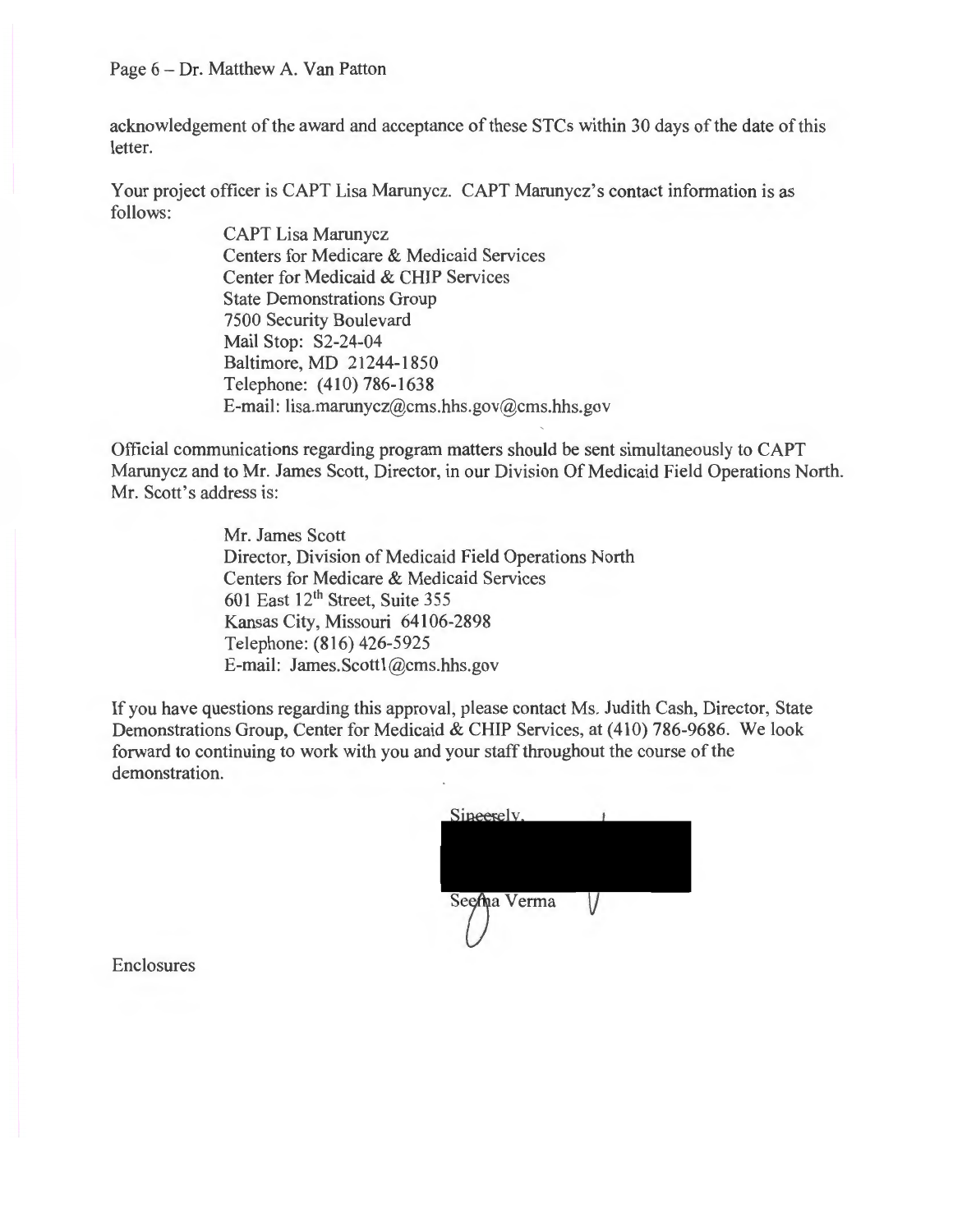Page 7 - Dr. Matthew A. Van Patton

cc: James Scott, Director, Division of Medicaid Field Operations North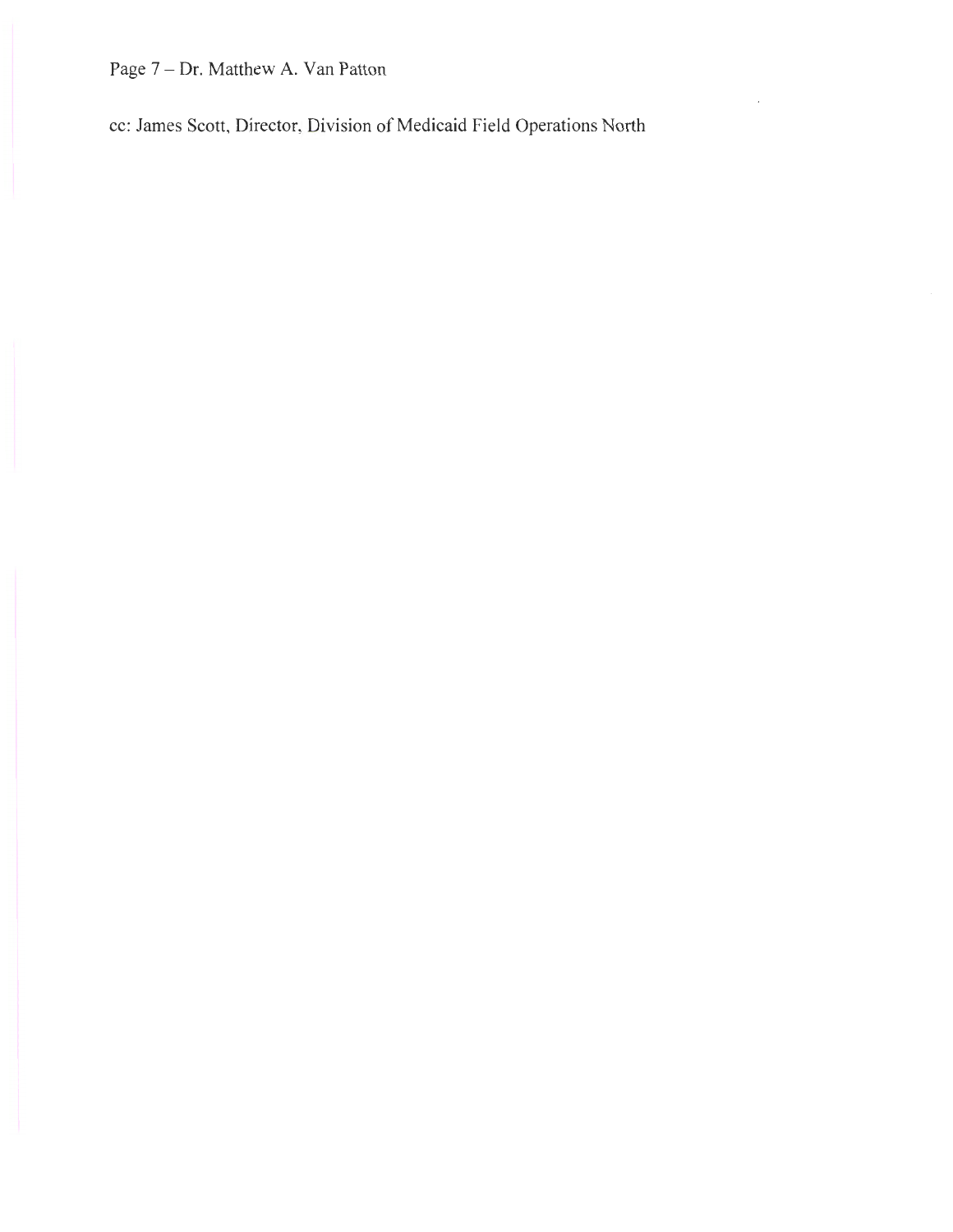# **CENTERS FOR MEDICARE & MEDICAID SERVICES**

### **EXPENDITURE AUTHORITY**

| <b>NUMBER:</b>  | $11-W-10024/7$                                                                               |
|-----------------|----------------------------------------------------------------------------------------------|
| <b>TITLE:</b>   | Nebraska Substance Use Disorder Program                                                      |
| <b>AWARDEE:</b> | Nebraska Department of Health and Human Services, Division of<br>Medicaid and Long-Term Care |

Under the authority of section 1115(a)(2) of the Social Security Act (the Act), expenditures made by Nebraska for the items identified below, which are not otherwise included as expenditures under section 1903 of the Act shall, for the period from July 1, 2019 through June 30, 2024, unless otherwise specified, be regarded as expenditures under the state's title XIX plan.

The following expenditure authorities may only be implemented consistent with the approved Special Terms and Conditions (STCs) and shall enable Nebraska to operate the above-identified section 1115(a) demonstration.

**Residential Treatment for Individuals with Substance Use Disorder (SUD).** Expenditures for otherwise covered services furnished to otherwise eligible individuals who are primarily receiving treatment and withdrawal management services for substance use disorder (SUD) who are short-term residents in facilities that meet the definition of an Institution for Mental Diseases (IMD).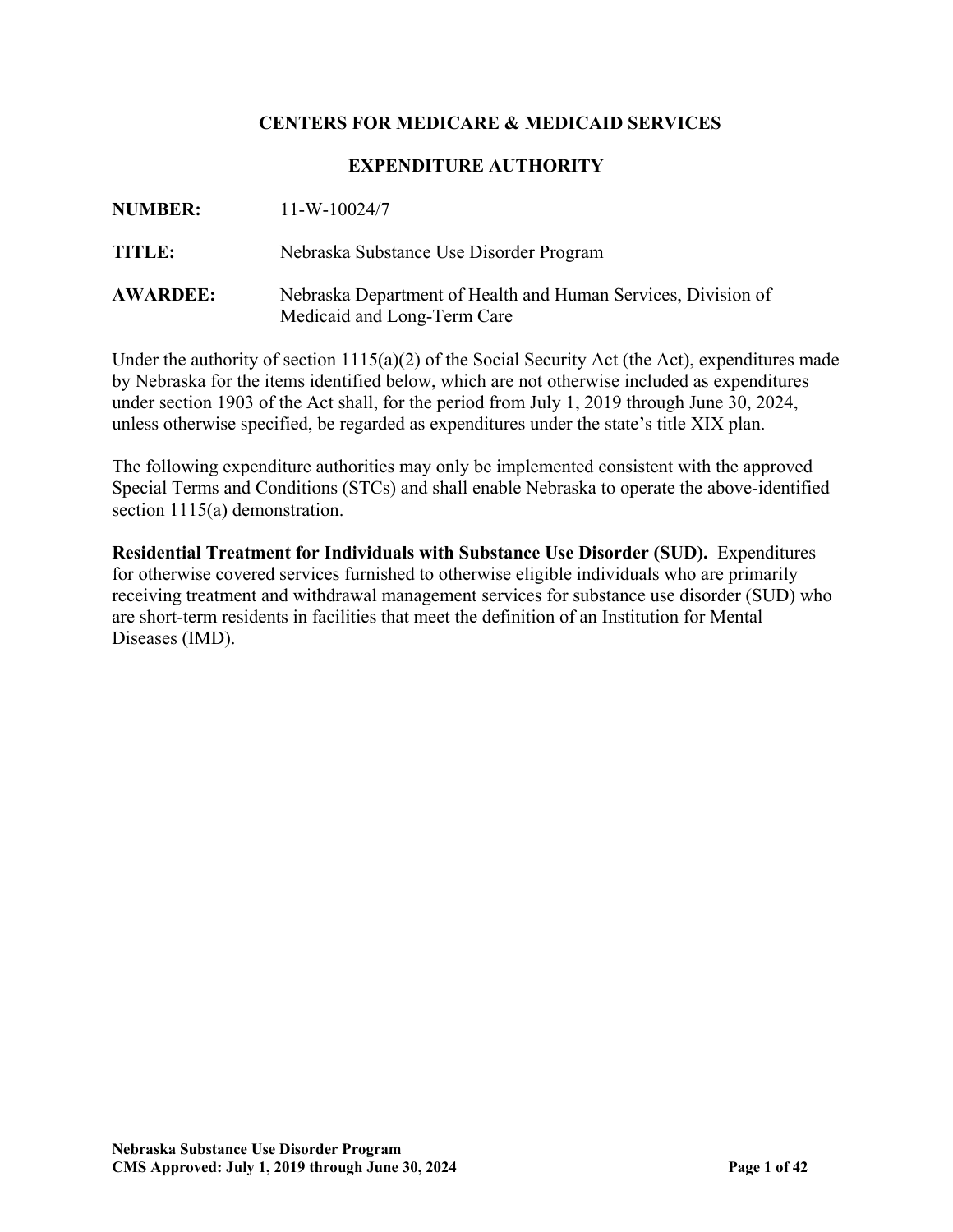## **CENTERS FOR MEDICARE & MEDICAID SERVICES SPECIAL TERMS AND CONDITIONS (STCs)**

| <b>NUMBER:</b>  | $11-W-10024/7$                                                                              |
|-----------------|---------------------------------------------------------------------------------------------|
| TITLE:          | Nebraska Substance Use Disorder                                                             |
| <b>AWARDEE:</b> | Nebraska Department of Health and Human Services<br>Division of Medicaid and Long-Term Care |

# **I. PREFACE**

The following are the STCs for the Nebraska Substance Use Disorder section 1115(a) Medicaid demonstration (hereinafter "demonstration"), to enable the Nebraska Department of Health and Human Services, Division of Medicaid and Long-Term Care (hereinafter "state") to operate this demonstration. The Centers for Medicare & Medicaid Services (CMS) has granted expenditure authorities authorizing federal matching of demonstration costs not otherwise matchable, which are separately enumerated. These STCs set forth conditions and limitations on those expenditure authorities, and describe in detail the nature, character, and extent of federal involvement in the demonstration and the state's obligations to CMS related to the demonstration. These STCs neither grant additional expenditure authorities, nor expand upon those separately granted. These STCs are effective from July 1, 2019 to June 30, 2024 unless otherwise specified.

The STCs have been arranged into the following subject areas:

- I. Preface
- II. Program Description and Objectives
- III. General Program Requirements
- IV. Eligibility and Enrollment
- <span id="page-8-0"></span>V. Demonstration Programs and Benefits
- VI. Cost Sharing
- VII. Delivery System
- <span id="page-8-1"></span>VIII. General Reporting Requirements
	- IX. Monitoring
	- X. Evaluation of the Demonstration
	- XI. General Financial Requirements under title XIX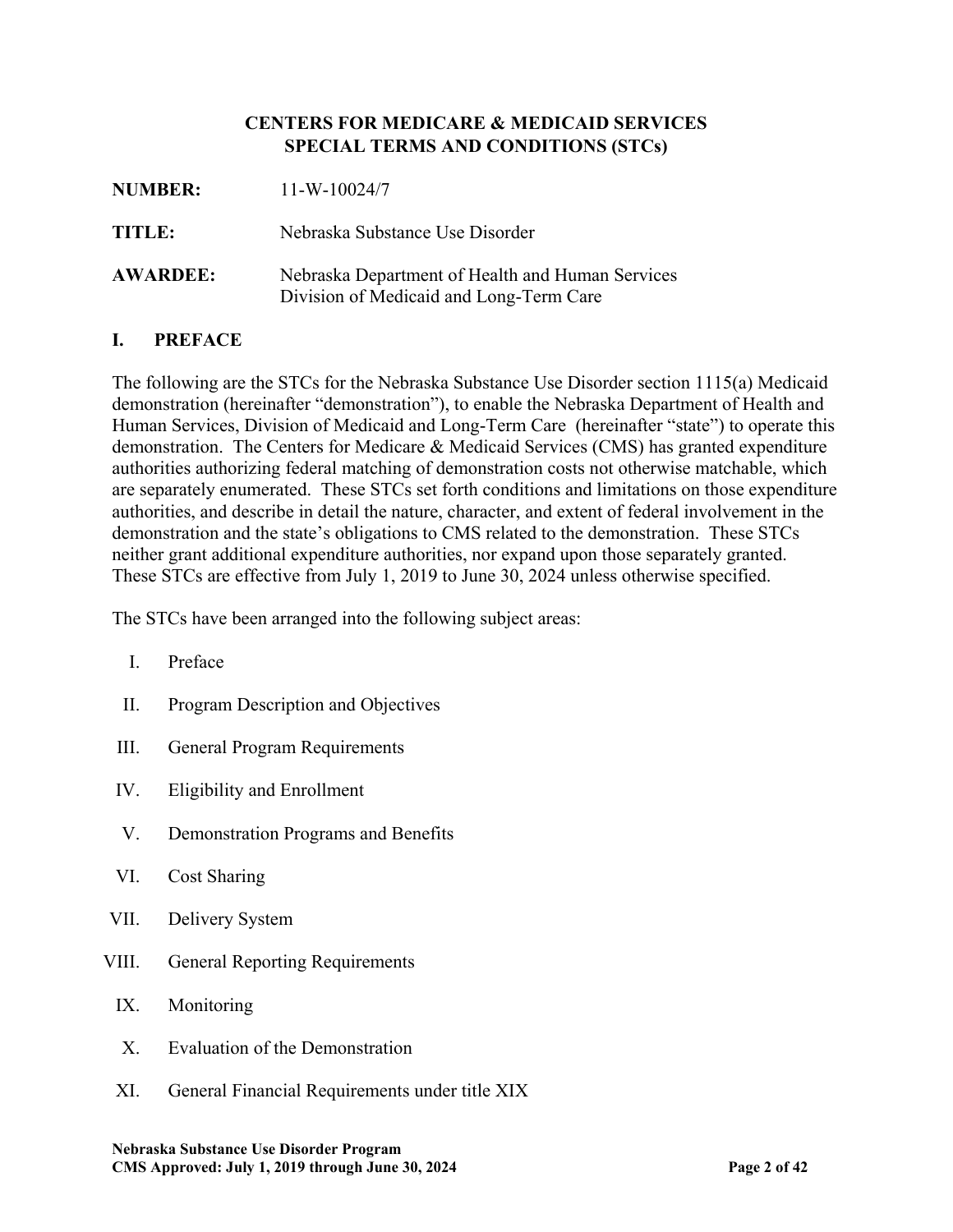- <span id="page-9-0"></span>XII. Monitoring Budget Neutrality for the Demonstration
- XIII. Schedule of Deliverables for the Demonstration Period

Additional attachments have been included to provide supplementary information and guidance for specific STCs.

- Attachment A: Developing the Evaluation Design
- Attachment B: Preparing the Interim and Summative Evaluation Reports
- Attachment C: Reserved for SUD Implementation Plan
- Attachment D: Reserved for SUD Monitoring Protocol
- Attachment E: Reserved for SUD Evaluation Design

# **II. PROGRAM DESCRIPTION AND OBJECTIVES**

The goal of this demonstration is for the state to maintain and enhance access to opioid use disorder (OUD) and other substance use disorder (SUD) services and continue delivery system improvements for these services to provide more coordinated and comprehensive treatment of Medicaid beneficiaries with SUD. This demonstration will provide the state with authority to provide high-quality, clinically appropriate treatment to beneficiaries with SUD while they are short-term residents in residential and inpatient treatment settings that qualify as IMDs. It will also support state efforts to implement models of care focused on increasing support for individuals in the community and home, outside of institutions, and improve access to a continuum of SUD evidence-based services at varied levels of intensity. This continuum of care shall be based on the American Society of Addiction Medicine (ASAM) criteria and/or other nationally recognized assessment and placement tools that reflect evidence-based clinical treatment guidelines.

During the demonstration period, the state seeks to achieve the following goals:

- 1. Increased rates of identification, initiation, and engagement in treatment for SUD;
- 2. Increased adherence to and retention in treatment;
- 3. Reductions in overdose deaths, particularly those due to opioids;
- 4. Reduced utilization of emergency departments and inpatient hospital settings for treatment where the utilization is preventable or medically inappropriate through improved access to other continuum of care services;
- 5. Fewer readmissions to the same or higher level of care where the readmission is preventable or medically inappropriate; and,
- 6. Improved access to care for physical health conditions among beneficiaries with SUD*.*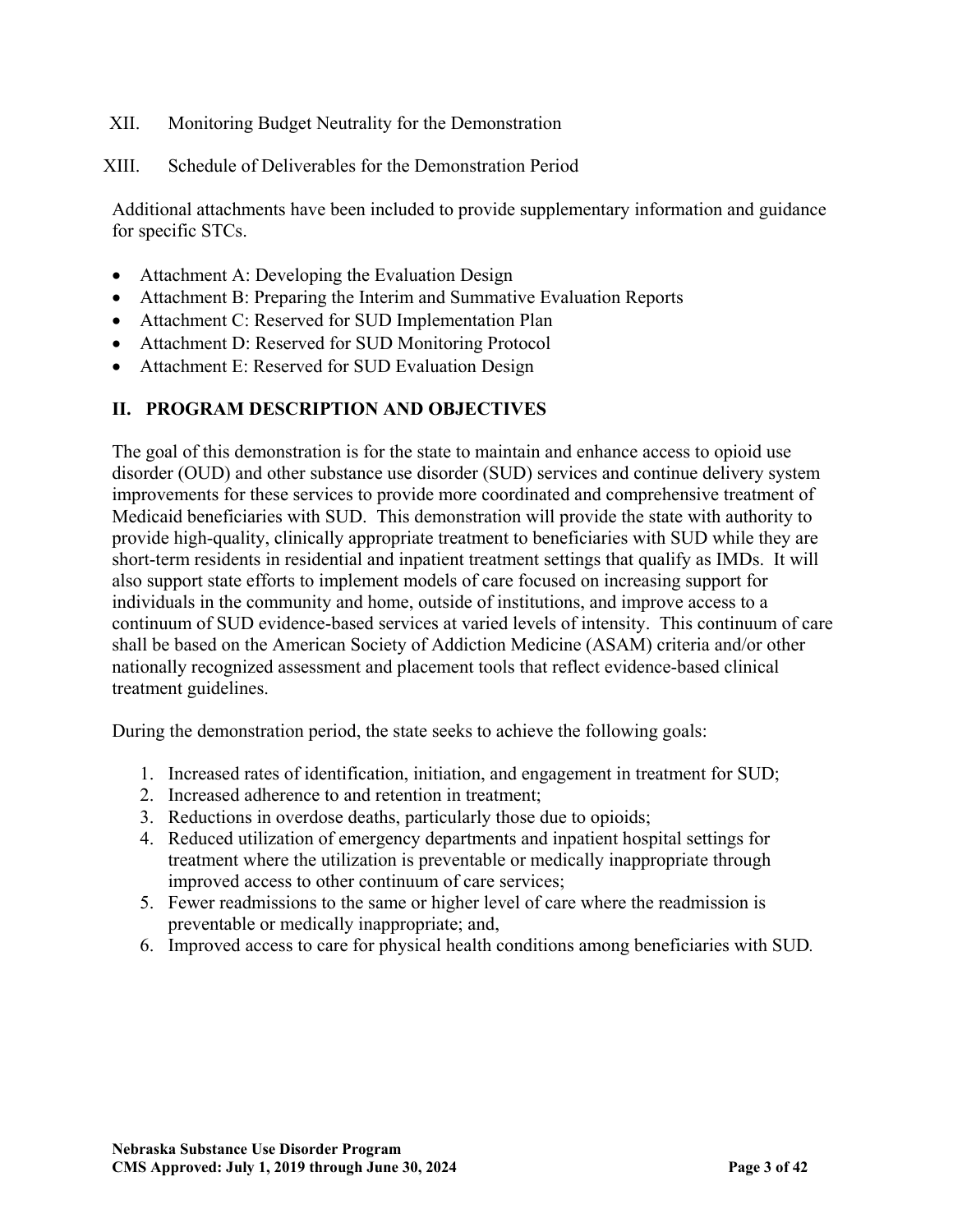# **III. GENERAL PROGRAM REQUIREMENTS**

- **1. Compliance with Federal Non-Discrimination Statutes.** The state must comply with all applicable federal statutes relating to non-discrimination. These include, but are not limited to, the Americans with Disabilities Act of 1990 (ADA), Title VI of the Civil Rights Act of 1964, section 504 of the Rehabilitation Act of 1973 (Section 504), the Age Discrimination Act of 1975, and section 1557 of the Patient Protection and Affordable Care Act (Section 1557).
- **2. Compliance with Medicaid and Children's Health Insurance Program (CHIP) Law, Regulation, and Policy.** All requirements of the Medicaid and CHIP programs expressed in federal law, regulation, and policy statement, not expressly waived or identified as not applicable in the waiver and expenditure authority documents (of which these terms and conditions are part), apply to the demonstration.
- **3. Changes in Medicaid and CHIP Law, Regulation, and Policy.** The state must, within the timeframes specified in federal law, regulation, or written policy, come into compliance with any changes in law, regulation, or policy affecting the Medicaid or CHIP programs that occur during this demonstration approval period, unless the provision being changed is expressly waived or identified as not applicable. In addition, CMS reserves the right to amend the STCs to reflect such changes and/or changes as needed without requiring the state to submit an amendment to the demonstration under STC 7. CMS will notify the state 30 business days in advance of the expected approval date of the amended STCs to allow the state to provide comment. Changes will be considered in force upon issuance of the approval letter by CMS. The state must accept the changes in writing.

# **4. Impact on Demonstration of Changes in Federal Law, Regulation, and Policy.**

- a. To the extent that a change in federal law, regulation, or policy requires either a reduction or an increase in federal financial participation (FFP) for expenditures made under this demonstration, the state must adopt, subject to CMS approval, a modified budget neutrality agreement for the demonstration as necessary to comply with such change, as well as a modified allotment neutrality worksheet as necessary to comply with such change. The trend rates for the budget neutrality agreement are not subject to change under this subparagraph. Further, the state may seek an amendment to the demonstration (as per STC 7 of this section) as a result of the change in FFP.
- b. If mandated changes in the federal law require state legislation, unless otherwise prescribed by the terms of the federal law, the changes must take effect on the earlier of the day such state legislation becomes effective, or on the last day such legislation was required to be in effect under the law, whichever is sooner.
- **5. State Plan Amendments**. The state will not be required to submit title XIX or XXI State Plan amendments (SPAs) for changes affecting any populations made eligible solely through the demonstration. If a population eligible through the Medicaid or CHIP State Plan is affected by a change to the demonstration, a conforming amendment to the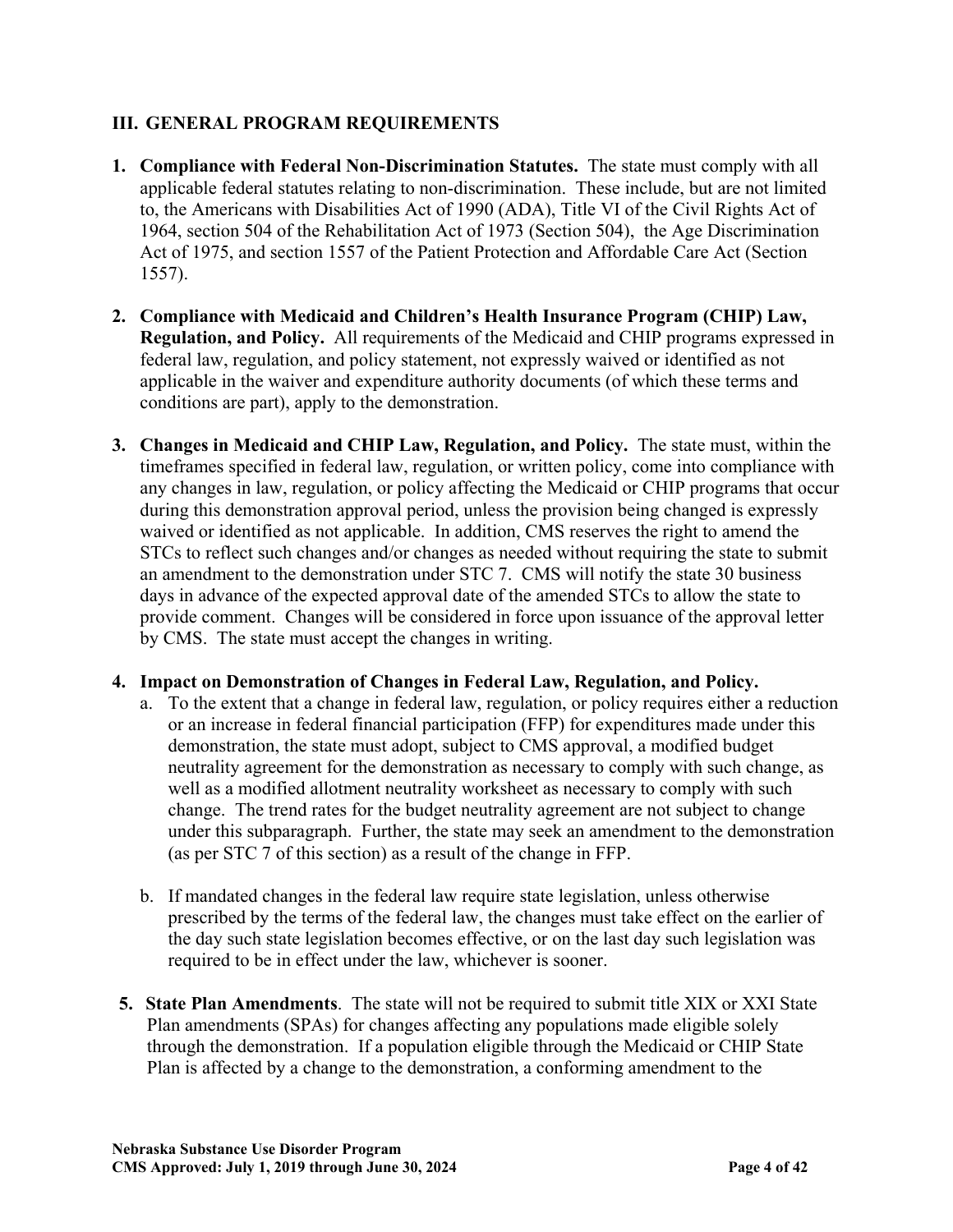appropriate State Plan is required, except as otherwise noted in these STCs. In all such cases, the Medicaid and CHIP State Plans govern.

- **6. Changes Subject to the Amendment Process.** Changes related to eligibility, enrollment, benefits, beneficiary rights, delivery systems, cost sharing, sources of non-federal share of funding, budget neutrality, and other comparable program elements must be submitted to CMS as amendments to the demonstration. All amendment requests are subject to approval at the discretion of the Secretary in accordance with section 1115 of the Act. The state must not implement changes to these elements without prior approval by CMS either through an approved amendment to the Medicaid or CHIP State Plan or amendment to the demonstration. Amendments to the demonstration are not retroactive and no FFP of any kind, including for administrative or medical assistance expenditures, will be available under changes to the demonstration that have not been approved through the amendment process set forth in STC 7 below, except as provided in STC 3.
- **7. Amendment Process.** Requests to amend the demonstration must be submitted to CMS for approval no later than 120 calendar days prior to the planned date of implementation of the change and may not be implemented until approved. CMS reserves the right to deny or delay approval of a demonstration amendment based on non-compliance with these STCs, including but not limited to the failure by the state to submit required elements of a complete amendment request as described in this STC, and failure by the state to submit required reports and other deliverables according to the deadlines specified therein. Amendment requests must include, but are not limited to, the following:
	- a. An explanation of the public process used by the state, consistent with the requirements of STC 12. Such explanation must include a summary of any public feedback received and identification of how this feedback was addressed by the state in the final amendment request submitted to CMS;
	- b. A detailed description of the amendment, including impact on beneficiaries, with sufficient supporting documentation;
	- c. A data analysis which identifies the specific "with waiver" impact of the proposed amendment on the current budget neutrality agreement. Such analysis must include current total computable "with waiver" and "without waiver" status on both a summary and detailed level through the current approval period using the most recent actual expenditures, as well as summary and detailed projections of the change in the "with waiver" expenditure total as a result of the proposed amendment, which isolates (by Eligibility Group) the impact of the amendment;
	- d. An up-to-date CHIP allotment worksheet, if necessary;
	- e. The state must provide updates to existing demonstration reporting and quality and evaluation plans. This includes a description of how the evaluation design and annual progress reports will be modified to incorporate the amendment provisions, as well as the oversight, monitoring and measurement of the provisions.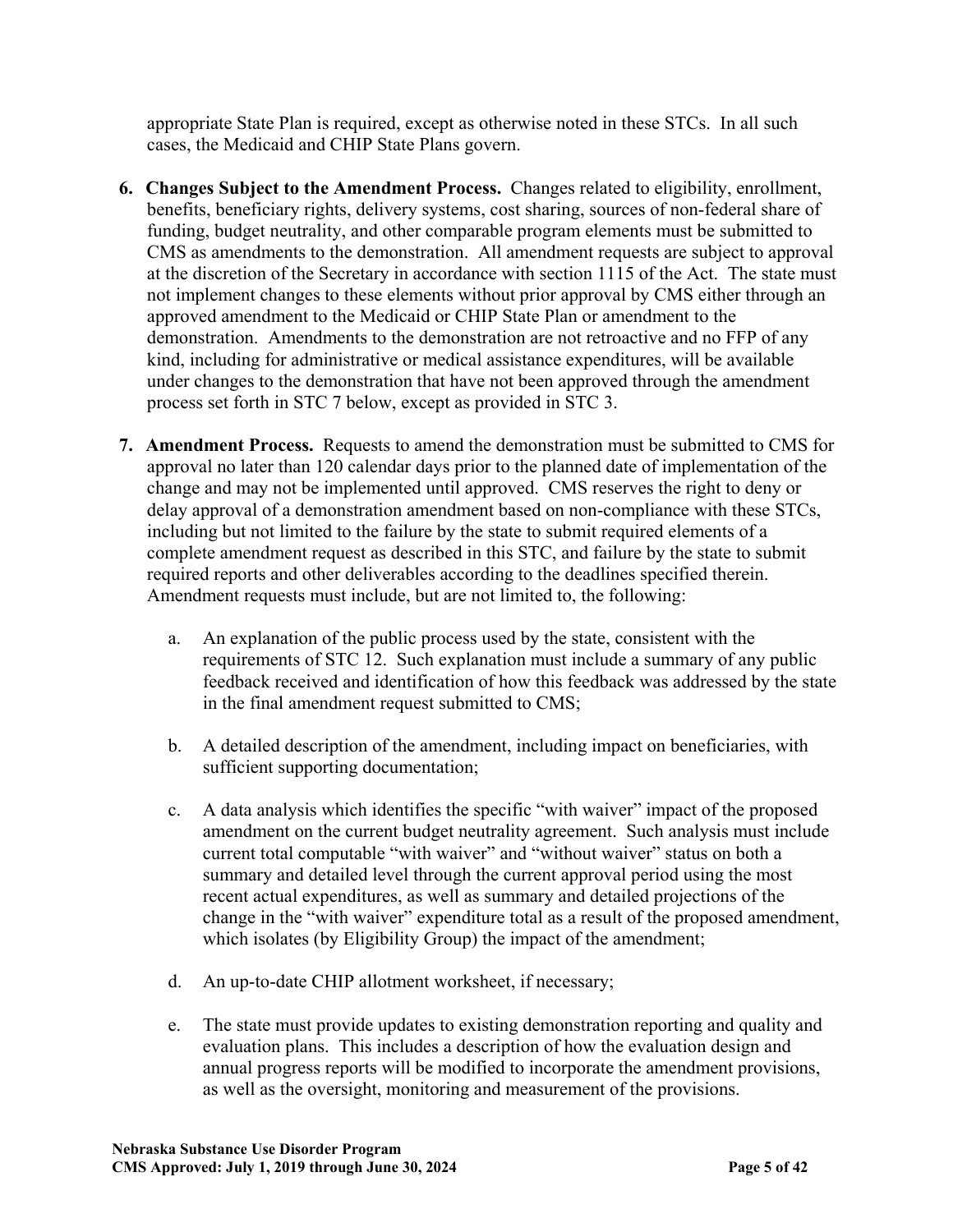- **8. Extension of the Demonstration.** States that intend to request an extension of the demonstration must submit an application to CMS from the Governor or Chief Executive Officer of the state in accordance with the requirements of 42 Code of Federal Regulations (CFR) 431.412(c). States that do not intend to request an extension of the demonstration beyond the period authorized in these STCs must submit a phase-out plan consistent with the requirements of STC 9.
- **9. Demonstration Phase-Out.** The state may only suspend or terminate this demonstration in whole, or in part, consistent with the following requirements.
	- a. Notification of Suspension or Termination: The state must promptly notify CMS in writing of the reason(s) for the suspension or termination, together with the effective date and a transition and phase-out plan. The state must submit a notification letter and a draft transition and phase-out plan to CMS no less than six months before the effective date of the demonstration's suspension or termination. Prior to submitting the draft transition and phase-out plan to CMS, the state must publish on its website the draft transition and phase-out plan for a 30-day public comment period. In addition, the state must conduct tribal consultation in accordance with STC 12, if applicable. Once the 30-day public comment period has ended, the state must provide a summary of the issues raised by the public during the comment period and how the state considered the comments received when developing the revised transition and phase-out plan.
	- b. Transition and Phase-out Plan Requirements: The state must include, at a minimum, in its phase-out plan the process by which it will notify affected beneficiaries, the content of said notices (including information on the beneficiary's appeal rights), the process by which the state will conduct administrative reviews of Medicaid or CHIP eligibility prior to the termination of the demonstration for the affected beneficiaries, and ensure ongoing coverage for eligible beneficiaries, as well as any community outreach activities the state will undertake to notify affected beneficiaries, including community resources that are available.
	- c. Transition and Phase-out Plan Approval. The state must obtain CMS approval of the transition and phase-out plan prior to the implementation of transition and phase-out activities. Implementation of transition and phase-out activities must be no sooner than 14 calendar days after CMS approval of the transition and phase-out plan.
	- d. Transition and Phase-out Procedures: The state must comply with all applicable notice requirements found in 42 CFR, part 431 subpart E, including sections 431.206, 431.210 and 431.213. In addition, the state must assure all applicable appeal and hearing rights are afforded to beneficiaries in the demonstration as outlined in 42 CFR, part 431 subpart E, including sections 431.220 and 431.221. If a beneficiary in the demonstration requests a hearing before the date of action, the state must maintain benefits as required in 42 CFR §431.230. In addition, the state must conduct administrative renewals for all affected beneficiaries in order to determine if they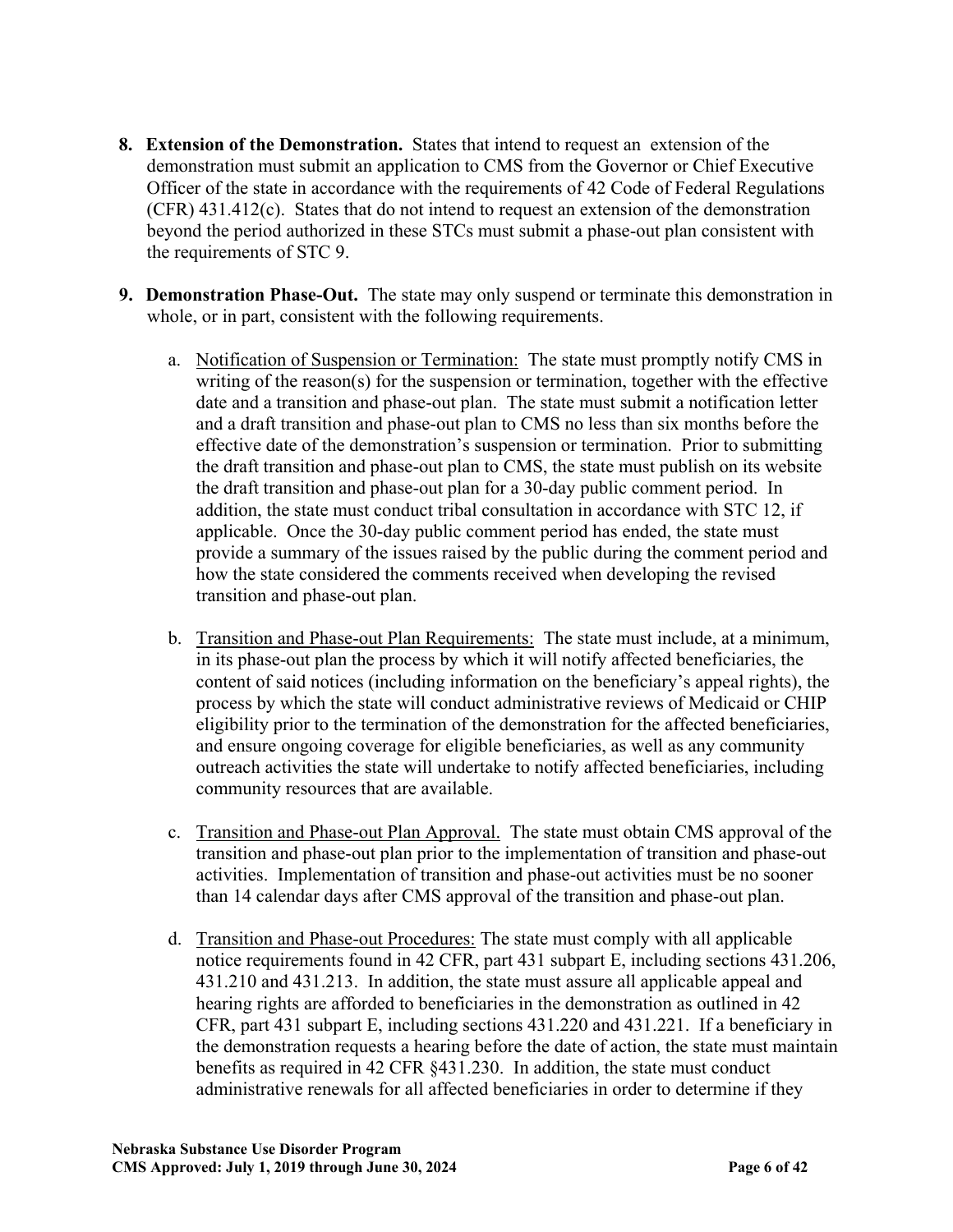qualify for Medicaid or CHIP eligibility under a different eligibility category prior to termination, as discussed in October 1, 2010, State Health Official Letter #10-008 and as required under 42 CFR 435.916(f)(1). For individuals determined ineligible for Medicaid, the state must determine potential eligibility for other insurance affordability programs and comply with the procedures set forth in 42 CFR 435.1200(e).

- e. Exemption from Public Notice Procedures  $42$  CFR Section  $431.416(g)$ . CMS may expedite the federal and state public notice requirements under circumstances described in 42 CFR 431.416(g).
- f. Enrollment Limitation during Demonstration Phase-Out. If the state elects to suspend, terminate, or not extend this demonstration, during the last six months of the demonstration, enrollment of new individuals into the demonstration must be suspended. The limitation of enrollment into the demonstration does not impact the state's obligation to determine Medicaid eligibility in accordance with the approved Medicaid State Plan.
- g. Federal Financial Participation (FFP). If the project is terminated or any relevant waivers suspended by the state, FFP must be limited to normal closeout costs associated with the termination or expiration of the demonstration including services, continued benefits as a result of beneficiaries' appeals, and administrative costs of disenrolling beneficiaries.
- **10. Withdrawal of Waiver or Expenditure Authority.** CMS reserves the right to withdraw waivers and/or expenditure authorities at any time it determines that continuing the waiver or expenditure authorities would no longer be in the public interest or promote the objectives of title XIX and title XXI. CMS will promptly notify the state in writing of the determination and the reasons for the withdrawal, together with the effective date, and afford the state an opportunity to request a hearing to challenge CMS' determination prior to the effective date. If a waiver or expenditure authority is withdrawn, FFP is limited to normal closeout costs associated with terminating the waiver or expenditure authority, including services, continued benefits as a result of beneficiary appeals, and administrative costs of disenrolling beneficiaries.
- **11. Adequacy of Infrastructure.** The state will ensure the availability of adequate resources for implementation and monitoring of the demonstration, including education, outreach, and enrollment; maintaining eligibility systems; compliance with cost sharing requirements; and reporting on financial and other demonstration components.
- **12. Public Notice, Tribal Consultation, and Consultation with Interested Parties.** The state must comply with the state notice procedures as required in 42 CFR section 431.408 prior to submitting an application to extend the demonstration. For applications to amend the demonstration, the state must comply with the state notice procedures set forth in 59 Fed. Reg. 49249 (September 27, 1994) prior to submitting such request. The state must also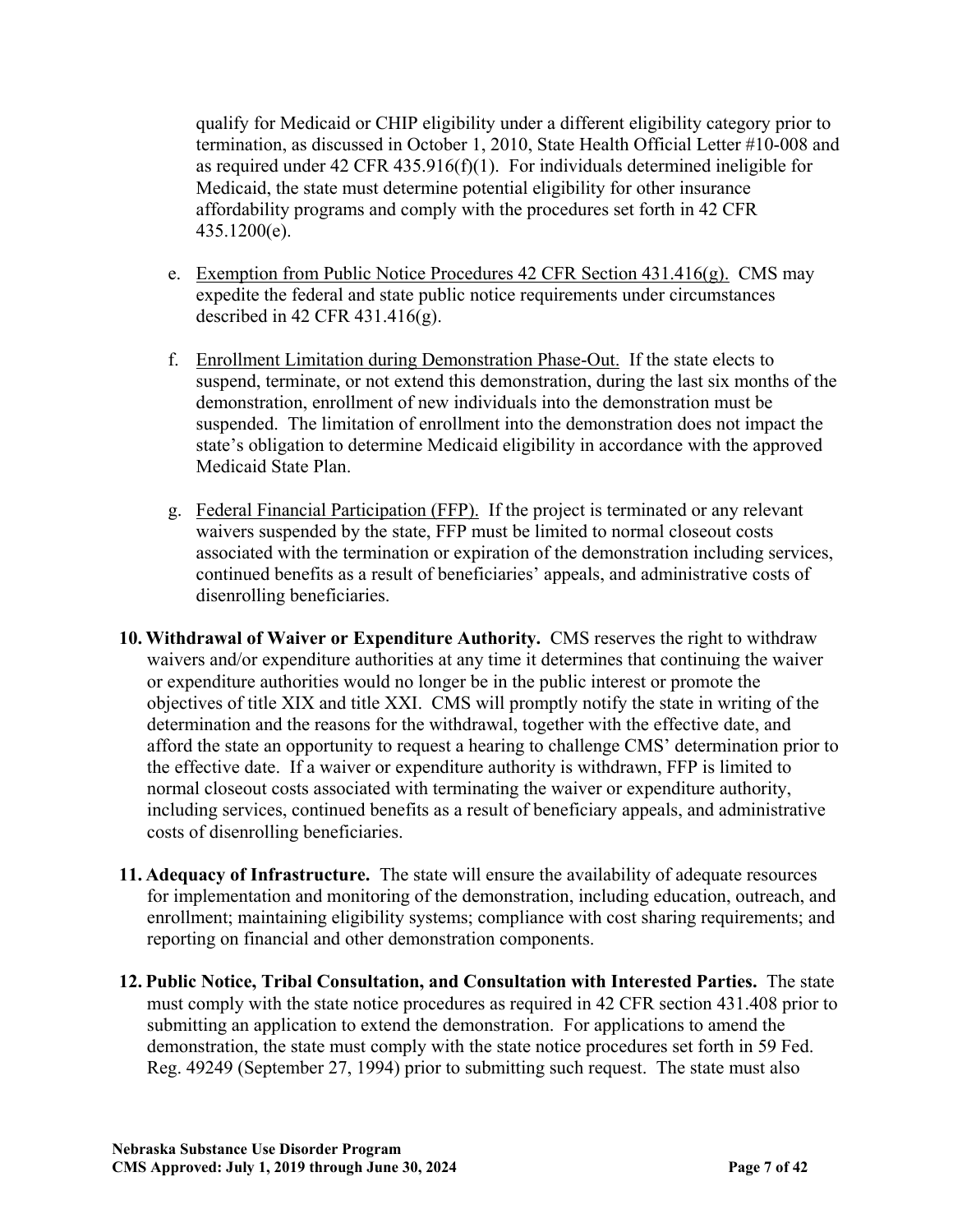comply with the Public Notice Procedures set forth in 42 CFR 447.205 for changes in statewide methods and standards for setting payment rates.

The state must also comply with tribal and Indian Health Program/Urban Indian Organization consultation requirements at section 1902(a)(73) of the Act, 42 CFR 431.408(b), State Medicaid Director Letter #01-024, or as contained in the state's approved Medicaid State Plan, when any program changes to the demonstration, either through amendment as set out in STC 7 or extension, are proposed by the state.

- **13. Federal Financial Participation.** No federal matching funds for expenditures for this demonstration, including for administrative and medical assistance expenditures, will be available until the SUD Implementation Plan is approved.
- **14. Administrative Authority.** When there are multiple entities involved in the administration of the demonstration, the Single State Medicaid Agency must maintain authority, accountability, and oversight of the program. The state Medicaid agency must exercise oversight of all delegated functions to operating agencies, MCOs, and any other contracted entities. The single state Medicaid agency is responsible for the content and oversight of the quality strategies for the demonstration.
- **15. Common Rule Exemption.** The state must ensure that the only involvement of human subjects in research activities that may be authorized and/or required by this demonstration is for projects which are conducted by or subject to the approval of CMS, and that are designed to study, evaluate, or otherwise examine the Medicaid or CHIP program – including public benefit or service programs, procedures for obtaining Medicaid or CHIP benefits or services, possible changes in or alternatives to Medicaid or CHIP programs and procedures, or possible changes in methods or levels of payment for Medicaid benefits or services. CMS has determined that this demonstration as represented in these approved STCs meets the requirements for exemption from the human subject research provisions of the Common Rule set forth in 45 CFR 46.101(b)(5).

# **IV.ELIGIBILITY AND ENROLLMENT**

**16. Eligibility Groups Affected by the Demonstration.** Under the demonstration, there is no change to Medicaid eligibility. Standards and methodologies for eligibility remain set forth under the State Plan and are subject to all applicable Medicaid laws and regulations.

# **[V.](#page-8-0) DEMONSTRATION PROGRAMS AND BENEFITS**

**17. Opioid Use Disorder/Substance Use Disorder Program.** Under this demonstration, Nebraska Substance Use Disorder Program beneficiaries will have access to high quality, evidence-based SUD treatment services, ranging from medically supervised withdrawal management for SUDs to ongoing care for these conditions in cost-effective communitybased settings. The state will work to improve care coordination and care for co-occurring physical and mental health conditions. Nebraska will be expected to achieve a statewide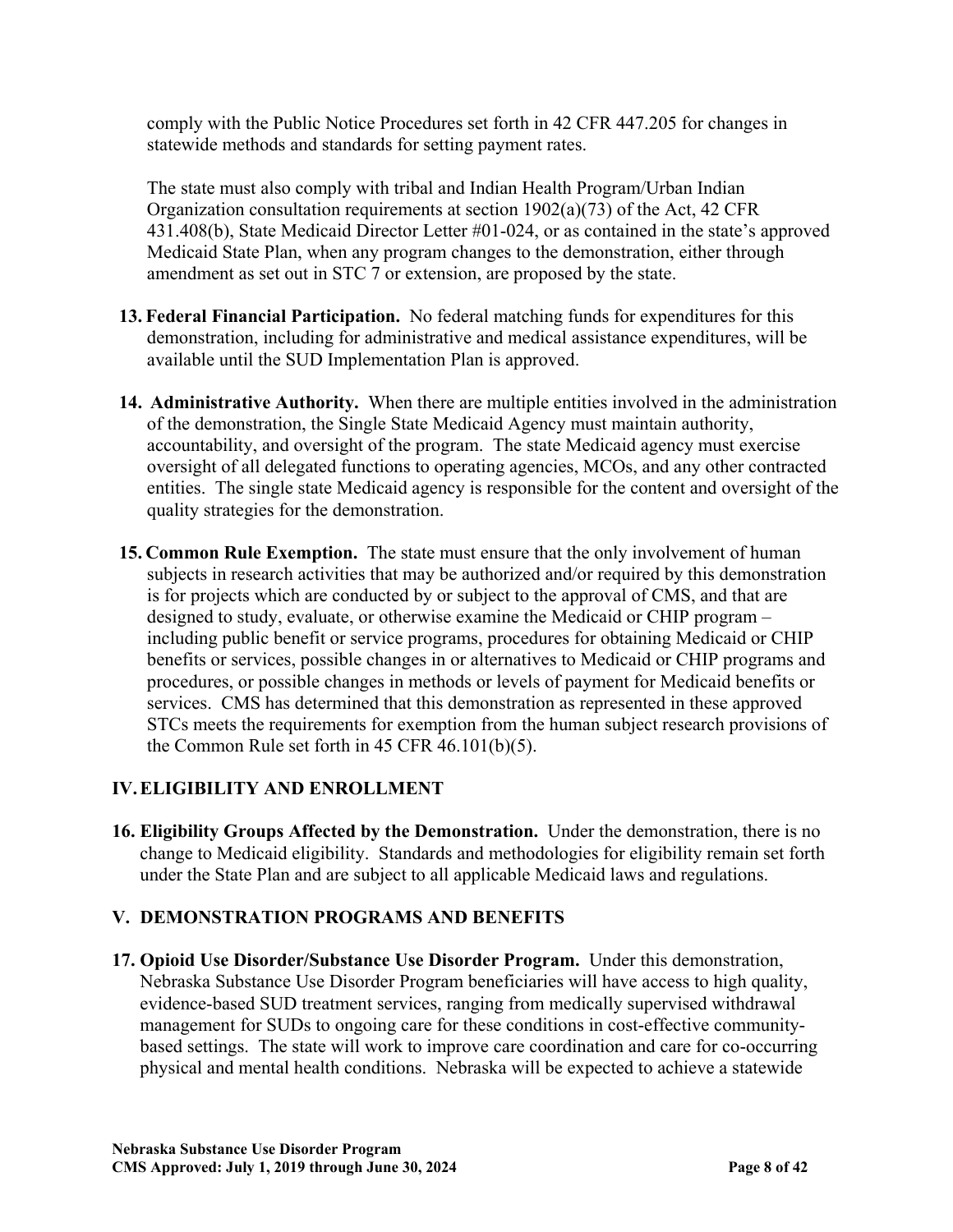average length of stay of 30 days in residential treatment settings, to be monitored pursuant to the SUD Monitoring Plan as outlined in STC 18 below.

The coverage of SUD treatment services during short term residential and inpatient stays in IMDs will expand Nebraska's current SUD benefit package available to all Nebraska Medicaid beneficiaries ages 21-64 as outlined in Table 1 (see unallowable expenditures not eligible for FFP, detailed in STC 45).

The state attests that the services indicated in Table 1 as being covered under the Medicaid State Plan authority are currently covered in the Nebraska Medicaid State Plan.

### **Table 1: Nebraska Substance Use Disorder Program SUD Benefits Coverage with Expenditure Authority**

| <b>Benefit</b>                                     | <b>Type</b> | <b>Medicaid Authority</b>                              | <b>Expenditure</b><br><b>Authority</b>                            |
|----------------------------------------------------|-------------|--------------------------------------------------------|-------------------------------------------------------------------|
| Outpatient services                                | <b>SUD</b>  | 1915(b) (Individual services<br>covered)               | N/A                                                               |
| Intensive outpatient services                      | <b>SUD</b>  | 1915(b) (Individuals services<br>covered)              | N/A                                                               |
| Inpatient services                                 | <b>SUD</b>  | 1915(b)<br>(Individual services covered)               | <b>Services</b><br>provided to<br>individuals in<br><b>IMDs</b>   |
| Residential treatment services                     | <b>SUD</b>  | 1915(b)(Individual services<br>covered)                | <b>Services</b><br>provided to<br>individuals<br>residing in IMDs |
| Peer Support Services                              | <b>SUD</b>  | <b>State Plan</b>                                      | N/A                                                               |
| Medically Supervised<br>Withdrawal Management      | <b>SUD</b>  | State Plan (contingent on<br>anticipated SPA approval) | <b>Services</b><br>provided to<br>individuals in<br><b>IMDs</b>   |
| <b>Opioid Treatment Program</b><br><b>Services</b> | <b>SUD</b>  | State Plan (contingent on<br>anticipated SPA approval) | <b>Services</b><br>provided to<br>individuals in<br><b>IMDs</b>   |
| Office Based Opioid Treatment                      | <b>SUD</b>  | <b>State Plan</b>                                      | Services<br>provided to<br>individuals in<br><b>IMDs</b>          |

**18. SUD Implementation Plan**. The state must submit the SUD Implementation Plan within 90 calendar days after approval of this demonstration. The state may not claim FFP for services provided in IMDs to beneficiaries with a primary diagnosis of SUD (e.g., OUD) until CMS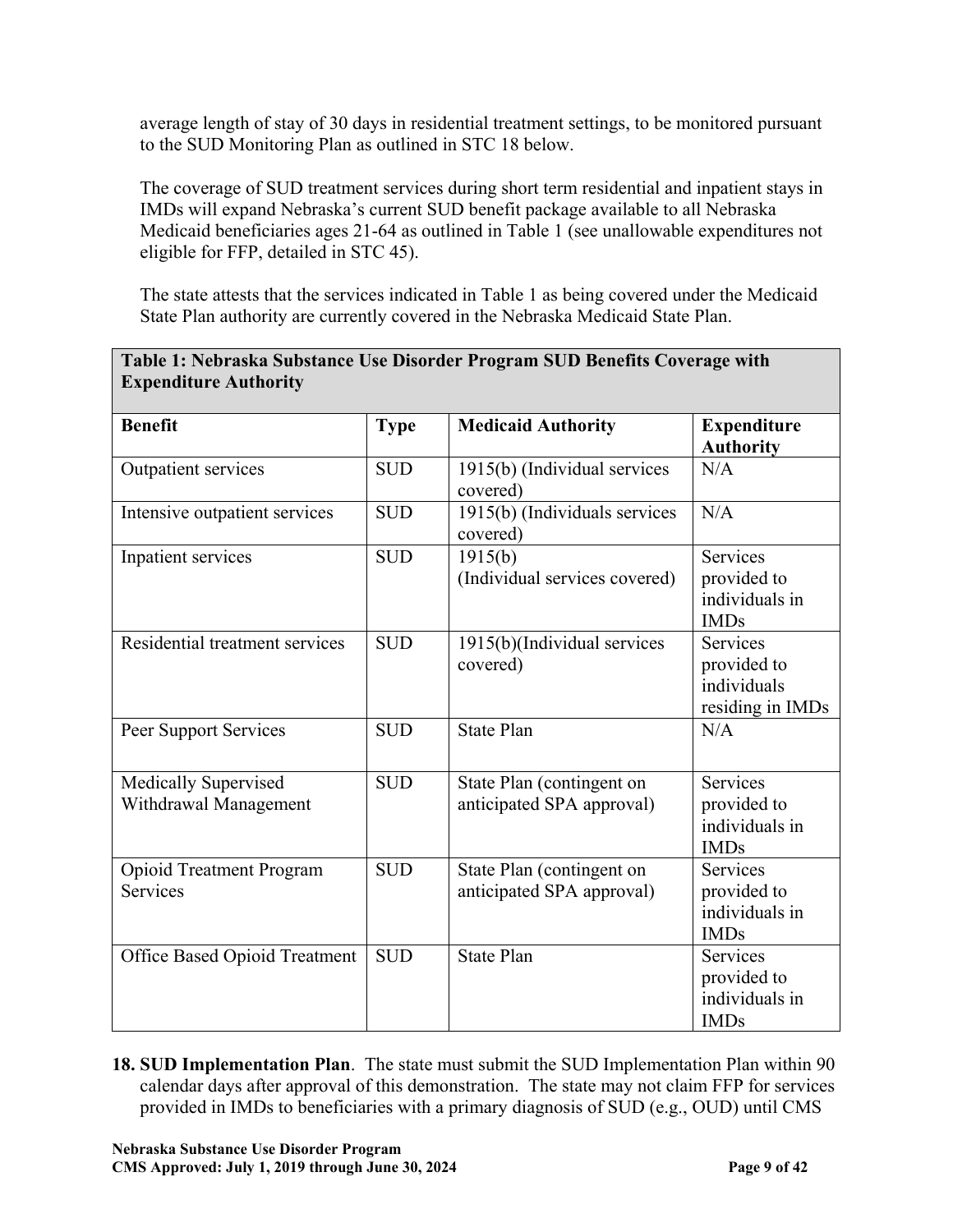has approved the SUD Implementation Plan. After approval of the SUD implementation plan required by these STCs, FFP will be available prospectively, not retrospectively. Once approved, the SUD Implementation Plan will be incorporated into the STCs as Attachment C and, once incorporated, may be altered only with CMS approval. Failure to submit a SUD Implementation Plan will be considered a material failure to comply with the terms of the demonstration project as described in 42 CFR 431.420(d) and, as such, would be grounds for termination or suspension of the SUD program under this demonstration. Failure to progress in meeting the milestone goals agreed upon by the state and CMS will result in a funding deferral as described in STC 22.

At a minimum, the SUD Implementation Plan must describe the strategic approach and detailed project implementation plan, including timetables and programmatic content where applicable, for meeting the following milestones which reflect the key goals and objectives for the program:

- **Access to Critical Levels of Care for OUD and other SUDs.** Service delivery for new benefits, including residential treatment and withdrawal management, within 12-24 months of SUD demonstration approval;
- **Use of Evidence-based SUD-specific Patient Placement Criteria.** Establishment of a requirement that providers assess treatment needs based on SUD-specific, multidimensional assessment tools, such as ASAM Criteria or other assessment and placement tools that reflect evidence-based clinical treatment guidelines within 12-24 months of demonstration approval;
- **Patient Placement.** Establishment of a utilization management approach such that beneficiaries have access to SUD services at the appropriate level of care and that the interventions are appropriate for the diagnosis and level of care, including an independent process for reviewing placement in residential treatment settings within 12-24 months of demonstration approval;
- **Use of Nationally Recognized SUD-specific Program Standards to set Provider Qualifications for Residential Treatment Facilities.** Currently, residential treatment service providers must be a licensed organization, pursuant to the residential service provider qualifications described in Nebraska administrative code. The state must establish residential treatment provider qualifications in licensure, policy or provider manuals, managed care contracts or credentialing, or other requirements or guidance that meet program standards in the ASAM Criteria or other nationally recognized, SUDspecific program standards regarding in particular the types of services, hours of clinical care, and credentials of staff for residential treatment settings within 12-24 months of demonstration approval;
- **Standards of Care.** Establishment of a provider review process to ensure that residential treatment providers deliver care consistent with the specifications in the ASAM Criteria or other comparable, nationally recognized SUD program standards based on evidencebased clinical treatment guidelines for types of services, hours of clinical care, and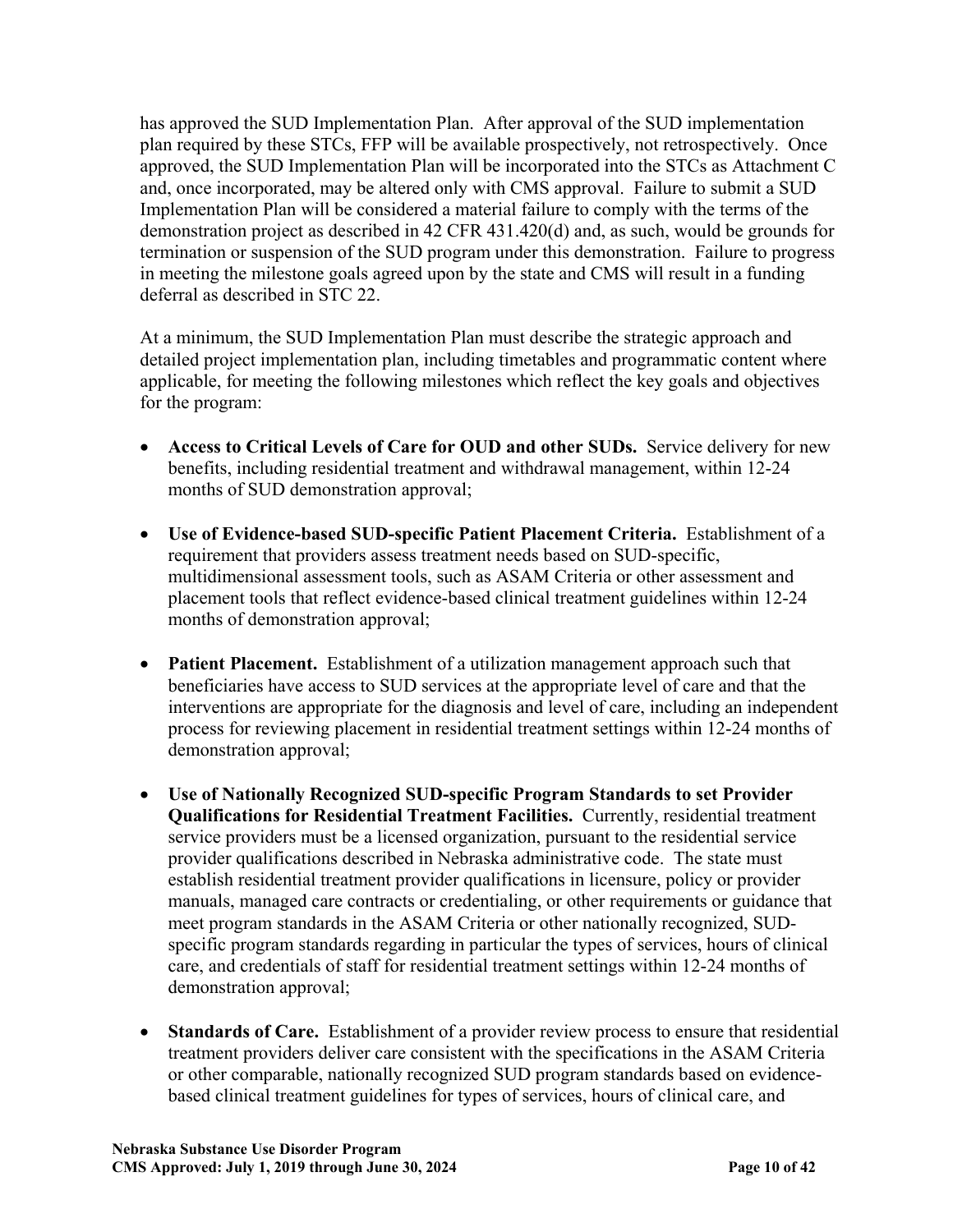credentials of staff for residential treatment settings within 12-24 months of demonstration approval;

- **Standards of Care.** Establishment of a requirement that residential treatment providers offer MAT on-site or facilitate access to MAT off-site within 12-24 months of demonstration approval;
- **Sufficient Provider Capacity at each Level of Care including Medication Assisted Treatment for SUD/OUD.** An assessment of the availability of providers in the critical levels of care throughout the state, or in the regions of the state participating under this demonstration, including those that offer MAT within 12 months of demonstration approval;
- **Implementation of Comprehensive Treatment and Prevention Strategies to Address Opioid Abuse and SUD/OUD.** Implementation of opioid prescribing guidelines along with other interventions to prevent prescription drug abuse and expand coverage of and access to naloxone for overdose reversal as well as implementation of strategies to increase utilization and improve functionality of prescription drug monitoring programs;
- **Improved Care Coordination and Transitions between levels of care.** Establishment and implementation of policies to ensure residential and inpatient facilities link beneficiaries with community-based services and supports following stays in these facilities within 24 months of demonstration approval.
- **SUD Health IT Plan.** Implementation of the milestones and metrics as detailed in STC 18(a) or Attachment C.
	- **a. SUD Health Information Technology Plan ("Health IT Plan").** The SUD Health IT plan applies to all states where the Health IT functionalities are expected to impact beneficiaries within the demonstration. As outlined in SMDL #18-011 *and #17-003, respectively*, states must submit to CMS the applicable Health IT Plan(s), to be included as a section(s) of the associated Implementation Plan (see STC 18), to develop infrastructure and capabilities consistent with the requirements outlined in the SUD demonstration-type.

The SUD Health IT Plan must detail the necessary health IT capabilities in place to support beneficiary health outcomes to address the SUD goals of the demonstration. The plan(s) will also be used to identify areas of health IT ecosystem improvement. The Plan must include implementation milestones and projected dates for achieving them (see Attachment C), and must be aligned with the state's broader State Medicaid Health IT Plan (SMHP) and, if applicable, the state's Behavioral Health (BH) IT Health Plan.

The state must include in its Monitoring Protocol (see STC 18.b) an approach to monitoring its SUD Health IT Plan which will include performance metrics to be approved in advance by CMS.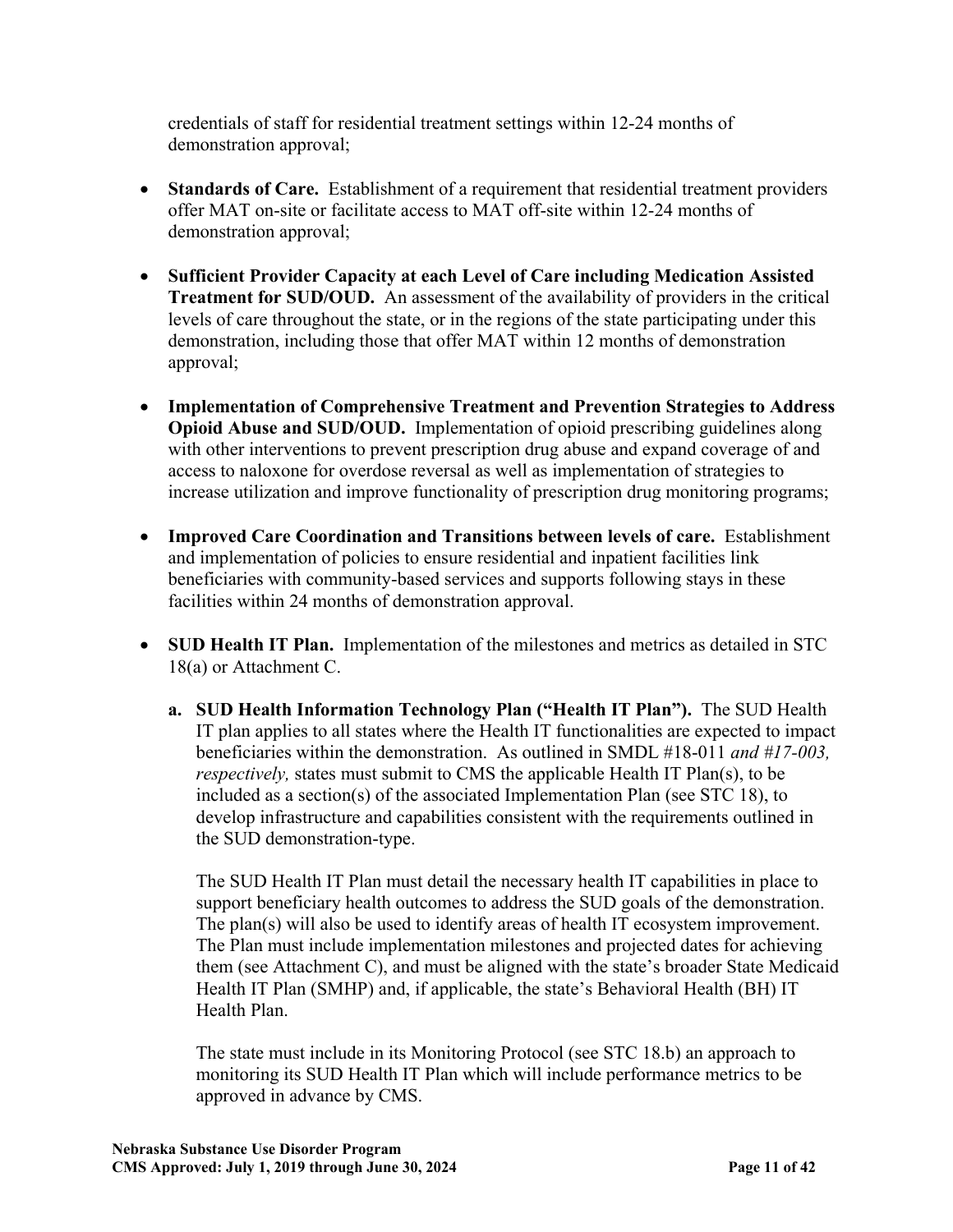The state must monitor progress, each DY, on the implementation of its SUD Health IT Plan in relationship to its milestones and timelines and report on its progress to CMS in in an addendum to its Annual Report (see STC 26).

As applicable, the state should advance the standards identified in the 'Interoperability Standards Advisory – Best Available Standards and Implementation Specifications' (ISA) in developing and implementing the state's SUD Health IT policies and in all related applicable State procurements (e.g., including managed care contracts) that are associated with this demonstration.

Where there are opportunities at the state- and provider-level (up to and including usage in MCO or ACO participation agreements) to leverage federal funds associated with a standard referenced in 45 CFR 170 Subpart B, the state should use the federally-recognized standards, barring another compelling state interest.

Where there are opportunities at the state- and provider-level to leverage federal funds associated with a standard not already referenced in 45 CFR 170 but included in the ISA, the state should use the federally-recognized ISA standards, barring no other compelling state interest.

Components of the Health IT Plan include:

- i. The SUD Health IT Plan must describe the state's goals, each DY, to enhance the state's prescription drug monitoring program (PDMP).<sup>[1](#page-18-0)</sup>
- ii. The SUD Health IT Plan must address how the state's PDMP will enhance ease of use for prescribers and other state and federal stakeholders.<sup>[2](#page-18-1)</sup> This will also include plans to include PDMP interoperability with a statewide, regional or local Health Information Exchange. Additionally, the SUD Health IT Plan must describe ways in which the state will support clinicians in consulting the PDMP prior to prescribing a controlled substance—and reviewing the patients' history of controlled substance prescriptions—prior to the issuance of a Controlled Substance Schedule II (CSII) opioid prescription.
- iii. The SUD Health IT Plan will, as applicable, describe the state's capabilities to leverage a master patient index (or master data management service, etc.) in support of SUD care delivery. Additionally, the Health IT Plan must describe current and future capabilities regarding PDMP queries—and the state's ability to properly match patients receiving opioid prescriptions with patients in the PDMP. The state will also indicate current efforts or plans to develop and/or utilize current patient index capability that supports the programmatic objectives of the demonstration.

<span id="page-18-0"></span><sup>&</sup>lt;sup>1</sup> Prescription drug monitoring programs (PDMP) are electronic databases that track controlled substance prescriptions in states. PDMPs can provide health authorities timely information about prescribing and patient behaviors that contribute to the "opioid" epidemic and facilitate a nimble and targeted response.

<span id="page-18-1"></span> $<sup>2</sup>$  *Ibid.*</sup>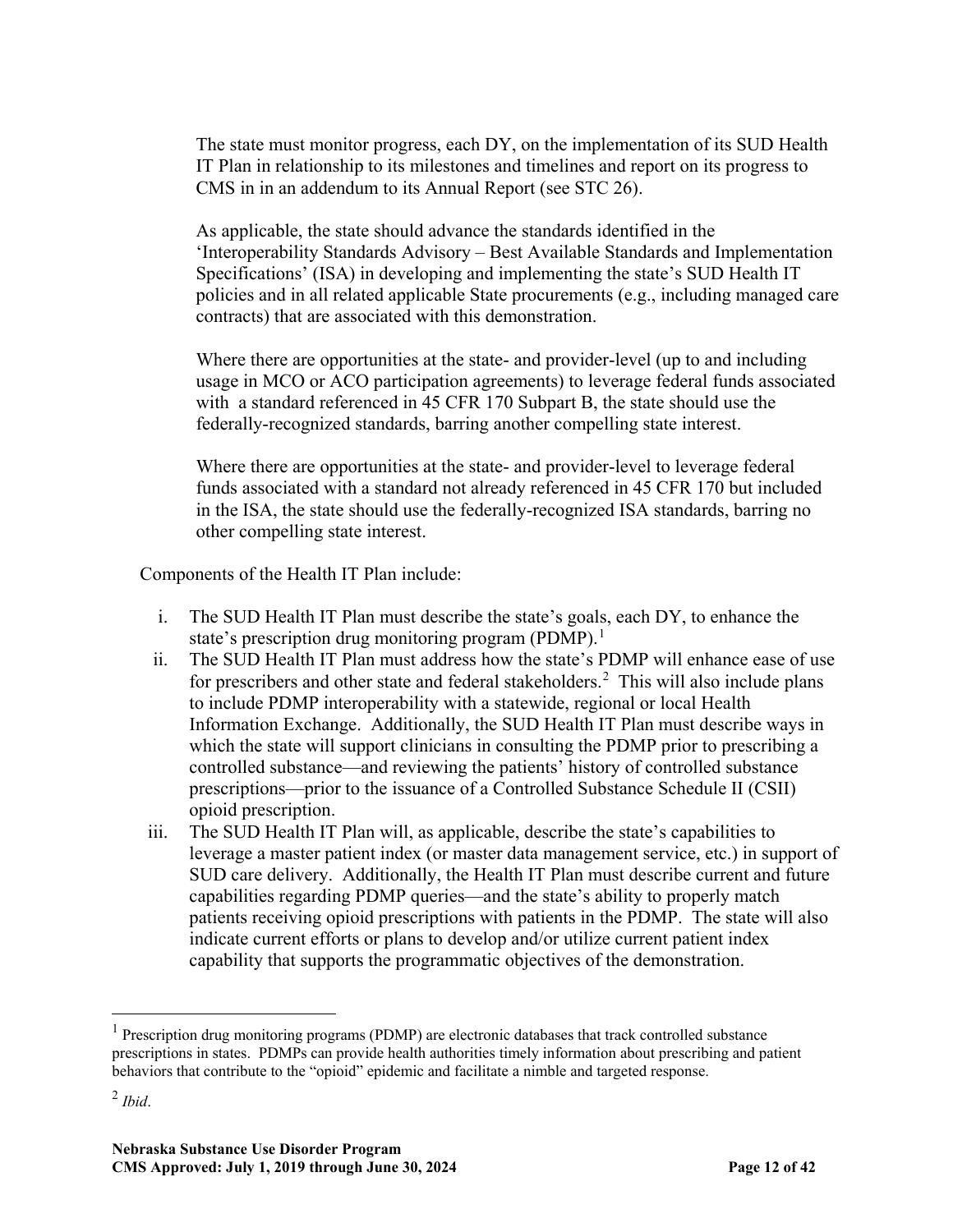- iv. The SUD Health IT Plan must describe how the activities described in (i), (ii) and (iii) above will support broader state and federal efforts to diminish the likelihood of long-term opioid use directly correlated to clinician prescribing patterns.<sup>[3](#page-19-0)</sup>
- v. The SUD Health IT Plan must describe the state's current and future capabilities to support providers implementing or expanding Health IT functionality in the following areas: 1) Referrals, 2) Electronic care plans and medical records, 3) Consent, 4) Interoperability, 5) Telehealth, 6) Alerting/analytics, and 7) Identity management.
- vi. In developing the SUD Health IT Plan, states should use the following resources.
	- 1. States may use federal resources available on Health IT.Gov [\(https://www.healthit.gov/topic/behavioral-health\)](https://www.healthit.gov/topic/behavioral-health) including but not limited to "Behavioral Health and Physical Health Integration" and "Section 34: Opioid Epidemic and Health IT" (https://www.healthit.gov/playbook/healthinformation-exchange/).
	- 2. States may also use the CMS 1115 Health IT resources available on "Medicaid Program Alignment with State Systems to Advance HIT, HIE and Interoperability" at https://www.medicaid.gov/medicaid/data-andsystems/hie/index.html. States should review the "1115 Health IT Toolkit" for health IT considerations in conducting an assessment and developing their Health IT Plans.
	- 3. States may request from CMS technical assistance to conduct an assessment and develop plans to ensure they have the specific health IT infrastructure with regards to *PDMP interoperability,* electronic care plan sharing, care coordination, and behavioral health-physical health integration, to meet the goals of the demonstration.
- **b. SUD Monitoring Protocol.** The state must submit a Monitoring Protocol for the SUD programs authorized by this demonstration within 150 calendar days after approval of the demonstration. The SUD Monitoring Protocol template must be developed in cooperation with CMS and is subject to CMS approval. Once approved, the SUD Monitoring Protocol will be incorporated into the STCs, as Attachment D. Progress on the performance measures identified in the Monitoring Protocol will be reported via the quarterly and annual monitoring reports. Components of the Monitoring Protocol include:
	- i. An assurance of the state's commitment and ability to report information relevant to each of the program implementation areas listed in STC 18, and reporting relevant information to the state's Health IT plan described in STC 18.a;
	- ii. A description of the methods of data collection and timeframes for reporting on the state's progress on required measures as part of the general reporting requirements described in Section VIII of the demonstration; and
	- iii. A description of baselines and targets to be achieved by the end of the demonstration. Where possible, baselines will be informed by state data, and targets will be benchmarked against performance in best practice settings.

<span id="page-19-0"></span> <sup>3</sup> Shah, Anuj, Corey Hayes and Bradley Martin. *Characteristics of Initial Prescription Episodes and Likelihood of Long-Term Opioid Use — United States, 2006–2015*. MMWR Morb Mortal Wkly Rep 2017;66.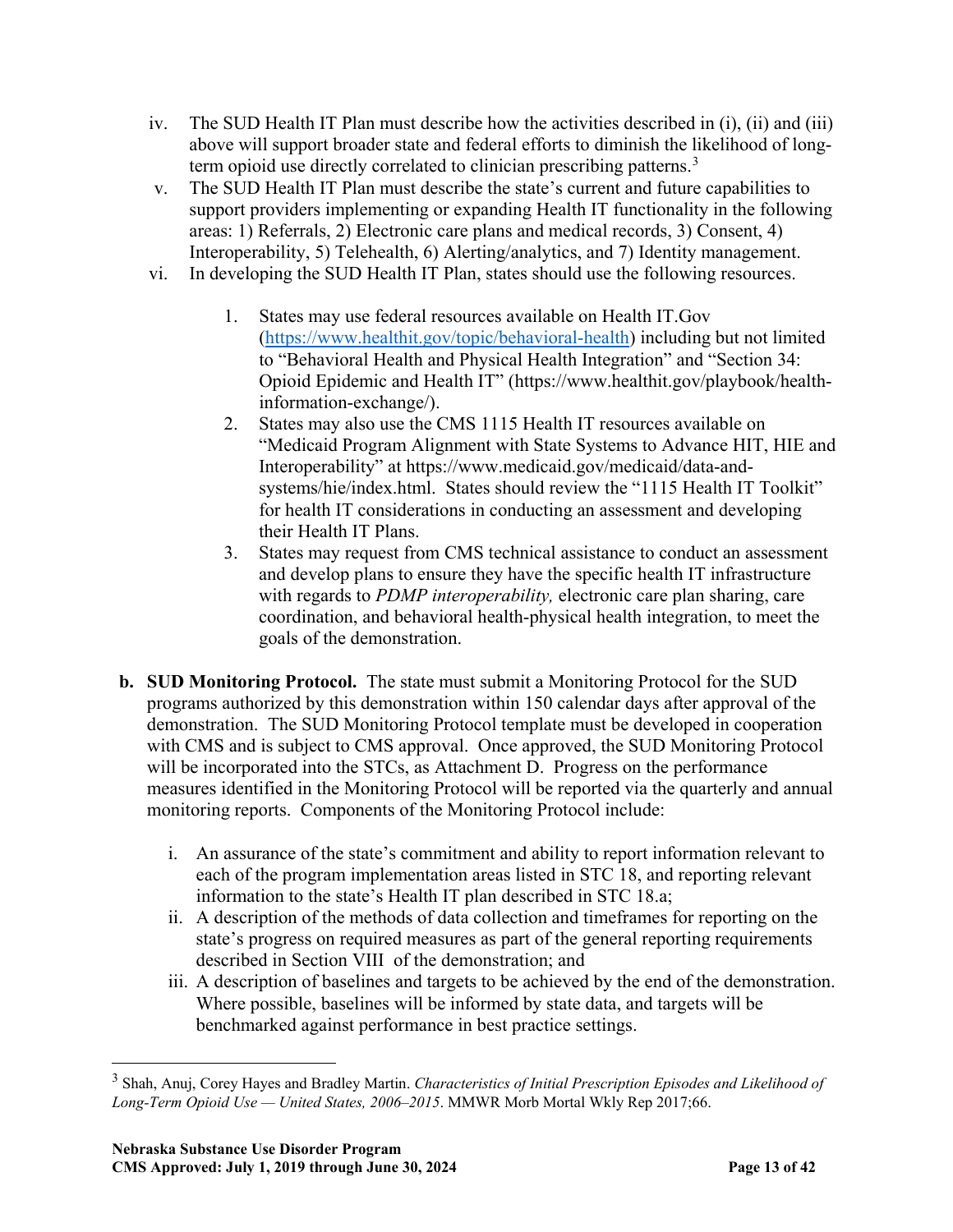**19. Evaluation.** The SUD Evaluation will be subject to the same requirements as the overall demonstration evaluation, as described in Sections VIII (General Reporting Requirements) and X (Evaluation of the Demonstration) of these STCs.

## **VI. COST SHARING**

**20. Cost Sharing.**Cost sharing requirements under the demonstration will not differ from the approved Medicaid State Plan.

## **VII. DELIVERY SYSTEM**

**21. Delivery System.** Nebraska's delivery system will continue to be the Heritage Health Medicaid managed care program that utilizes capitated Medicaid MCOs to provide State Plan and 1915(b) authorized behavioral health services. Heritage Health will continue to operate as approved in DHHS' 1915(b) waiver.

# **VIII. GENERAL REPORTING REQUIREMENTS**

- **22. Deferral for Failure to Submit Timely Demonstration Deliverables.** CMS may issue deferrals in accordance with 42 CFR part 430 subpart C, in the amount of \$5,000,000 per deliverable (federal share) when items required by these STCs (e.g., required data elements, analyses, reports, design documents, presentations, and other items specified in these STCs) (hereafter singly or collectively referred to as "deliverable(s)") are not submitted timely to CMS or are found to not be consistent with the requirements approved by CMS. A deferral shall not exceed the value of the federal amount for the current demonstration period. The state does not relinquish its rights provided under 42 CFR part 430 subpart C to challenge any CMS finding that the state materially failed to comply with the terms of this agreement. The following process will be used: 1) Thirty (30) days after the deliverable was due if the state has not submitted a written request to CMS for approval of an extension as described in subsection (b) below; or 2) Thirty days after CMS has notified the state in writing that the deliverable was not accepted for being inconsistent with the requirements of this agreement and the information needed to bring the deliverable into alignment with CMS requirements:
	- a. CMS will issue a written notification to the state providing advance notification of a pending deferral for late or non-compliant submissions of required deliverable(s).
	- b. For each deliverable, the state may submit to CMS a written request for an extension to submit the required deliverable that includes a supporting rationale for the cause(s) of the delay and the state's anticipated date of submission. Should CMS agree to the state's request, a corresponding extension of the deferral process can be provided. CMS may agree to a corrective action plan submitted by the state as an interim step before applying the deferral, if the state proposes a corrective action plan in the state's written extension request.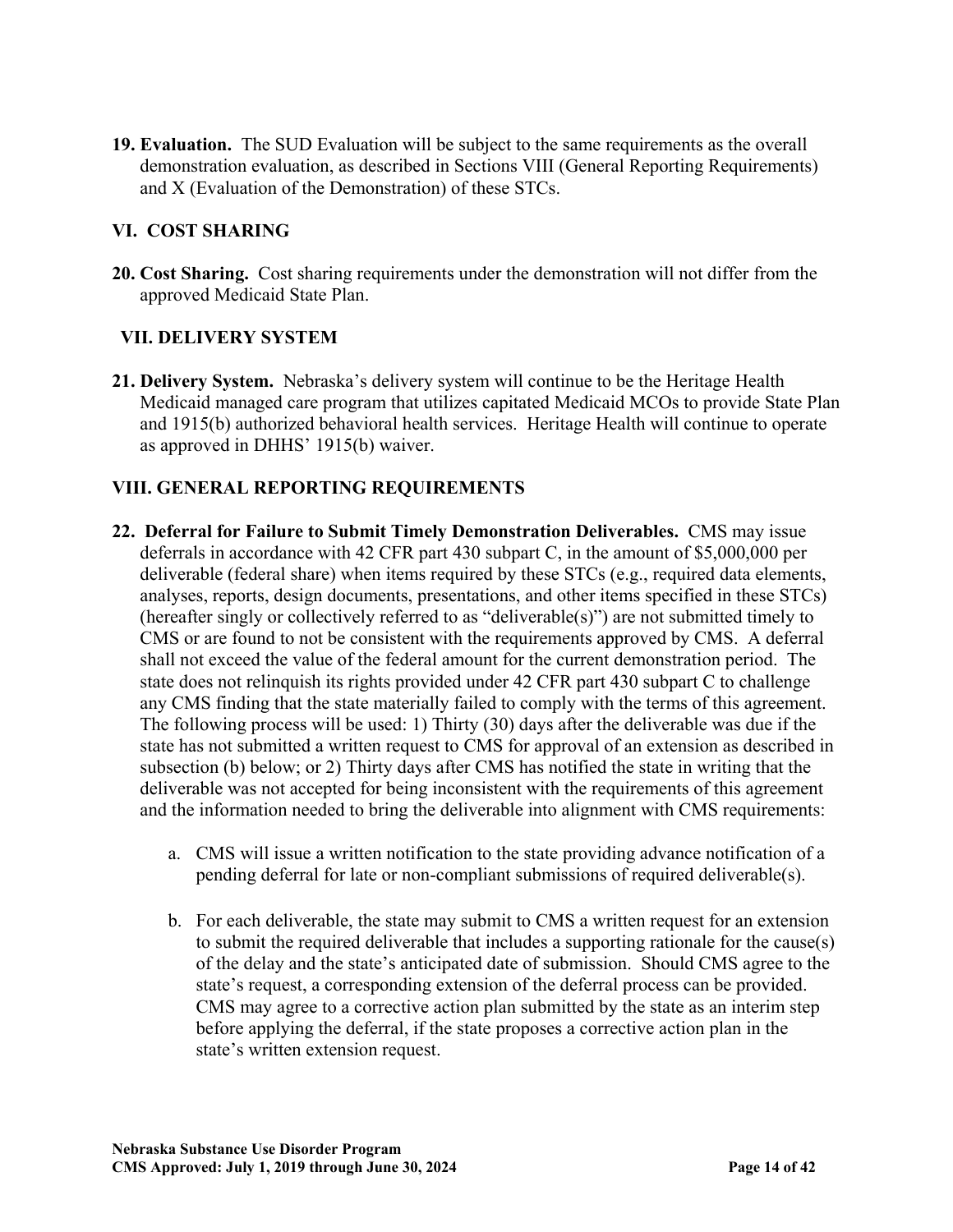- c. If CMS agrees to an interim corrective plan in accordance with subsection (b), and the state fails to comply with the corrective action plan or, despite the corrective action plan, still fails to submit the overdue deliverable(s) with all required contents in satisfaction of the terms of this agreement, CMS may proceed with the issuance of a deferral against the next Quarterly Statement of Expenditures reported in Medicaid Budget and Expenditure System/State Children's Health Insurance Program Budget and Expenditure System (MBES/CBES) following a written deferral notification to the state.
- d. If the CMS deferral process has been initiated for state non-compliance with the terms of this agreement with respect to required deliverable(s), and the state submits the overdue deliverable(s), and such deliverable(s) are accepted by CMS as meeting the requirements specified in these STCs, the deferral(s) will be released.
- e. As the purpose of a section 1115 demonstration is to test new methods of operation or service delivery, a state's failure to submit all required reports, evaluations and other deliverables will be considered by CMS in reviewing any application for an extension, amendment, or for a new demonstration.
- **23. Deferral of Federal Financial Participation (FFP) from IMD Claiming for Insufficient Progress Toward Milestones.** Up to \$5,000,000 in FFP for services in IMDs may be deferred if the state is not making adequate progress on meeting the milestones as evidenced by reporting on the milestones in the SUD Implementation Plan and the required performance measures in the Monitoring Protocol agreed upon by the state and CMS. Once CMS determines the state has not made adequate progress, up to \$5,000,000 will be deferred in the next calendar quarter and each calendar quarter thereafter until CMS has determined sufficient progress has been made.
- **24. Submission of Post-approval Deliverables.** The state must submit all deliverables as stipulated by CMS and within the timeframes outlined within these STCs.
- **25. Compliance with Federal Systems Updates.** As federal systems continue to evolve and incorporate additional 1115 demonstration reporting and analytics functions, the state will work with CMS to:
	- a. Revise the reporting templates and submission processes to accommodate timely compliance with the requirements of the new systems;
	- b. Ensure all 1115, T-MSIS, and other data elements that have been agreed to for reporting and analytics are provided by the state; and
	- c. Submit deliverables to the appropriate system as directed by CMS.

# **IX. MONITORING**

**26. Monitoring Reports.** The state must submit three (3) Quarterly Reports and one (1) Annual Report each DY. The fourth quarter information that would ordinarily be provided in a separate report should be reported as distinct information within the Annual Report. The Quarterly Reports are due no later than sixty (60) calendar days following the end of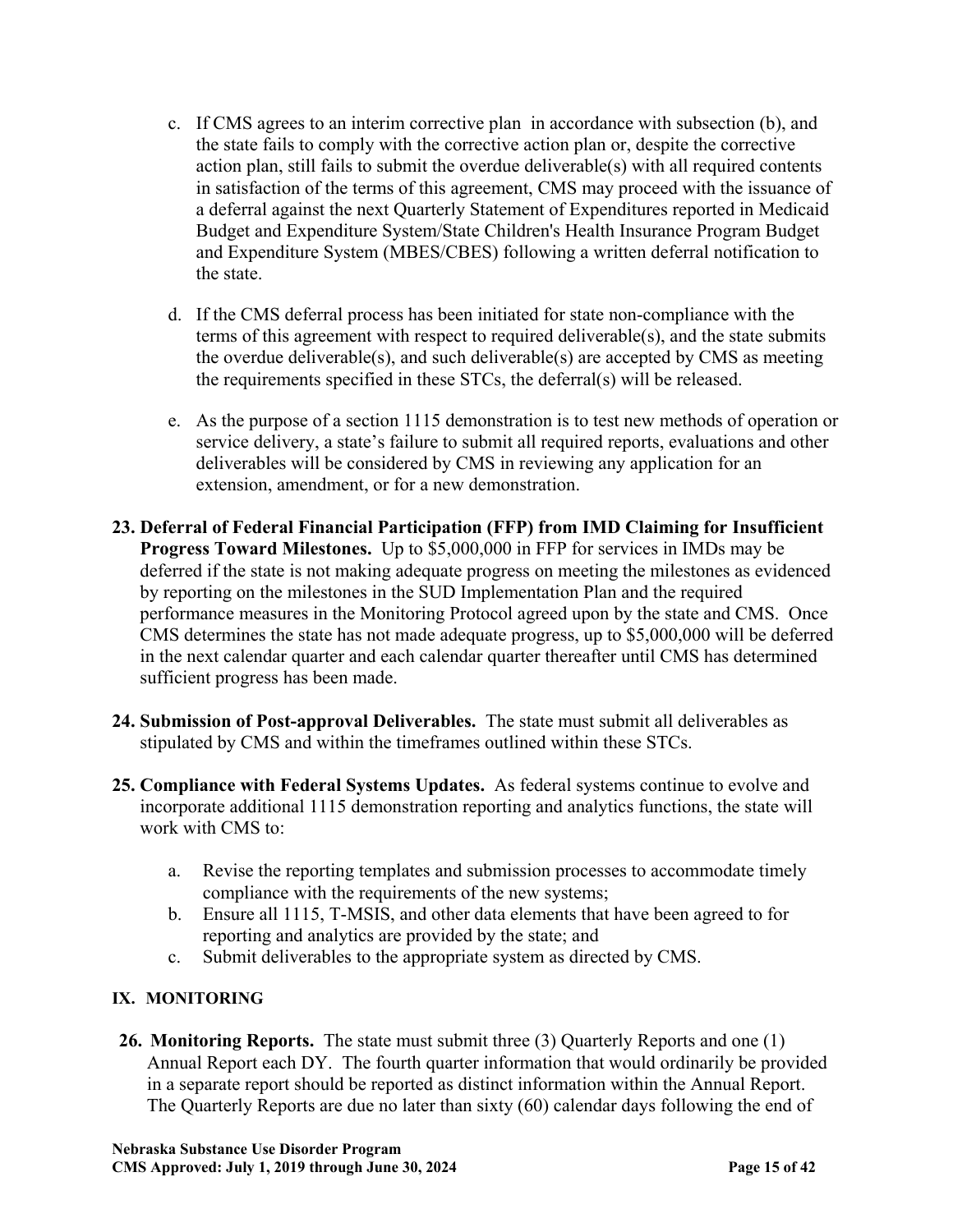each demonstration quarter. The compiled Annual Report is due no later than ninety (90) calendar days following the end of the DY. The reports will include all required elements as per 42 CFR 431.428, and should not direct readers to links outside the report. Additional links not referenced in the document may be listed in a Reference/Bibliography section. The Monitoring Reports must follow the framework provided by CMS, which is subject to change as monitoring systems are developed/evolve, and be provided in a structured manner that supports federal tracking and analysis.

- a. Operational Updates. The operational updates will focus on progress toward meeting the demonstration's milestones. Additionally, per 42 CFR 431.428, the Monitoring Reports must document any policy or administrative difficulties in operating the demonstration. The reports shall provide sufficient information to document key challenges, underlying causes of challenges, how challenges are being addressed, as well as key achievements and to what conditions and efforts successes can be attributed. The discussion should also include any issues or complaints identified by beneficiaries; lawsuits or legal actions; unusual or unanticipated trends; legislative updates; and descriptions of any public forums held. The Monitoring Report should also include a summary of all public comments received through post-award public forums regarding the progress of the demonstration.
- b. Performance Metrics. The performance metrics will provide data to demonstrate how the state is progressing towards meeting the demonstration's milestones. Additionally, per 42 CFR 431.428, the Monitoring Reports must document the impact of the demonstration in providing insurance coverage to beneficiaries and the uninsured population, as well as outcomes of care, quality and cost of care, and access to care. This may also include the results of beneficiary satisfaction surveys, if conducted, grievances and appeals. The required monitoring and performance metrics must be included in writing in the Monitoring Reports, and will follow the framework provided by CMS to support federal tracking and analysis.
- c. Budget Neutrality and Financial Reporting Requirements. Per 42 CFR 431.428, the Monitoring Reports must document the financial performance of the demonstration. The state must provide an updated budget neutrality workbook with every Monitoring Report that meets all the reporting requirements for monitoring budget neutrality set forth in the General Financial Requirements section of these STCs, including the submission of corrected budget neutrality data upon request. In addition, the state must report quarterly and annual expenditures associated with the populations affected by this demonstration on the Form CMS-64. Administrative costs should be reported separately.
- d. Evaluation Activities and Interim Findings. Per 42 CFR 431.428, the Monitoring Reports must document any results of the demonstration to date per the evaluation hypotheses. Additionally, the state shall include a summary of the progress of evaluation activities, including key milestones accomplished, as well as challenges encountered and how they were addressed.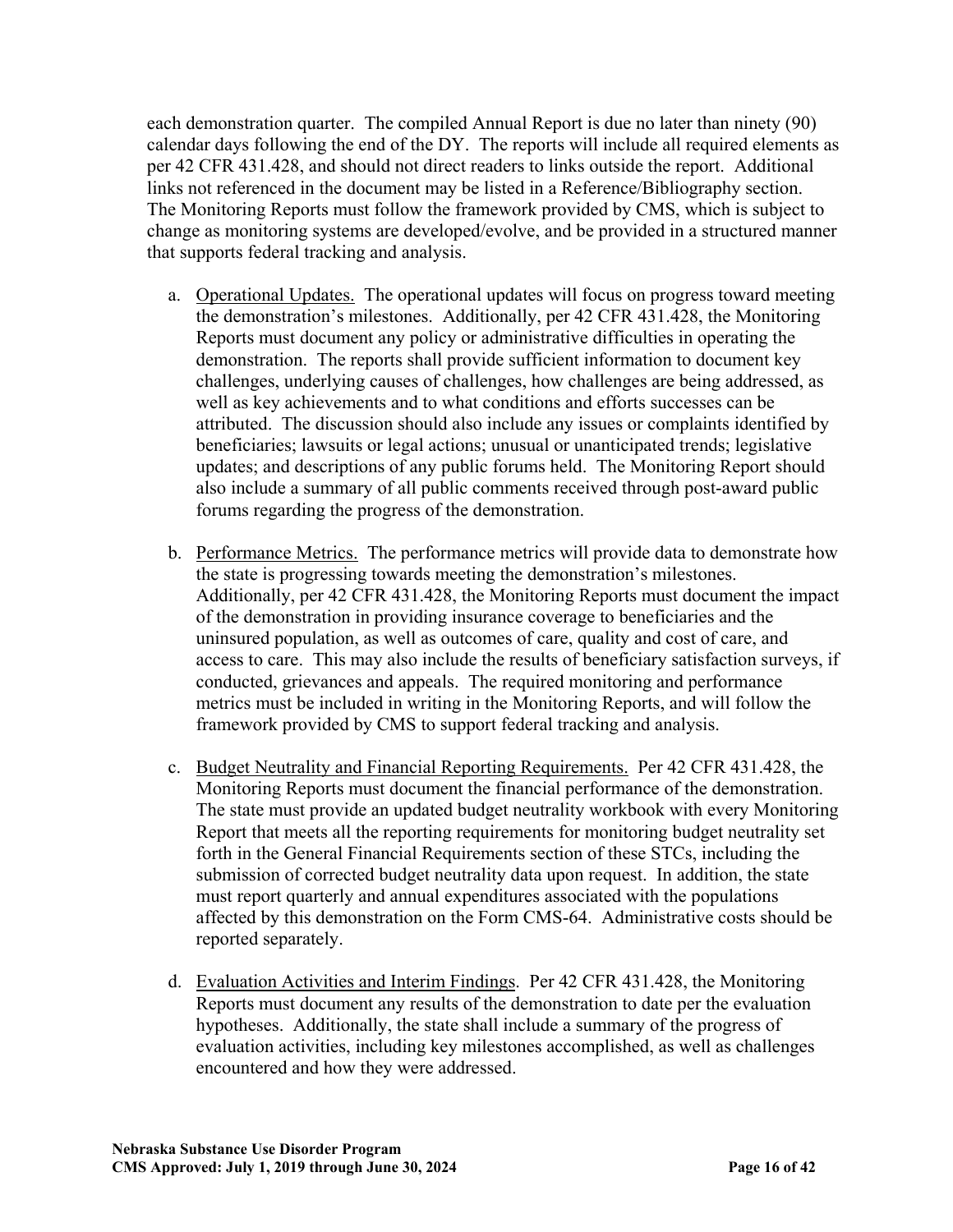- e. SUD Health IT. The state will include a summary of progress made in regards to SUD Health IT requirements outlined in STC 18.a.
- **27. SUD Mid-Point Assessment.** The state must arrange with an independent assessor to conduct an independent mid-point assessment by January 1, 2022. In the design, planning and conduction of the mid-point assessment, the state must require that the independent assessor consult with key stakeholders including, but not limited to: representatives of managed care organizations (MCO), SUD treatment providers, beneficiaries, and other key partners.

The state must require the assessor to provide a report to the state that includes the methodologies used for examining progress and assessing risk, the limitations of the methodologies, its determinations and any recommendations. The state must provide a copy of the report to CMS no later than 60 days after the mid-point assessment due date. The state must brief CMS on the report.

For milestones and measure targets at medium to high risk of not being achieved, the state must submit to CMS modifications to the SUD Implementation Plan, and the SUD Monitoring Protocol for ameliorating these risks. Modifications to the applicable Implementation Plan and Monitoring Protocol are subject to CMS approval.

Elements of the mid-point assessment include:

- a. An examination of progress toward meeting each milestone and timeframe approved in the SUD Implementation Plans, and toward meeting the targets for performance measures as approved in the SUD Monitoring Protocol;
- b. A determination of factors that affected achievement on the milestones and performance measure gap closure percentage points to date;
- c. A determination of selected factors likely to affect future performance in meeting milestones and targets not yet met and information about the risk of possibly missing those milestones and performance targets;
- d. For milestones or targets at medium to high risk of not being met, recommendations for adjustments in the state's SUD Implementation Plan or to pertinent factors that the state can influence that will support improvement; and
- e. An assessment of whether the state is on track to meet the budget neutrality requirements.
- **28. Corrective Action.** If monitoring indicates that demonstration features are not likely to assist in promoting the objectives of Medicaid, CMS reserves the right to require the state to submit a corrective action plan to CMS for approval. This may be an interim step to withdrawing waivers or expenditure authorities, as outlined in STC 10.
- **29. Close-Out Report**. Within 120 calendar days after the expiration of the demonstration, the state must submit a Draft Close-Out Report to CMS for comments.
	- a. The draft close-out report must comply with the most current guidance from CMS.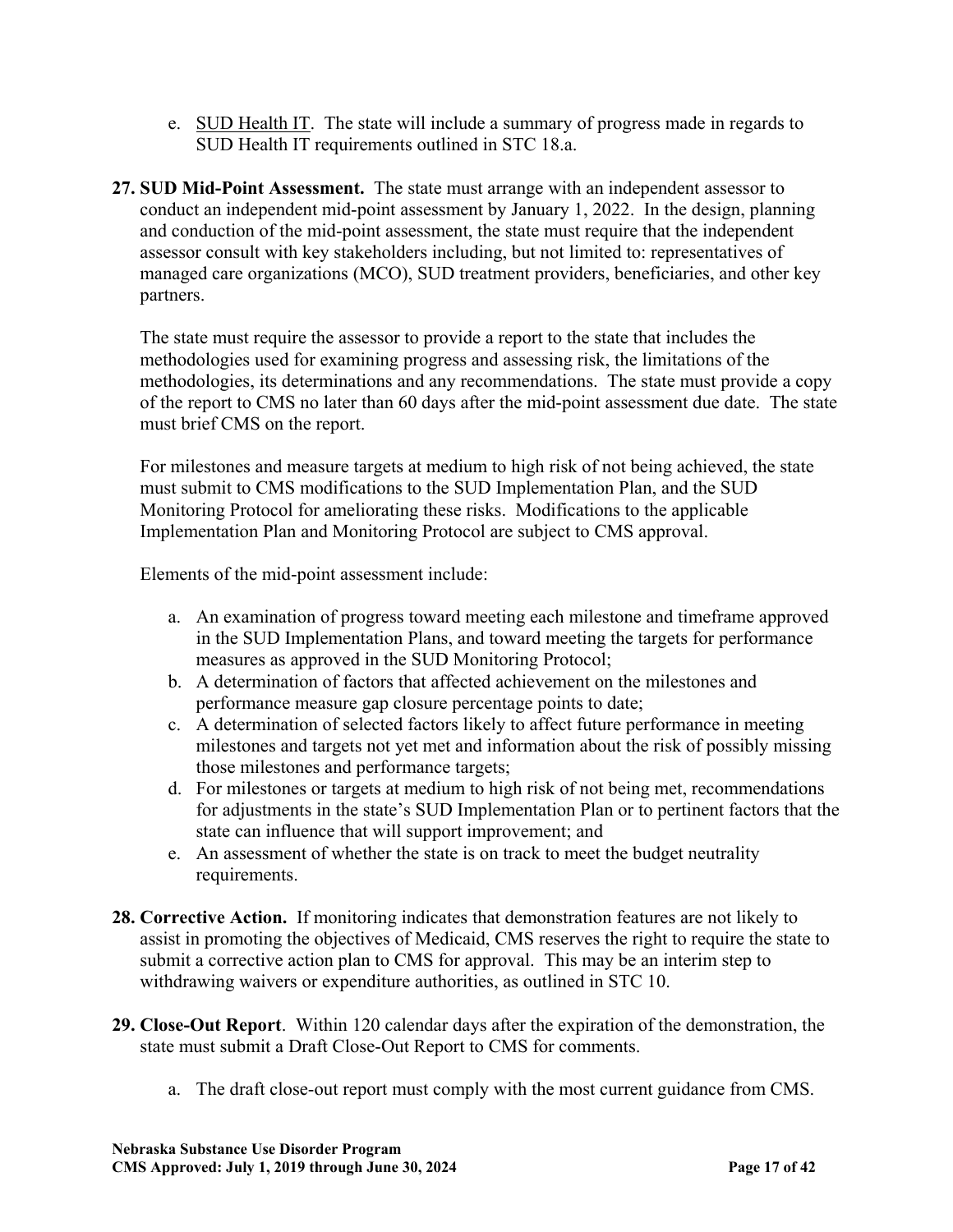- b. The state will present to and participate in a discussion with CMS on the close-out report.
- c. The state must take into consideration CMS' comments for incorporation into the final close-out report.
- d. The final close-out report is due to CMS no later than 30 calendar days after receipt of CMS' comments.
- e. A delay in submitting the draft or final version of the close-out report may subject the state to penalties described in STC 22.

**30. Monitoring Calls**. CMS will convene periodic conference calls with the state.

- a. The purpose of these calls is to discuss ongoing demonstration operation, to include (but not limited to) any significant actual or anticipated developments affecting the demonstration. Examples include implementation activities, trends in reported data on metrics and associated mid-course adjustments, enrollment and access, budget neutrality, and progress on evaluation activities.
- b. CMS will provide updates on any pending actions, as well as federal policies and issues that may affect any aspect of the demonstration.
- c. The state and CMS will jointly develop the agenda for the calls.
- **31. Post Award Forum.** Pursuant to 42 CFR 431.420(c), within six months of the demonstration's implementation, and annually thereafter, the state must afford the public with an opportunity to provide meaningful comment on the progress of the demonstration. At least thirty (30) days prior to the date of the planned public forum, the state must publish the date, time and location of the forum in a prominent location on its website. The state must also post the most recent annual report on its website with the public forum announcement. Pursuant to  $42 \text{ CFR } 431.420(c)$ , the state must include a summary of the comments in the Monitoring Report associated with the quarter in which the forum was held, as well as in its compiled Annual Report.

# **X. EVALUATION OF THE DEMONSTRATION**

**32. Cooperation with Federal Evaluators.** As required under 42 CFR 431.420(f), the state must cooperate fully and timely with CMS and its contractors in any federal evaluation of the demonstration or any component of the demonstration. This includes, but is not limited to, commenting on design and other federal evaluation documents and providing data and analytic files to CMS, including entering into a data use agreement that explains how the data and data files will be exchanged, and providing a technical point of contact to support specification of the data and files to be disclosed, as well as relevant data dictionaries and record layouts. The state must include in its contracts with entities who collect, produce or maintain data and files for the demonstration, that they must make such data available for the federal evaluation as is required under 42 CFR 431.420(f) to support federal evaluation. The state may claim administrative match for these activities. Failure to comply with this STC may result in a deferral being issued as outlined in STC 22.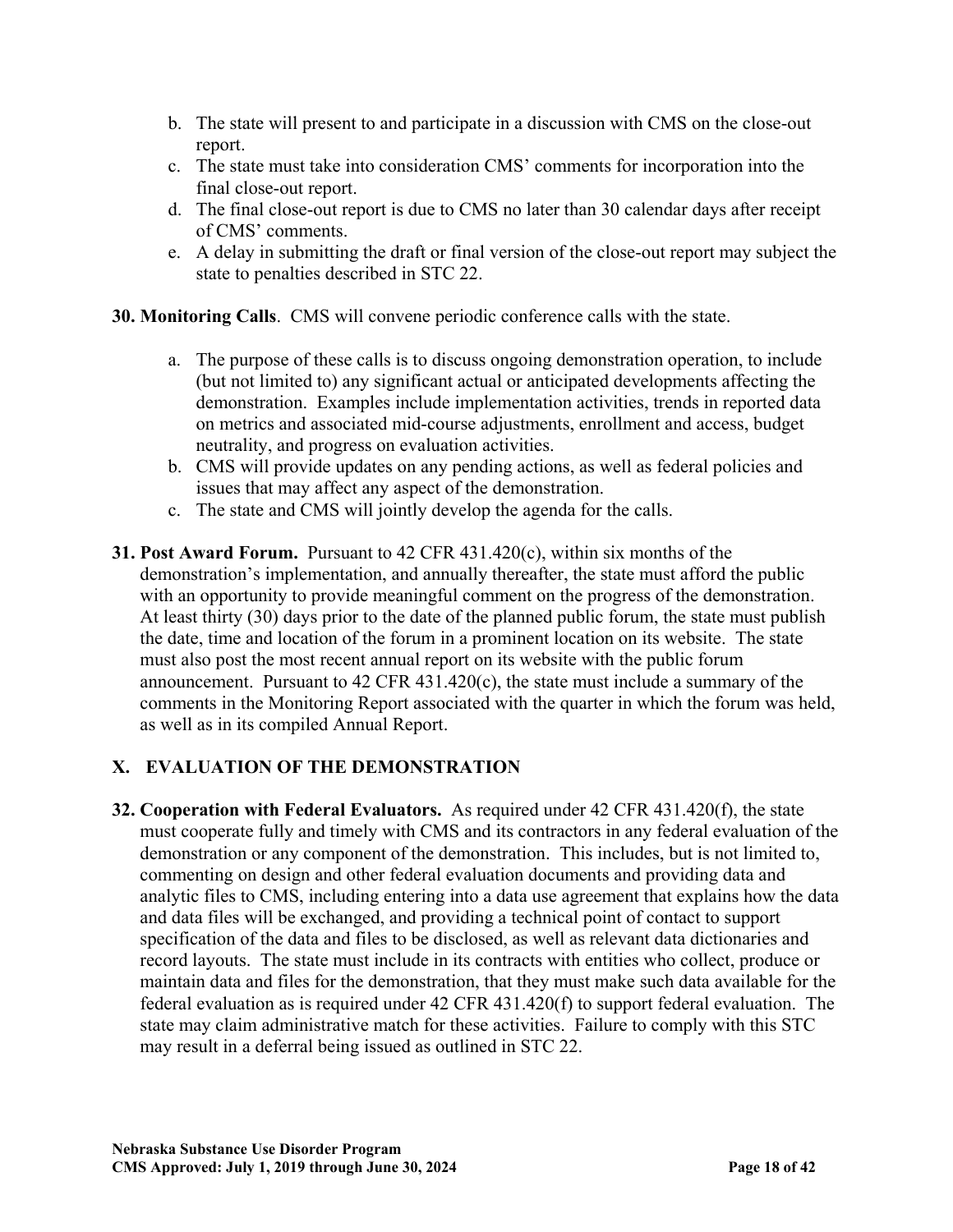- **33. Independent Evaluator.** Upon approval of the demonstration, the state must begin to arrange with an independent party to conduct an evaluation of the demonstration to ensure that the necessary data is collected at the level of detail needed to research the approved hypotheses. The state must require the independent party to sign an agreement that the independent party will conduct the demonstration evaluation in an independent manner in accord with the CMS-approved draft Evaluation Design. When conducting analyses and developing the evaluation reports, every effort should be made to follow the approved methodology. However, the state may request, and CMS may agree to, changes in the methodology in appropriate circumstances.
- **34. Draft Evaluation Design.** The draft Evaluation Design must be developed in accordance with Attachment A (Developing the Evaluation Design) of these STCs. The state must submit, for CMS comment and approval, a draft Evaluation Design with implementation timeline, no later than 180 days after the approval of the demonstration. Any modifications to an existing approved Evaluation Design will not affect previously established requirements and timelines for report submission for the demonstration, if applicable.

The draft Evaluation Design must be developed in accordance with the following CMS guidance (including but not limited to):

- a. All applicable Evaluation Design guidance, including guidance about SUD*.*  Hypotheses applicable to the demonstration as a whole, and to all key policies referenced above, will include (but will not be limited to): the effects of the demonstration on health outcomes; the financial impact of the demonstration (for example, such as an assessment of medical debt and uncompensated care costs).
- b. Attachment A (Developing the Evaluation Design) of these STCs, technical assistance for developing SUD Evaluation Designs (as applicable, and as provided by CMS), and all applicable technical assistance on how to establish comparison groups to develop a Draft Evaluation Design.
- **35. Evaluation Budget.** A budget for the evaluations must be provided with the draft Evaluation Designs. It will include the total estimated cost, as well as a breakdown of estimated staff, administrative and other costs for all aspects of the evaluations such as any survey and measurement development, quantitative and qualitative data collection and cleaning, analyses and report generation. A justification of the costs may be required by CMS if the estimates provided do not appear to sufficiently cover the costs of the design or if CMS finds that the designs are not sufficiently developed, or if the estimates appear to be excessive.
- **36. Evaluation Design Approval and Updates.** The state must submit the revised draft Evaluation Designs within 60 calendar days after receipt of CMS' comments. Upon CMS approval of the draft Evaluation Design(s), the documents will be included as an attachment to these STCs. Per 42 CFR 431.424(c), the state will publish the approved Evaluation Design to the state's website within thirty (30) calendar days of CMS approval. The state must implement the evaluation designs and submit a description of its evaluation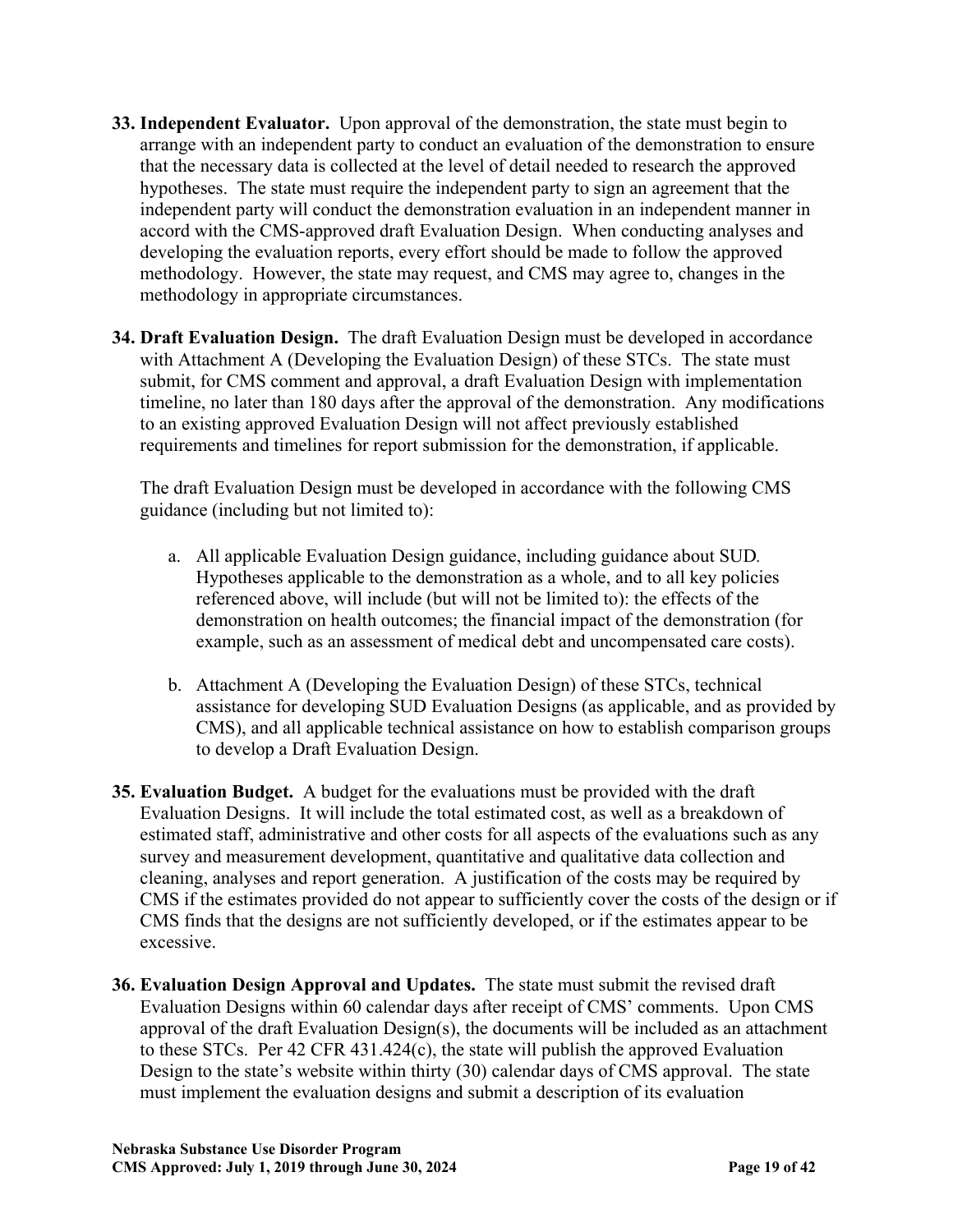implementation progress in each of the Monitoring Reports, including any required Rapid Cycle Assessments specified in theses STCs. Once CMS approves the evaluation designs, if the state wishes to make changes, the state must submit a revised evaluation design to CMS for approval.

- **37. Evaluation Questions and Hypotheses.** Consistent with Attachments A and B (Developing the Evaluation Design and Preparing the Interim and Summative Evaluation Reports) of these STCs, the evaluation documents must include a discussion of the evaluation questions and hypotheses that the state intends to test. Each demonstration component should have at least one evaluation question and hypothesis. The hypothesis testing should include, where possible, assessment of both process and outcome measures. Proposed measures should be selected from nationally-recognized sources and national measures sets, where possible. Measures sets could include CMS's Core Set of Health Care Quality Measures for Children in Medicaid and CHIP, Consumer Assessment of Health Care Providers and Systems (CAHPS), the Initial Core Set of Health Care Quality Measures for Medicaid-Eligible Adults and/or measures endorsed by National Quality Forum (NQF).
- **38.Interim Evaluation Report.** The state must submit an Interim Evaluation Report for each evaluation design, as applicable, and for the completed years of the demonstration, and for each subsequent renewal or extension of the demonstration, as outlined in 42 CFR  $431.412(c)(2)(vi)$ . When submitting an application for renewal, the Evaluation Reports should be posted to the state's website with the application for public comment.
	- a. The Interim Evaluation Reports will discuss evaluation progress and present findings to date as per the approved evaluation design.
	- b. For demonstration authority that expires prior to the overall demonstration's expiration date, the Interim Evaluation Reports must include an evaluation of the authority as approved by CMS.
	- c. If the state is seeking to renew or extend the demonstration, draft Interim Evaluation Reports is due when the application for renewal is submitted. If the state made changes to the demonstration in its application for renewal, the research questions and hypotheses and a description of how the design was adapted should be included. If the state is not requesting a renewal for a demonstration, Interim Evaluation reports are due one (1) year prior to the end of the demonstration. For demonstration phase outs prior to the expiration of the approval period, draft Interim Evaluation Report*s* are due to CMS on the date that will be specified in the notice of termination or suspension.
	- d. The state must submit final Interim Evaluation Reports 60 calendar days after receiving CMS comments on the draft Interim Evaluation Reports and post the document to the state's website.
	- e. The Interim Evaluation Report*s* must comply with Attachment B of these STCs.
- **39. Summative Evaluation Report.** The draft Summative Evaluation Reports must be developed in accordance with Attachment B (Preparing the Evaluation Report) of these STCs. The state must submit draft Summative Evaluation Reports for the demonstration's current approval period within 18 months of the end of the approval period represented by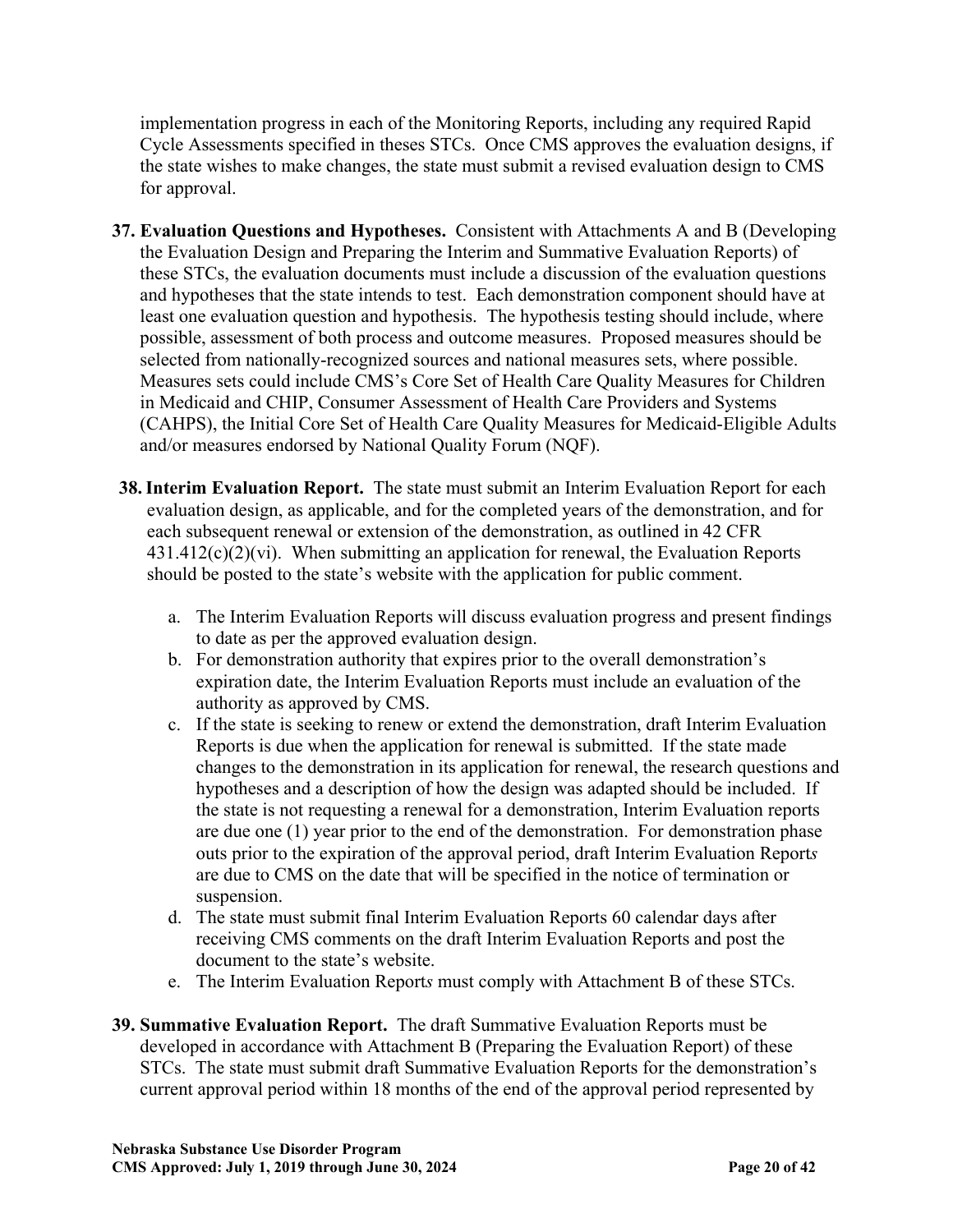these STCs. The Summative Evaluation Reports must include the information in the approved Evaluation Design.

- a. Unless otherwise agreed upon in writing by CMS, the state must submit the final Summative Evaluation Report within 60 calendar days of receiving comments from CMS on the draft.
- b. The final Summative Evaluation Report must be posted to the state's Medicaid website within 30 calendar days of approval by CMS.
- **40. Corrective Action Plan Related to Evaluation**. If evaluation findings indicate that demonstration features are not likely to assist in promoting the objectives of Medicaid, CMS reserves the right to require the state to submit a corrective action plan to CMS for approval. These discussions may also occur as part of a renewal process when associated with the state's Interim Evaluation Report. This may be an interim step to withdrawing waivers or expenditure authorities, as outlined in STC 10.
- **41. State Presentations for CMS.** CMS reserves the right to request that the state present and participate in a discussion with CMS on the Evaluation Design, the Interim Evaluation Report, and/or the Summative Evaluation Report.
- **42. Public Access**. The state shall post the final documents (e.g., Monitoring Reports, Close out Report, approved Evaluation Design, Interim Evaluation Report, and Summative Evaluation Report) on the state's Medicaid website within 30 calendar days of approval by CMS.
- **43. Additional Publications and Presentations.** For a period of 12 months following CMS approval of the final reports, CMS will be notified prior to presentation of these reports or their findings, including in related publications (including, for example, journal articles), by the state, contractor, or any other third party directly connected to the demonstration. Prior to release of these reports, articles or other publications, CMS will be provided a copy including any associated press materials. CMS will be given ten business days to review and comment on publications before they are released. CMS may choose to decline to comment or review some or all of these notifications and reviews. This requirement does not apply to the release or presentation of these materials to state or local government officials.

# **[XI.](#page-8-1) GENERAL FINANCIAL REQUIREMENTS UNDER TITLE XIX**

- **44. Allowable Expenditures.** This demonstration project is approved for expenditures applicable to services rendered during the demonstration approval period designated by CMS.
- **45. Unallowable Expenditures.** In addition to the other unallowable costs and caveats already outlined in these STCs, the state may not receive FFP under any expenditure authority approved under this demonstration for any of the following:
	- a. Room and board costs for residential treatment service providers unless they qualify as inpatient facilities under section 1905(a) of the Act.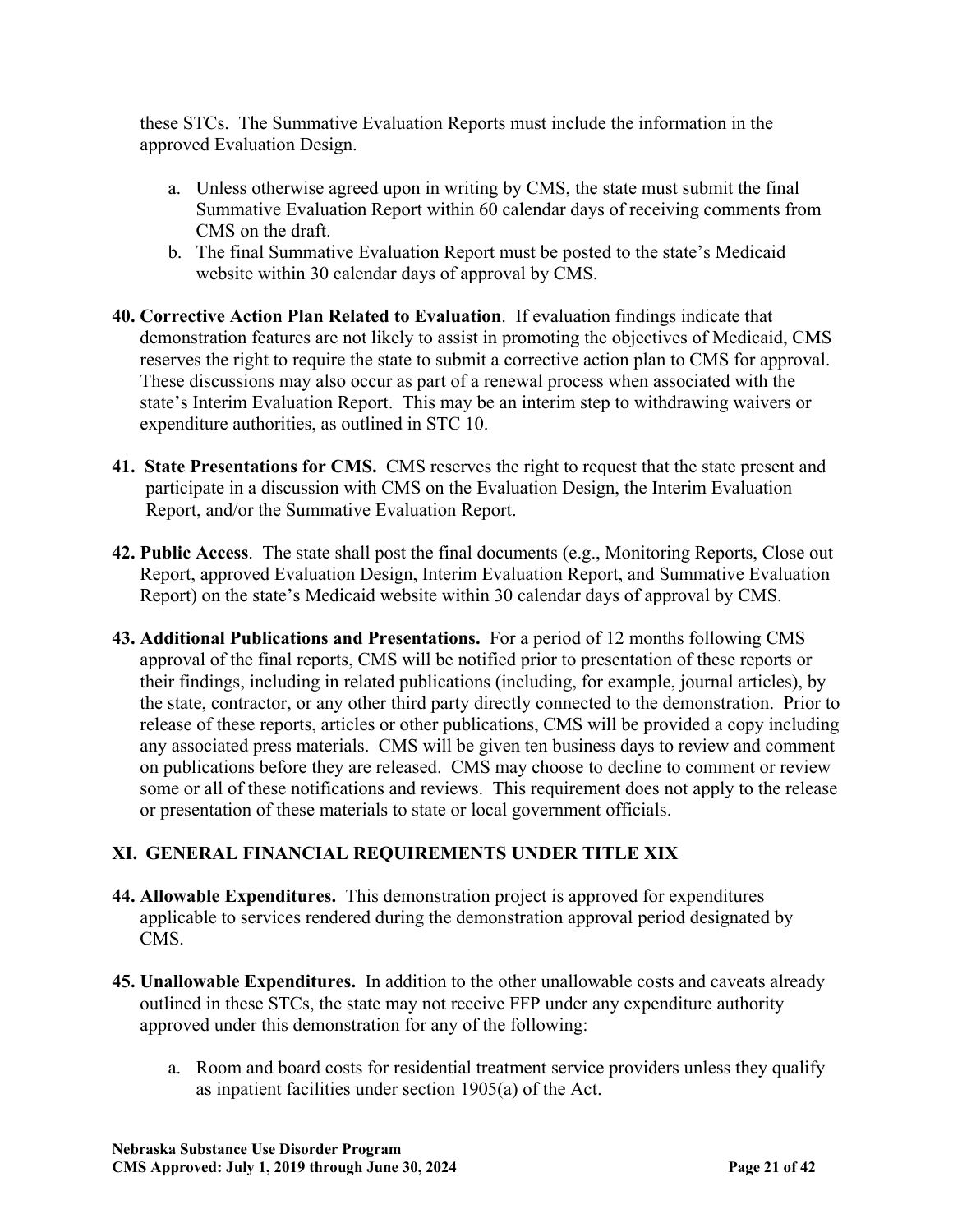- b. Costs for services provided in a nursing facility as defined in section 1919 of the Act that qualifies as an IMD.
- c. Costs for services provided to inmates of a public institution, as defined in 42 CFR 435.1010 and clause A after section 1905(a) except if the individual is admitted for at least a 24 hour stay in a medical institution.
- **46. Standard Medicaid Funding Process.** The standard Medicaid funding process will be used for this demonstration. The state will provide quarterly expenditure reports through the Medicaid and CHIP Budget and Expenditure System (MBES/CBES) to report total expenditures for services provided under this Medicaid section 1115 demonstration following routine CMS-37 and CMS-64 reporting instructions as outlined in section 2500 of the State Medicaid Manual. The state will estimate matchable demonstration expenditures (total computable and federal share) subject to the budget neutrality expenditure limit and separately report these expenditures by quarter for each federal fiscal year on the form CMS-37 for both the medical assistance payments (MAP) and state and local administration costs (ADM). CMS shall make federal funds available based upon the state's estimate, as approved by CMS. Within 30 days after the end of each quarter, the state shall submit form CMS-64 Quarterly Medicaid Expenditure Report, showing Medicaid expenditures made in the quarter just ended. If applicable, subject to the payment deferral process, CMS shall reconcile expenditures reported on form CMS-64 with federal funding previously made available to the state, and include the reconciling adjustment in the finalization of the grant award to the state.
- **47. Extent of Federal Financial Participation for the Demonstration.** Subject to CMS approval of the source(s) of the non-federal share of funding, CMS will provide FFP at the applicable federal matching rate for the demonstration as a whole for the following, subject to the budget neutrality expenditure limits described in section XI:
	- a. Administrative costs, including those associated with the administration of the demonstration;
	- b. Net expenditures and prior period adjustments of the Medicaid program that are paid in accordance with the approved Medicaid State Plan; and
	- c. Medical assistance expenditures and prior period adjustments made under section 1115 demonstration authority with dates of service during the demonstration extension period; including those made in conjunction with the demonstration, net of enrollment fees, cost sharing, pharmacy rebates, and all other types of third party liability.
- **48. Sources of Non-Federal Share.** The state certifies that its match for the non-federal share of funds for this section 1115 demonstration are state/local monies. The state further certifies that such funds must not be used to match for any other federal grant or contract, except as permitted by law. All sources of non-federal funding must be compliant with section 1903(w) of the act and applicable regulations. In addition, all sources of the non-federal share of funding are subject to CMS approval.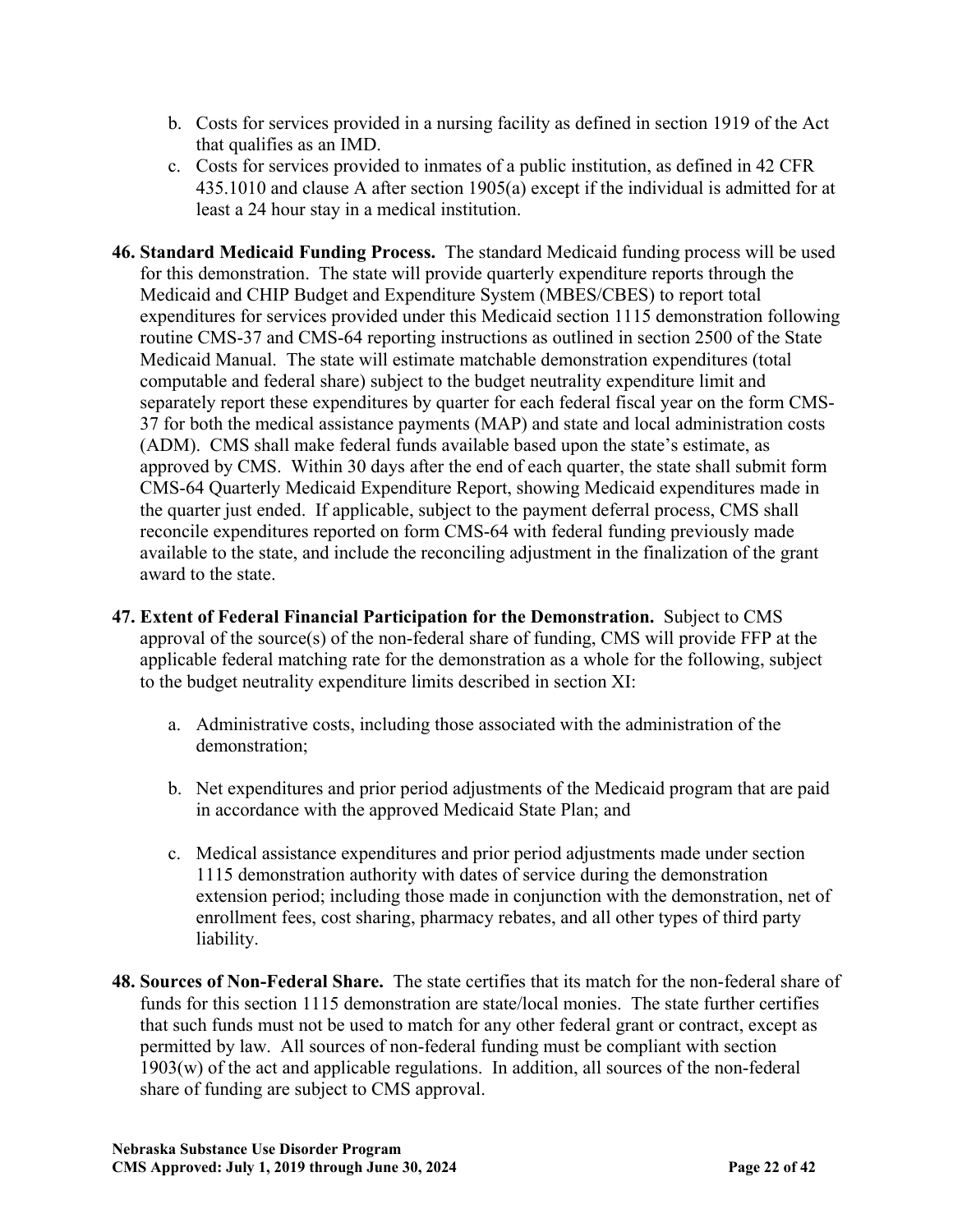- a. The state acknowledges that CMS has authority to review the sources of the nonfederal share of funding for the demonstration at any time. The state agrees that all funding sources deemed unacceptable by CMS shall be addressed within the time frames set by CMS.
- b. The state acknowledges that any amendments that impact the financial status of this section 1115 demonstration must require the state to provide information to CMS regarding all sources of the non-federal share of funding.
- **49. State Certification of Funding Conditions.** The state must certify that the following conditions for non-federal share of demonstration expenditures are met:
	- a. Units of government, including governmentally operated health care providers, may certify that state or local monies have been expended as the non-federal share of funds under the demonstration.
	- b. To the extent the state utilizes certified public expenditures (CPE) as the funding mechanism for the state share of title XIX payments, including expenditures authorized under a section 1115 demonstration, CMS must approve a cost reimbursement methodology. This methodology must include a detailed explanation of the process by which the state would identify those costs eligible under title XIX (or under section 1115 authority) for purposes of certifying public expenditures.
	- c. To the extent the state utilizes CPEs as the funding mechanism to claim federal match for expenditures under the demonstration, governmental entities to which general revenue funds are appropriated must certify to the state the amount of such state or local monies that are allowable under 42 CFR §433.51 to satisfy demonstration expenditures. If the CPE is claimed under a Medicaid authority, the federal matching funds received cannot then be used as the state share needed to receive other federal matching funds under 42 CFR §433.51(c). The entities that incurred the cost must also provide cost documentation to support the state's claim for federal match.
	- d. The state may use intergovernmental transfers (IGT) to the extent that such funds are derived from state or local monies and are transferred by units of government within the state. Any transfers from governmentally operated health care providers must be made in an amount not to exceed the non-federal share of title XIX payments.
	- e. Under all circumstances, health care providers must retain 100 percent of the reimbursement for claimed expenditures. Moreover, consistent with 42 CFR §447.10, no pre-arranged agreements (contractual, voluntary, or otherwise) may exist between health care providers and state and/or local government to return and/or redirect to the state any portion of the Medicaid payments. This confirmation of Medicaid payment retention is made with the understanding that payments that are the normal operating expenses of conducting business, such as payments related to taxes, including health care provider-related taxes, fees, business relationships with governments that are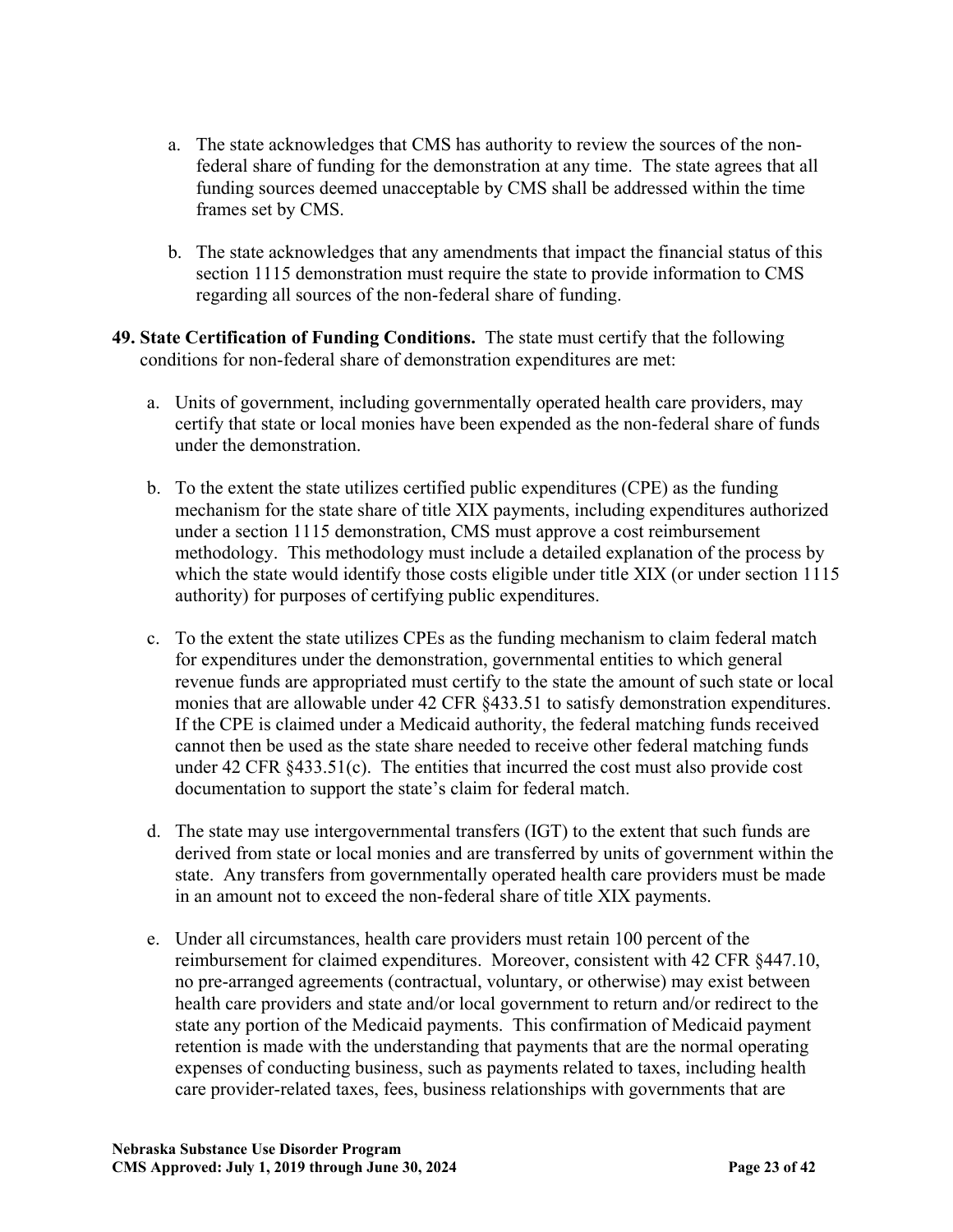unrelated to Medicaid and in which there is no connection to Medicaid payments, are not considered returning and/or redirecting a Medicaid payment.

- **50. Program Integrity.** The state must have processes in place to ensure there is no duplication of federal funding for any aspect of the demonstration. The state must also ensure that the state and any of its contractors follow standard program integrity principles and practices including retention of data. All data, financial reporting, and sources of non-federal share are subject to audit.
- **51. Medicaid Expenditure Groups (MEG).** MEGs are defined for the purpose of identifying categories of Medicaid or demonstration expenditures subject to budget neutrality, components of budget neutrality expenditure limit calculations, and other purposes related to monitoring and tracking expenditures under the demonstration. The following table provides a master list of MEGs defined for this demonstration.

| <b>Table 2: Master MEG Chart</b> |                                                                 |                             |                                |                           |                          |  |
|----------------------------------|-----------------------------------------------------------------|-----------------------------|--------------------------------|---------------------------|--------------------------|--|
| <b>MEG</b>                       | <b>To Which</b><br><b>BN</b> Test<br><b>Does This</b><br>Apply? | <b>WOW</b><br>Per<br>Capita | <b>WOW</b><br><b>Aggregate</b> | <b>WW</b>                 | <b>Brief Description</b> |  |
| <b>ABD</b>                       | Hypo <sub>1</sub>                                               | $\rm X$                     |                                |                           | Aged, Disabled and Blind |  |
| <b>DUAL</b>                      | Hypo <sub>2</sub>                                               | X                           |                                | $\rm X$                   | Dual Eligibles           |  |
| <b>FAM</b>                       | Hypo 3                                                          |                             |                                | $\boldsymbol{\mathsf{X}}$ | Families                 |  |

- **52. Reporting Expenditures and Member Months.** The state must report all demonstration expenditures claimed under the authority of title XIX of the Act and subject to budget neutrality each quarter on separate forms CMS-64.9 WAIVER and/or 64.9P WAIVER, identified by the demonstration project number assigned by CMS (11-W-XXXXX). Separate reports must be submitted by MEG (identified by Waiver Name) and Demonstration Year (identified by the two digit project number extension). Unless specified otherwise, expenditures must be reported by DY according to the dates of service associated with the expenditure. All MEGs identified in the Master MEG Chart as WW must be reported for expenditures, as further detailed in the MEG Detail for Expenditure and Member Month Reporting table below. To enable calculation of the budget neutrality expenditure limits, the state also must report member months of eligibility for specified MEGs.
	- a. Cost Settlements. The state will report any cost settlements attributable to the demonstration on the appropriate prior period adjustment schedules (form CMS-64.9P WAIVER) for the summary sheet line 10b, in lieu of lines 9 or 10c. For any cost settlement not attributable to this demonstration, the adjustments should be reported as otherwise instructed in the State Medicaid Manual. Cost settlements must be reported by DY consistent with how the original expenditures were reported.
	- b. Premiums and Cost Sharing Collected by the State. The state will report any premium contributions collected by the state from demonstration enrollees quarterly on the form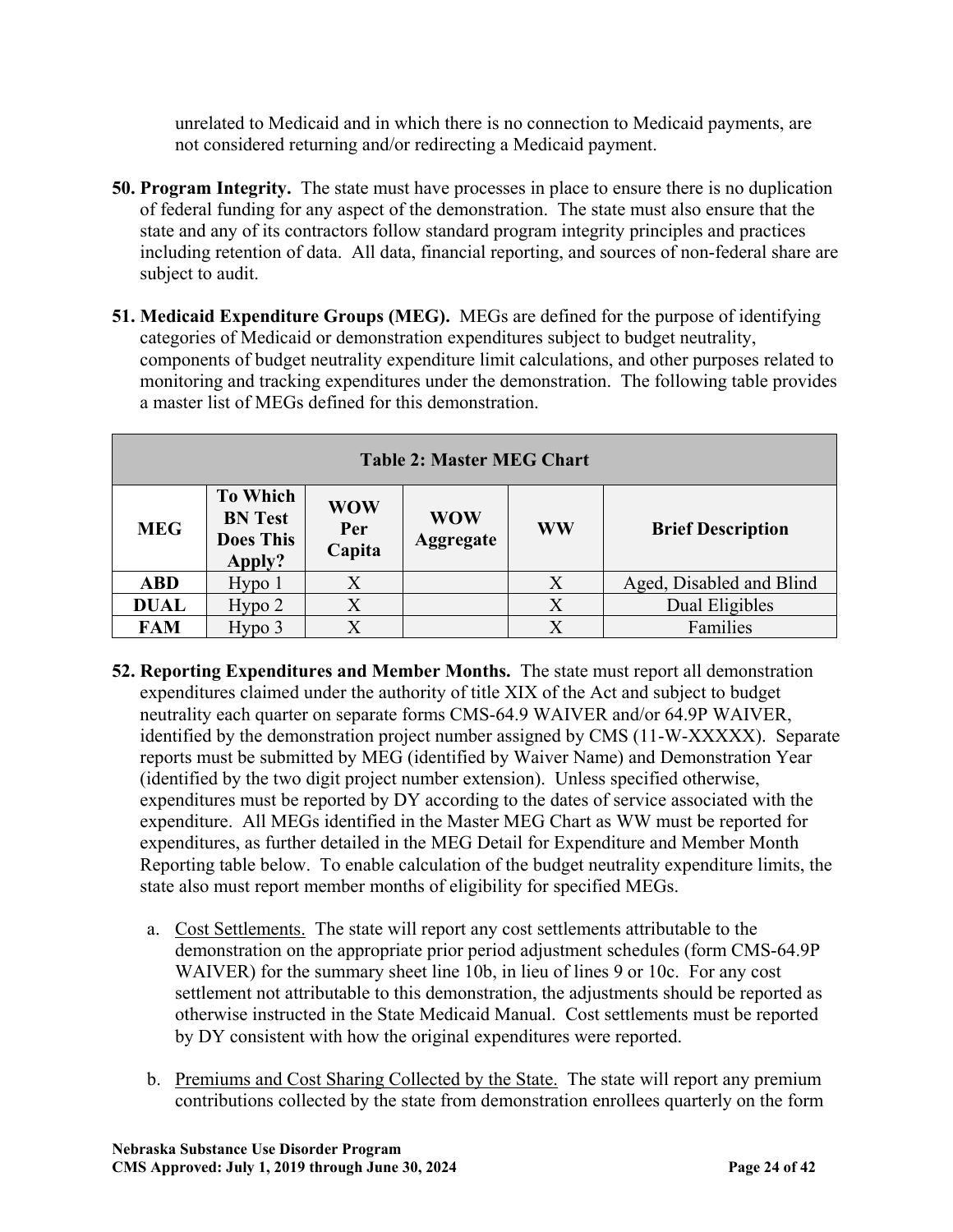CMS-64 Summary Sheet line 9D, columns A and B. In order to assure that these collections are properly credited to the demonstration, quarterly premium collections (both total computable and federal share) should also be reported separately by demonstration year on form CMS-64 Narrative, and on the Total Adjustments tab in the Budget Neutrality Monitoring Tool. In the annual calculation of expenditures subject to the budget neutrality expenditure limit, premiums collected in the demonstration year will be offset against expenditures incurred in the demonstration year for determination of the state's compliance with the budget neutrality limits.

- c. Pharmacy Rebates. Because pharmacy rebates are not included in the base expenditures used to determine the budget neutrality expenditure limit, pharmacy rebates are not included for calculating net expenditures subject to budget neutrality. The state will report pharmacy rebates on form CMS-64.9 BASE, and not allocate them to any form 64.9 or 64.9P WAIVER.
- d. Administrative Costs. The state will separately track and report administrative costs that are directly attributable to the demonstration. All administrative costs must be identified on the forms CMS-64.10 WAIVER and/or 64.10P WAIVER. Unless indicated otherwise on the table below, administrative costs are not counted in the budget neutrality tests.
- e. Member Months. As part of the Quarterly and Annual Monitoring Reports described in section IX, the state must report the actual number of "eligible member months" for all demonstration enrollees for all MEGs identified as WOW Per Capita, and as also indicated in the table below. The term "eligible member months" refers to the number of months in which persons enrolled in the demonstration are eligible to receive services. For example, a person who is eligible for three months contributes three eligible member months to the total. Two individuals who are eligible for two months, each contribute two eligible member months, for a total of four eligible member months. The state must submit a statement accompanying the annual report certifying the accuracy of this information.
- f. Budget Neutrality Specifications Manual. The state will create and maintain a Budget Neutrality Specifications Manual that describes in detail how the state will compile data on actual expenditures related to budget neutrality, including methods used to extract and compile data from the state's Medicaid Management Information System, eligibility system, and accounting systems for reporting on the CMS-64, consistent with the terms of the demonstration. The Budget Neutrality Specifications Manual will also describe how the state compiles counts of Medicaid member months. The Budget Neutrality Specifications Manual must be made available to CMS on request.

|                                | <b>Table 3: MEG Detail for Expenditure and Member Month Reporting</b> |                   |                                             |                                                                |                                |                                                          |                                    |                           |
|--------------------------------|-----------------------------------------------------------------------|-------------------|---------------------------------------------|----------------------------------------------------------------|--------------------------------|----------------------------------------------------------|------------------------------------|---------------------------|
| <b>MEG</b><br>(Waiver<br>Name) | <b>Detailed</b><br><b>Description</b>                                 | <b>Exclusions</b> | <b>CMS-64.9</b><br>Line(s) To<br><b>Use</b> | How<br><b>Expenditur</b><br>es Are<br><b>Assigned to</b><br>DY | <b>MAP</b><br>or<br><b>ADM</b> | <b>Report</b><br><b>Member</b><br><b>Months</b><br>(Y/N) | <b>MEG</b><br><b>Start</b><br>Date | <b>MEG</b><br>End<br>Date |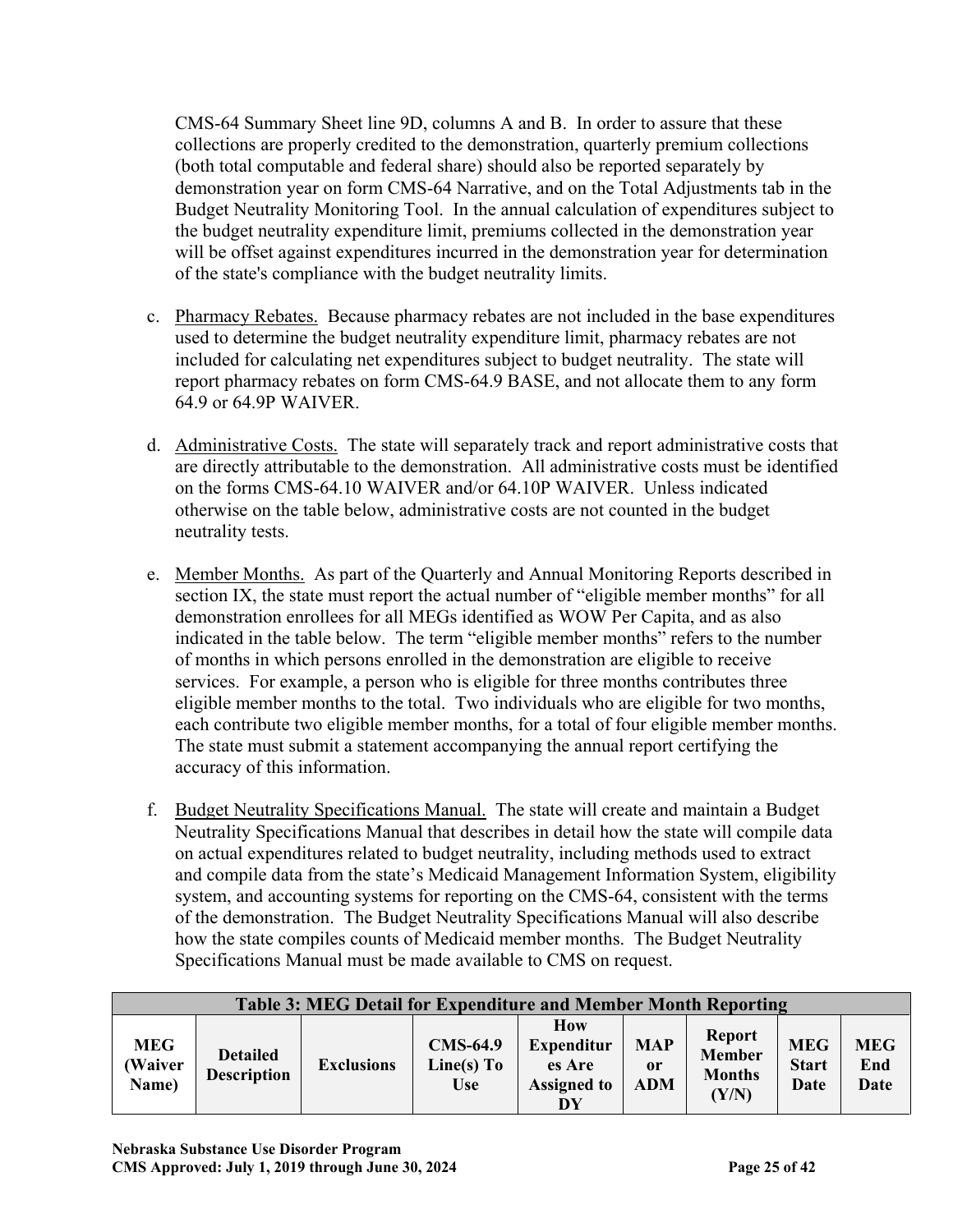| <b>ABD</b>  | Aged, Blind<br>and<br>Disabled | Refer to STC<br>#45<br>Unallowable<br>Expenditures | Follow<br>CMS-64.9<br>Base<br>Category of<br>Service<br>Definitions | Date of<br>service | <b>MAP</b> | Y | July 1,<br>2019   | June<br>30,<br>2024 |
|-------------|--------------------------------|----------------------------------------------------|---------------------------------------------------------------------|--------------------|------------|---|-------------------|---------------------|
| <b>DUAL</b> | Dual<br>Eligibles              | Refer to STC<br>#45<br>Unallowable<br>Expenditures | Follow<br>CMS-64.9<br>Base<br>Category of<br>Service<br>Definitions | Date of<br>Service | <b>MAP</b> | Y | July 1,<br>2019   | June<br>30,<br>2024 |
| <b>FAM</b>  | Families                       | Refer to STC<br>#45<br>Unallowable<br>Expenditures | Follow<br>CMS-64.9<br>Base<br>Category of<br>Service<br>Definitions | Date of<br>Service | <b>MAP</b> | Y | July $1,$<br>2019 | June<br>30,<br>2024 |

**53. Demonstration Years.** Demonstration Years (DY) for this demonstration are defined in the table below.

|                      | <b>Table 4: Demonstration Years</b> |           |
|----------------------|-------------------------------------|-----------|
| Demonstration Year 1 | July 1, 2019 to June 30, 2020       | 12 months |
| Demonstration Year 2 | July 1, 2020 to June 30, 2021       | 12 months |
| Demonstration Year 3 | July 1, 2021 to June 30, 2022       | 12 months |
| Demonstration Year 4 | July 1, 2022 to June 30, 2023       | 12 months |
| Demonstration Year 5 | July 1, 2023 to June 30, 2024       | 12 months |

**54. Budget Neutrality Monitoring Tool.** The state must provide CMS with quarterly budget neutrality status updates, including established baseline and member months data, using the Budget Neutrality Monitoring Tool provided through the performance metrics database and analytics (PMDA) system. The tool incorporates the "Schedule C Report" for comparing demonstration's actual expenditures to the budget neutrality expenditure limits described in section XI. CMS will provide technical assistance, upon request.<sup>[4](#page-32-0)</sup>

<span id="page-32-0"></span> $4$  42 CFR §431.420(a)(2) provides that states must comply with the terms and conditions of the agreement between the Secretary (or designee) and the state to implement a demonstration project, and  $\frac{8431.420(b)(1)}{1}$  states that the terms and conditions will provide that the state will perform periodic reviews of the implementation of the demonstration. CMS's current approach is to include language in STCs requiring, as a condition of demonstration approval, that states provide, as part of their periodic reviews, regular reports of the actual costs which are subject to the budget neutrality limit. CMS has obtained Office of Management and Budget (OMB) approval of the monitoring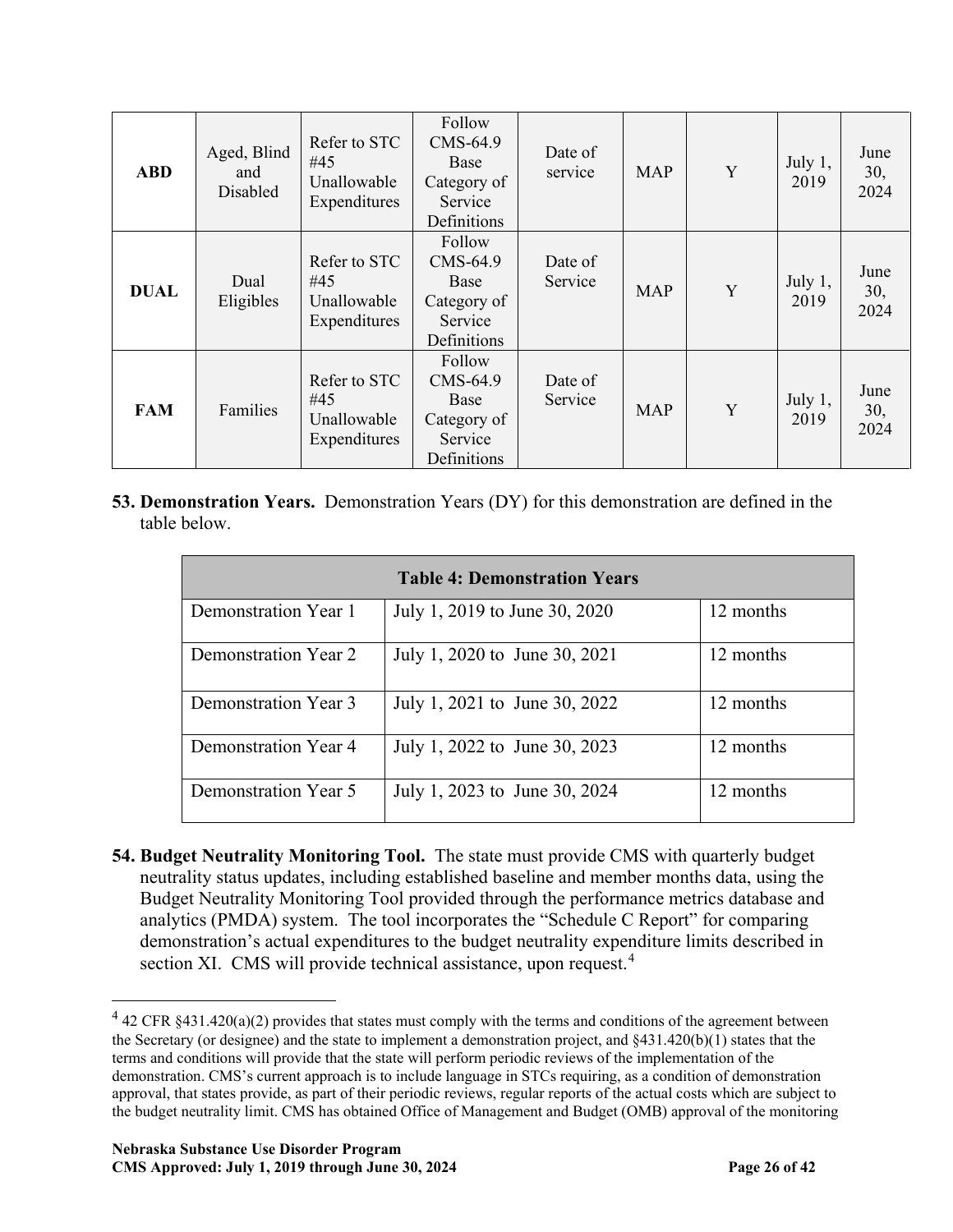- **55. Claiming Period.** The state will report all claims for expenditures subject to the budget neutrality agreement (including any cost settlements) within two years after the calendar quarter in which the state made the expenditures. All claims for services during the demonstration period (including any cost settlements) must be made within two years after the conclusion or termination of the demonstration. During the latter two-year period, the state will continue to identify separately net expenditures related to dates of service during the operation of the demonstration on the CMS-64 waiver forms in order to properly account for these expenditures in determining budget neutrality.
- **56. Future Adjustments to Budget Neutrality.** CMS reserves the right to adjust the budget neutrality expenditure limit:
	- a. To be consistent with enforcement of laws and policy statements, including regulations and letters, regarding impermissible provider payments, health care related taxes, or other payments. CMS reserves the right to make adjustments to the budget neutrality limit if any health care related tax that was in effect during the base year, or provider-related donation that occurred during the base year, is determined by CMS to be in violation of the provider donation and health care related tax provisions of section 1903(w) of the Social Security Act. Adjustments to annual budget targets will reflect the phase out of impermissible provider payments by law or regulation, where applicable.
	- b. To the extent that a change in federal law, regulation, or policy requires either a reduction or an increase in federal financial participation (FFP) for expenditures made under this demonstration. In this circumstance, the state must adopt, subject to CMS approval, a modified budget neutrality agreement as necessary to comply with such change. The modified agreement will be effective upon the implementation of the change. The trend rates for the budget neutrality agreement are not subject to change under this STC. The state agrees that if mandated changes in the federal law require state legislation, the changes shall take effect on the day such state legislation becomes effective, or on the last day such legislation was required to be in effect under the federal law.
	- c. The state certifies that the data it provided to establish the budget neutrality expenditure limit are accurate based on the state's accounting of recorded historical expenditures or the next best available data, that the data are allowable in accordance with applicable federal, state, and local statutes, regulations, and policies, and that the data are correct to the best of the state's knowledge and belief. The data supplied by the state to set the budget neutrality expenditure limit are subject to review and audit, and if found to be inaccurate, will result in a modified budget neutrality expenditure limit.

tool under the Paperwork Reduction Act (OMB Control No. 0938 – 1148) and in states agree to use the tool as a condition of demonstration approval.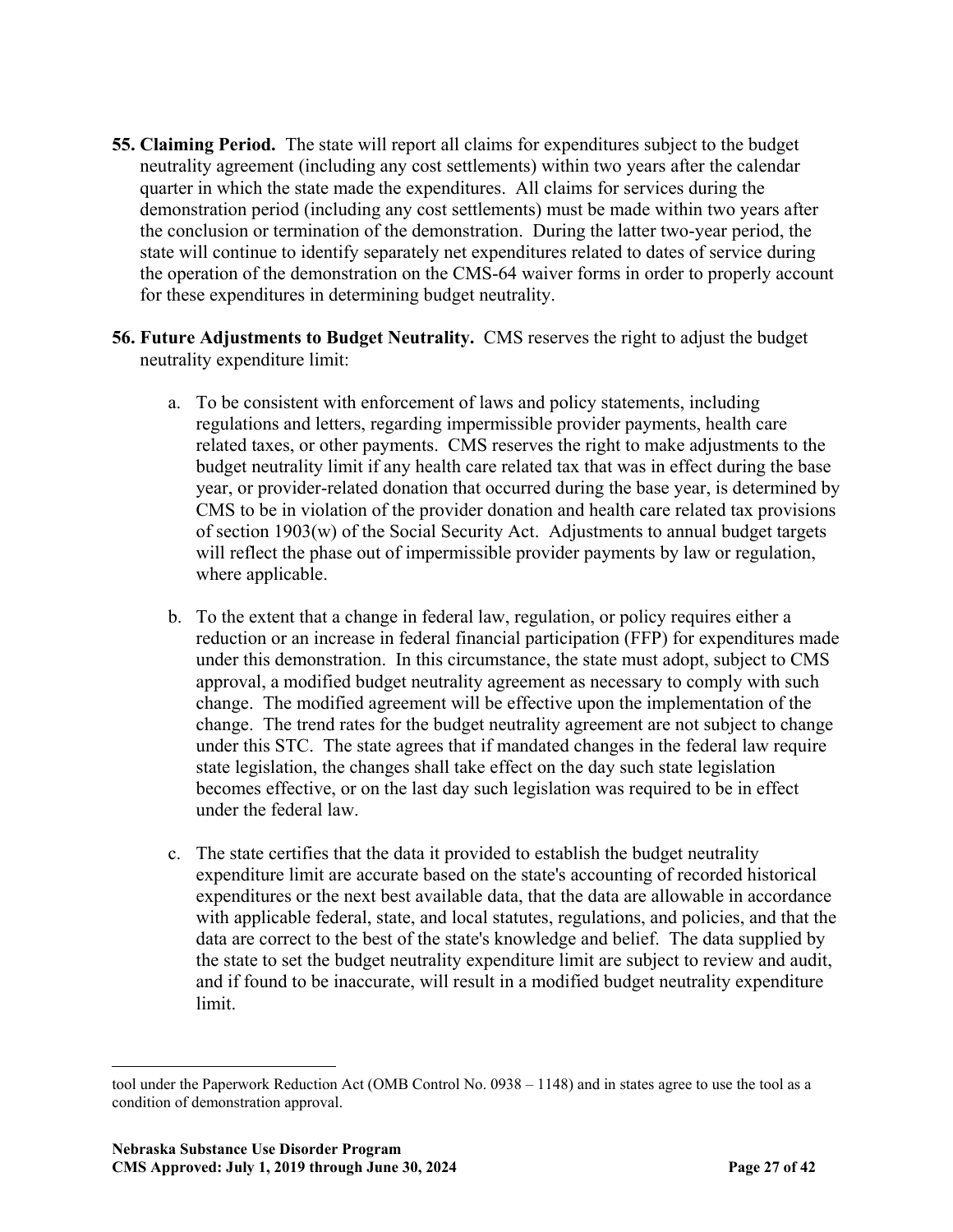## **[XII.](#page-9-0) MONITORING BUDGET NEUTRALITY FOR THE DEMONSTRATION**

- **57. Limit on Title XIX Funding.** The state will be subject to limits on the amount of federal Medicaid funding the state may receive over the course of the demonstration approval. The budget neutrality expenditure limits are based on projections of the amount of FFP that the state would likely have received in the absence of the demonstration. The limit may consist of a Main Budget Neutrality Test, and one or more Hypothetical Budget Neutrality Tests, as described below. CMS's assessment of the state's compliance with these tests will be based on the Schedule C CMS-64 Waiver Expenditure Report, which summarizes the expenditures reported by the state on the CMS-64 that pertain to the demonstration.
- **58. Risk.** The budget neutrality expenditure limits are determined on either a per capita or aggregate basis. If a per capita method is used, the state is at risk for the per capita cost of State Plan and hypothetical populations, but not for the number of participants in the demonstration population. By providing FFP without regard to enrollment in the for all demonstration populations, CMS will not place the state at risk for changing economic conditions; however, by placing the state at risk for the per capita costs of the demonstration populations, CMS assures that the demonstration expenditures do not exceed the levels that would have been realized had there been no demonstration. If an aggregate method is used, the state accepts risk for both enrollment and per capita costs.
- **59. Calculation of the Budget Neutrality Limits and How They Are Applied.** To calculate the budget neutrality limits for the demonstration, separate annual budget limits are determined for each DY on a total computable basis. Each annual budget limit is the sum of one or more components: per capita components, which are calculated as a projected without-waiver PMPM cost times the corresponding actual number of member months, and aggregate components, which projected fixed total computable dollar expenditure amounts. The annual limits for all DYs are then added together to obtain a budget neutrality limit for the entire demonstration period. The federal share of this limit will represent the maximum amount of FFP that the state may receive during the demonstration period for the types of demonstration expenditures described below. The federal share will be calculated by multiplying the total computable budget neutrality expenditure limit by the appropriate Composite Federal Share.
- **60. Main Budget Neutrality Test.** This demonstration does not include a Main Budget Neutrality Test. Budget neutrality will consist entirely of Hypothetical Budget Neutrality Tests. Any excess spending under the Hypothetical Budget Neutrality Tests must be returned to CMS.
- **61. Hypothetical Budget Neutrality.** When expenditure authority is provided for coverage of populations or services that the state could have otherwise provided through its Medicaid State Plan or other title XIX authority (such as a waiver under section 1915 of the Act), CMS considers these expenditures to be "hypothetical;" that is, the expenditures would have been eligible to receive FFP elsewhere in the Medicaid program. For these hypothetical expenditures, CMS makes adjustments to the budget neutrality test which effectively treats these expenditures as if they were for approved Medicaid State Plan services. Hypothetical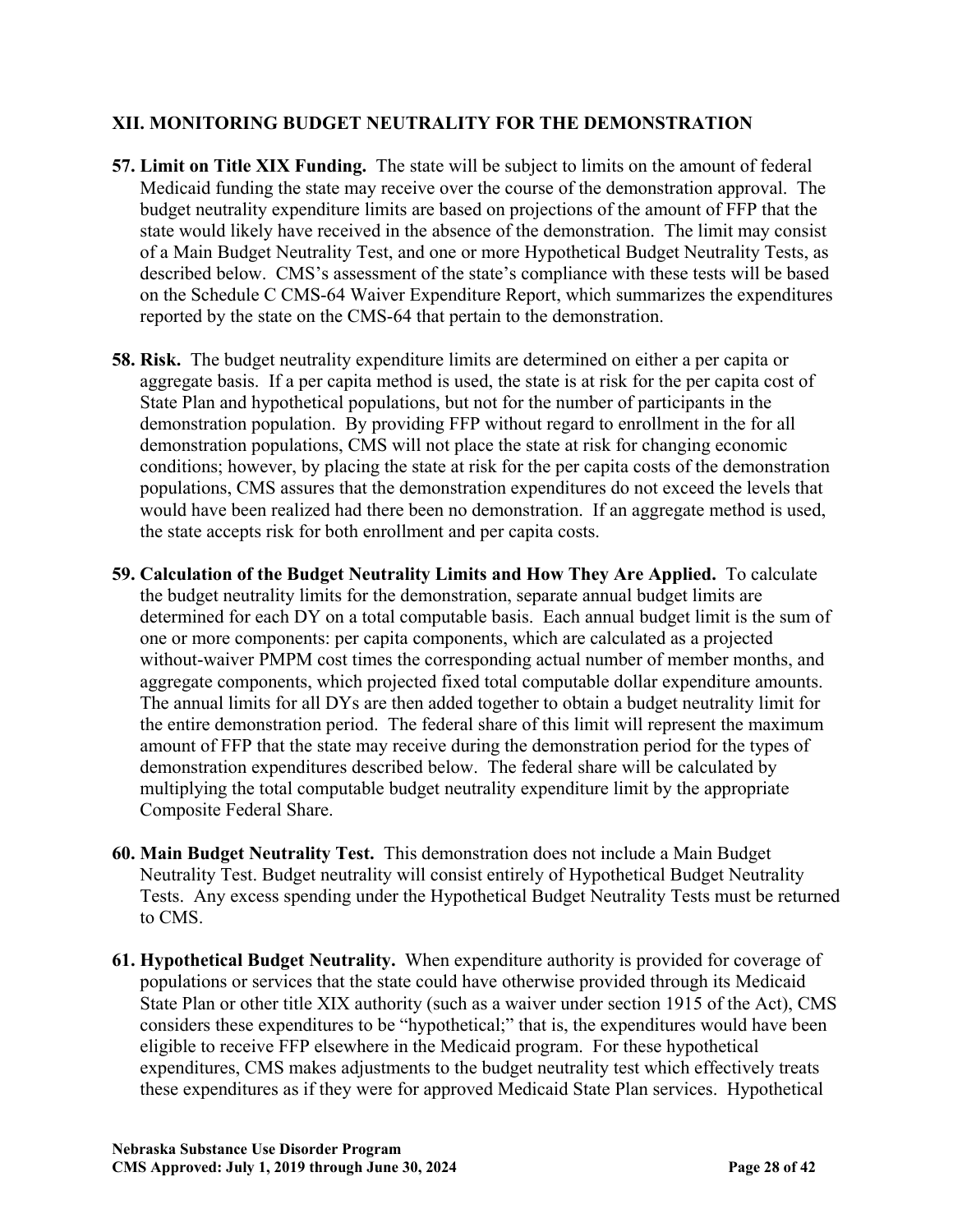expenditures, therefore, do not necessitate savings to offset the otherwise allowable services. This approach reflects CMS's current view that states should not have to "pay for," with demonstration savings, costs that could have been otherwise eligible for FFP under a Medicaid State Plan or other title XIX authority; however, when evaluating budget neutrality, CMS does not offset non-hypothetical expenditures with projected or accrued savings from hypothetical expenditures. That is, savings are not generated from a hypothetical population or service. To allow for hypothetical expenditures, while preventing them from resulting in savings, CMS currently applies a separate, independent Hypothetical Budget Neutrality Tests, which subject hypothetical expenditures to pre-determined limits to which the state and CMS agree, and that CMS approves, during negotiations. If the state's WW hypothetical spending exceeds the supplemental test's expenditure limit, the state agrees (as a condition of CMS approval) to refund the FFP to CMS. The specific Hypothetical Budget Neutrality Test(s) which is/are applicable to this demonstration is/are detailed in STC(s) 62 below.

**62. Hypothetical Budget Neutrality Test 1: SUD Initiative.** This includes expenditures for the costs of all *current State Plan* medical assistance that could be covered, were it not for the Institution for Mental Diseases (IMD) prohibition and provided to otherwise-eligible individuals receiving SUD treatment while residing in an IMD setting*.* The table below identifies the MEGs that are used for Hypothetical Budget Neutrality Test 1. MEGs that are designated "WOW Only" or "Both" are the components used to calculate the budget neutrality expenditure limit. The Composite Federal Share for the Hypothetical Budget Neutrality Test is calculated based on all MEGs indicated as "WW Only" or "Both." MEGs that are indicated as "WW Only" or "Both" are counted as expenditures against this budget neutrality expenditure limit. Any expenditures in excess of the limit from Hypothetical Budget Neutrality Test are counted as WW expenditures under the Main Budget Neutrality Test.

|             | <b>Table 6: Hypothetical Budget Neutrality Test</b> |                                                             |                                    |              |         |         |         |         |         |
|-------------|-----------------------------------------------------|-------------------------------------------------------------|------------------------------------|--------------|---------|---------|---------|---------|---------|
| <b>MEG</b>  | PC or<br>$Agg*$                                     | <b>WOW</b><br>Only,<br><b>WW</b><br>Only, or<br><b>Both</b> | <b>BASE</b><br><b>YEAR</b><br>2017 | <b>TREND</b> | DY1     | DY2     | DY3     | DY4     | DY5     |
| <b>ABD</b>  | PC                                                  | Both                                                        | \$1,824                            | 3.6%         | \$2,028 | \$2,101 | \$2,176 | \$2,255 | \$2,336 |
| <b>DUAL</b> | PC                                                  | Both                                                        | \$289                              | 3.6%         | \$321   | \$333   | \$345   | \$357   | \$370   |
| <b>FAM</b>  | PC                                                  | Both                                                        | \$524                              | 3.7%         | \$584   | \$606   | \$628   | \$652   | \$676   |

**63. Composite Federal Share.** The Composite Federal Share is the ratio that will be used to convert the total computable budget neutrality limit to federal share. The Composite Federal Share is the ratio calculated by dividing the sum total of FFP received by the state on actual demonstration expenditures during the approval period by total computable demonstration expenditures for the same period, as reported through MBES/CBES and summarized on Schedule C. Since the actual final Composite Federal Share will not be known until the end of the demonstration's approval period, for the purpose of interim monitoring of budget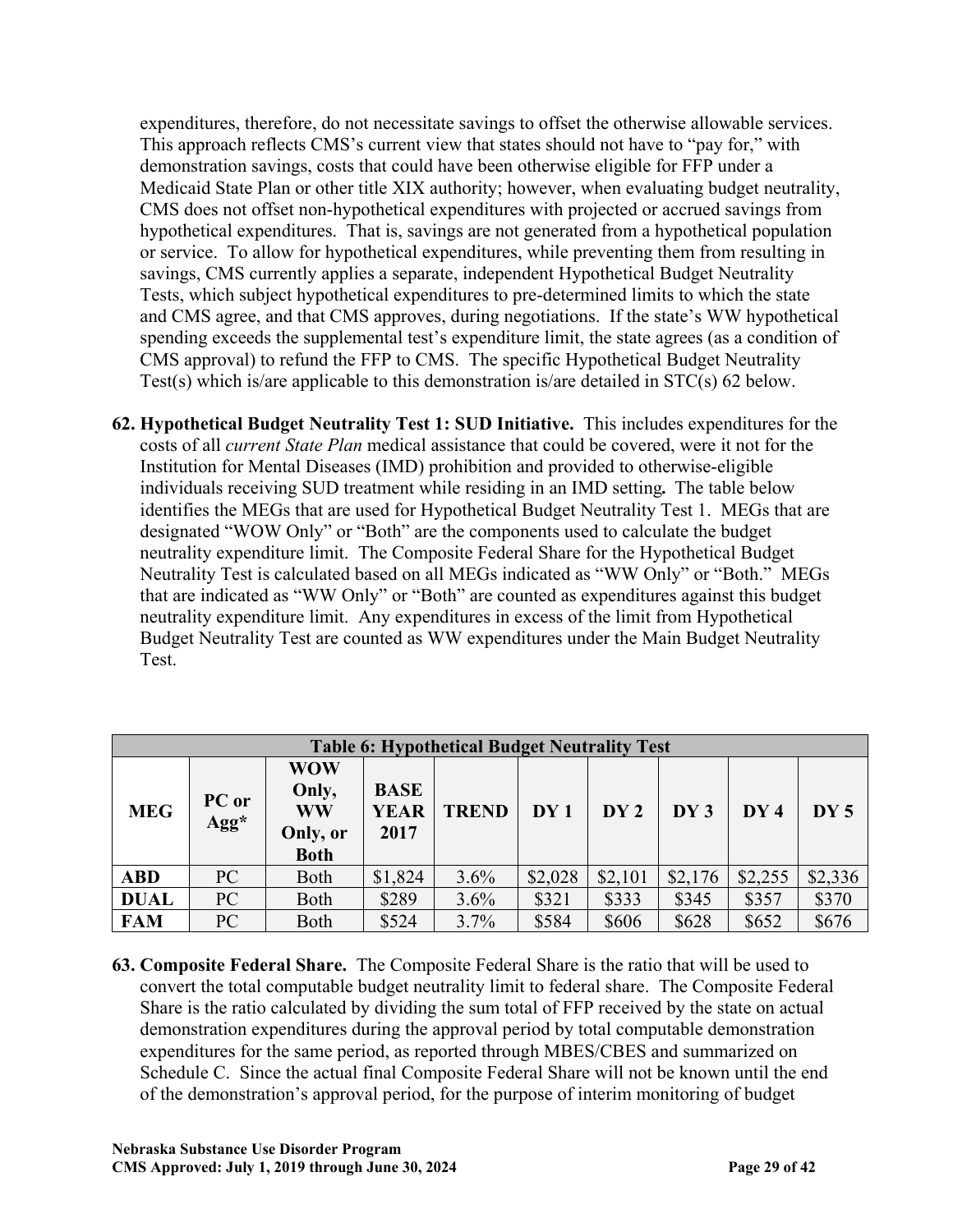neutrality, a reasonable estimate of Composite Federal Share may be developed and used through the same process or through an alternative mutually agreed to method. Each Main or Hypothetical Budget Neutrality Test has its own Composite Federal Share, as defined in the paragraph pertaining to each particular test.

- **64. Exceeding Budget Neutrality.** CMS will enforce the budget neutrality agreement over the life of the demonstration approval period, which extends from July 1, 2019 to June 30, 2024. If at the end of the demonstration approval period the budget neutrality limit has been exceeded, the excess federal funds will be returned to CMS. If the demonstration is terminated prior to the end of the demonstration period, the budget neutrality test will be based on the time period through the termination date.
- **65. Mid-Course Correction.** If at any time during the demonstration approval period CMS determines that the demonstration is on course to exceed its budget neutrality expenditure limit, CMS will require the state to submit a corrective action plan for CMS review and approval. CMS will use the threshold levels in the tables below as a guide for determining when corrective action is required.

|                       | <b>Table 10: Hypothetical Budget Neutrality Test Mid-Course Correction Calculations</b> |               |  |  |  |
|-----------------------|-----------------------------------------------------------------------------------------|---------------|--|--|--|
|                       | Percentage                                                                              |               |  |  |  |
| DY <sub>1</sub>       | Cumulative budget neutrality limit plus:                                                | 2.0 percent   |  |  |  |
| $DY 1$ through $DY 2$ | Cumulative budget neutrality limit plus:                                                | 1.5 percent   |  |  |  |
| $DY 1$ through $DY 3$ | Cumulative budget neutrality limit plus:                                                | 1.0 percent   |  |  |  |
| $DY 1$ through $DY 4$ | Cumulative budget neutrality limit plus:                                                | $0.5$ percent |  |  |  |
| $DY 1$ through DY 5   | Cumulative budget neutrality limit plus:                                                | $0.0$ percent |  |  |  |

# **Hypothetical Budget Neutrality Test(s)**

# **XIII. SCHEDULE OF DELIVERABLES FOR THE DEMONSTRATION**

| Date                       | <b>Deliverable</b>                 | <b>STC</b>      |
|----------------------------|------------------------------------|-----------------|
| 30 calendar days after     | State acceptance of demonstration  | Approval letter |
| approval date              | Waivers, STCs, and Expenditure     |                 |
|                            | Authorities                        |                 |
| 90 calendar days after SUD | <b>SUD Implementation Protocol</b> | #18             |
| program approval date      |                                    |                 |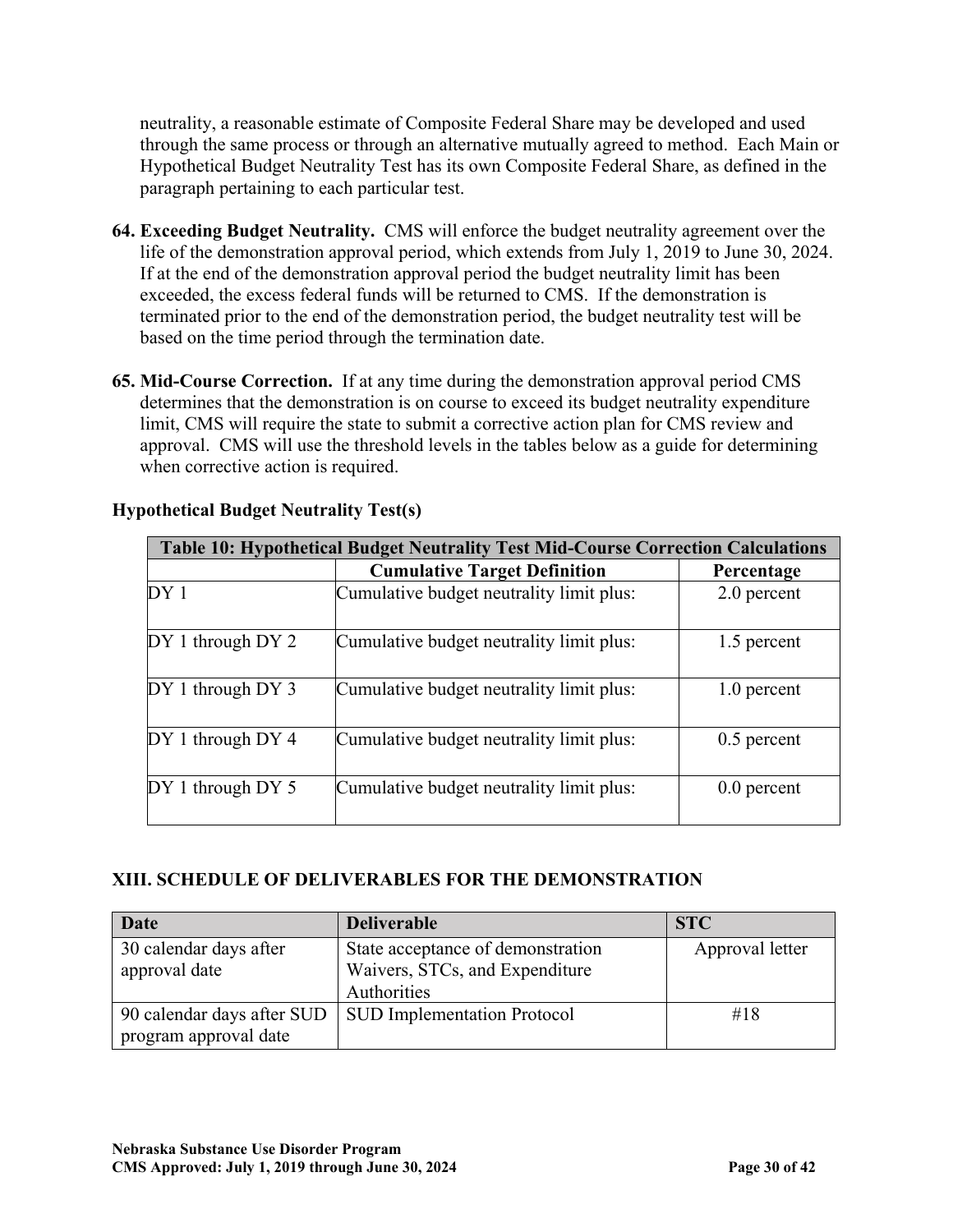| 150 calendar days after<br>SUD implementation<br>approval date                                 | <b>SUD Monitoring Protocol</b>                                  | #18.b |
|------------------------------------------------------------------------------------------------|-----------------------------------------------------------------|-------|
| 180 calendar days after<br>approval date                                                       | <b>Evaluation Design</b>                                        | #34   |
| 30 calendar days after CMS<br>Approval                                                         | Approved Evaluation Design published<br>to state's website      | #36   |
| June 30, 2023, or with<br>renewal application                                                  | Draft Interim Evaluation Report                                 | #38.c |
| 60 days after receipt of<br><b>CMS</b> comments                                                | Final Interim Evaluation Report                                 | #38   |
| Within 18 months after<br>June 30, 2024                                                        | Summative Evaluation Report                                     | #39   |
| 60 calendar days after<br>receipt of CMS comments                                              | Final Summative Evaluation Report                               | #39   |
| <b>Monthly Deliverables</b>                                                                    | Monitoring Call                                                 | #30   |
| Quarterly monitoring<br>reports due 60 calendar                                                | Quarterly Progress Reports, including<br>implementation updates | #26   |
| days after end of each<br>quarter, except 4 <sup>th</sup> quarter,<br>beginning November 2019. | <b>Quarterly Expenditure Reports</b>                            | #26   |
| Annual Deliverables -<br>Due 90 calendar days after<br>end of each 4 <sup>th</sup> quarter     | <b>Annual Reports</b>                                           | #26   |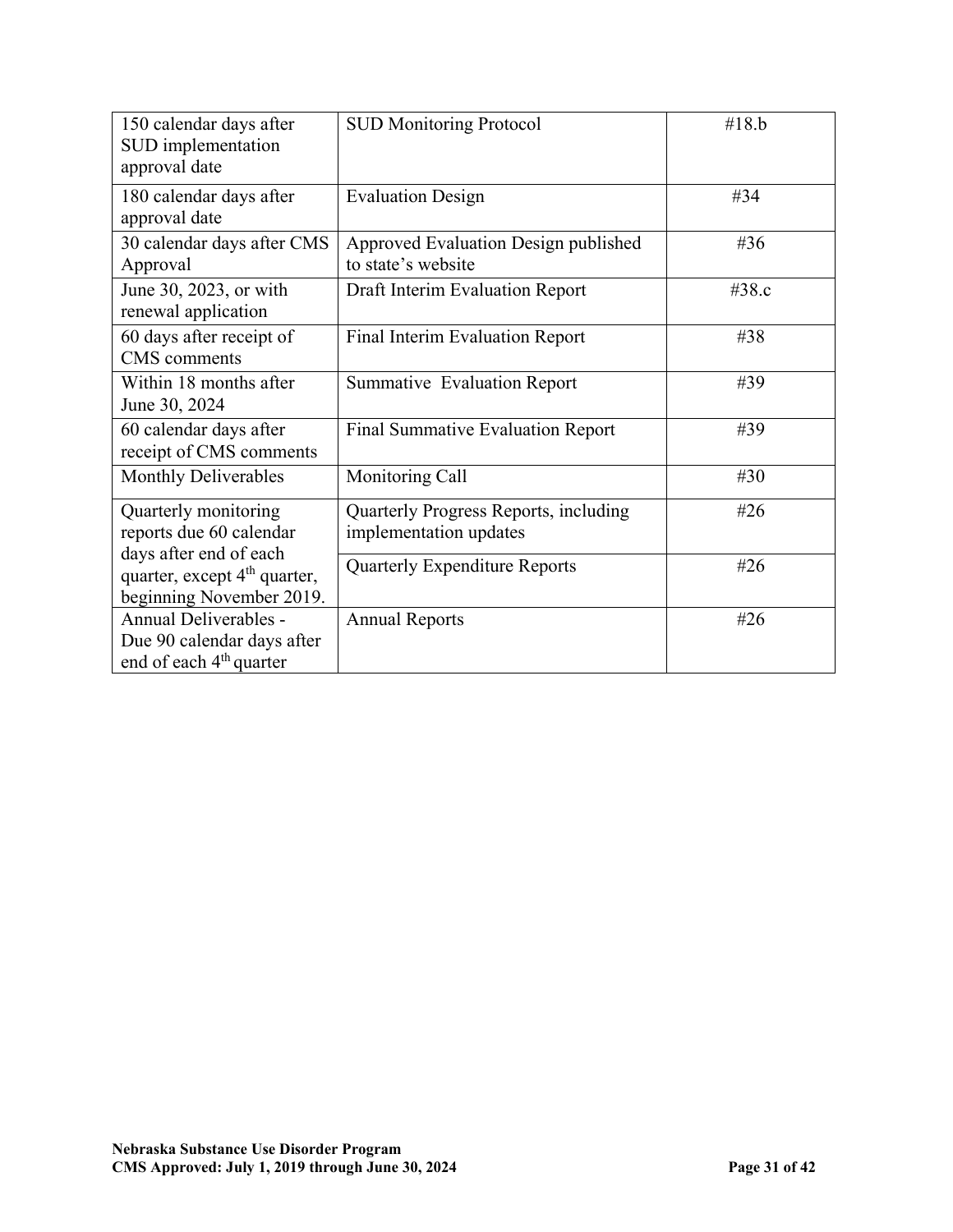## **ATTACHMENT A Developing the Evaluation Design**

#### **Introduction**

For states that are testing new approaches and flexibilities in their Medicaid programs through section 1115 demonstrations, evaluations are crucial to understand and disseminate what is or is not working and why. The evaluations of new initiatives seek to produce new knowledge and direction for programs and inform both Congress and CMS about Medicaid policy for the future. While a narrative about what happened during a demonstration provides important information, the principal focus of the evaluation of a section 1115 demonstration should be obtaining and analyzing data on the process (e.g., whether the demonstration is being implemented as intended), outcomes (e.g., whether the demonstration is having the intended effects on the target population), and impacts of the demonstration (e.g., whether the outcomes observed in the targeted population differ from outcomes in similar populations not affected by the demonstration). Both state and federal governments could benefit from improved quantitative and qualitative evidence to inform policy decisions. Additional technical assistance is available from CMS, and resources are also available here: https://www.medicaid.gov/medicaid/section-1115-demo/evaluation-reports/evaluation-designs-and-reports/index.html

### **Expectations for Evaluation Designs**

All states with Medicaid section 1115 demonstrations are required to conduct an evaluation, and the Evaluation Design is the roadmap for conducting the evaluation. The roadmap begins with the stated goals for the demonstration followed by the measurable evaluation questions and quantifiable hypotheses, all to support a determination of the extent to which the demonstration has achieved its goals**.** 

### **The format for the Evaluation Design is as follows:**

General Background Information; Evaluation Questions and Hypotheses; Methodology; Methodological Limitations; Attachments.

#### **Submission Timelines**

There is a specified timeline for the state's submission of Evaluation Design and Reports. (The graphic below depicts an example of this timeline). In addition, the state should be aware that section 1115 evaluation documents are public records. The state is required to publish the Evaluation Design to the state's website within thirty (30) days of CMS approval, as per 42 CFR 431.424(e). CMS will also publish a copy to the Medicaid.gov website.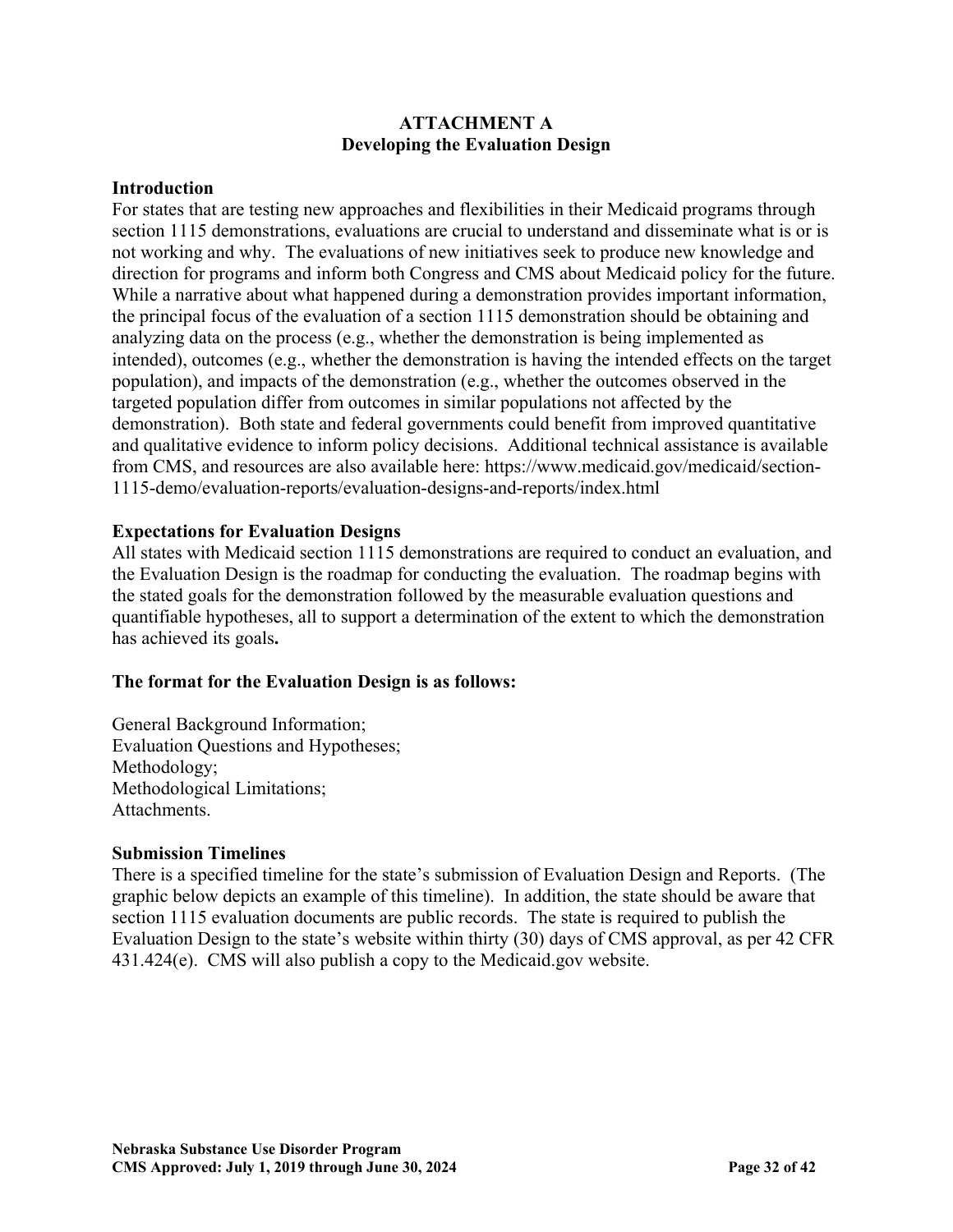

# **Required Core Components of All Evaluation Designs**

The Evaluation Design sets the stage for the Interim and Summative Evaluation Reports. It is important that the Evaluation Design explain the goals and objectives of the demonstration, the hypotheses related to the demonstration, and the methodology (and limitations) for the evaluation. A copy of the state's Driver Diagram (described in more detail in paragraph B2 below) should be included with an explanation of the depicted information.

- **A.** General Background Information In this section, the state should include basic information about the demonstration, such as:
	- 1. The issue/s that the state is trying to address with its section 1115 demonstration and/or expenditure authorities, the potential magnitude of the issue/s, and why the state selected this course of action to address the issue/s (e.g., a narrative on why the state submitted an 1115 demonstration proposal).
	- 2. The name of the demonstration, approval date of the demonstration, and period of time covered by the evaluation;
	- 3. A brief description of the demonstration and history of the implementation, and whether the draft Evaluation Design applies to an amendment, extension, renewal, or expansion of, the demonstration;
	- 4. For renewals, amendments, and major operational changes: A description of any changes to the demonstration during the approval period; the primary reason or reasons for the change; and how the Evaluation Design was altered or augmented to address these changes.
	- 5. Describe the population groups impacted by the demonstration.

### **B. Evaluation Questions and Hypotheses** – In this section, the state should:

- 1. Describe how the state's demonstration goals are translated into quantifiable targets for improvement, so that the performance of the demonstration in achieving these targets could be measured.
- 2. Include a Driver Diagram to visually aid readers in understanding the rationale behind the cause and effect of the variants behind the demonstration features and intended outcomes. A driver diagram is a particularly effective modeling tool when working to improve health and health care through specific interventions. The diagram includes information about the goal of the demonstration, and the features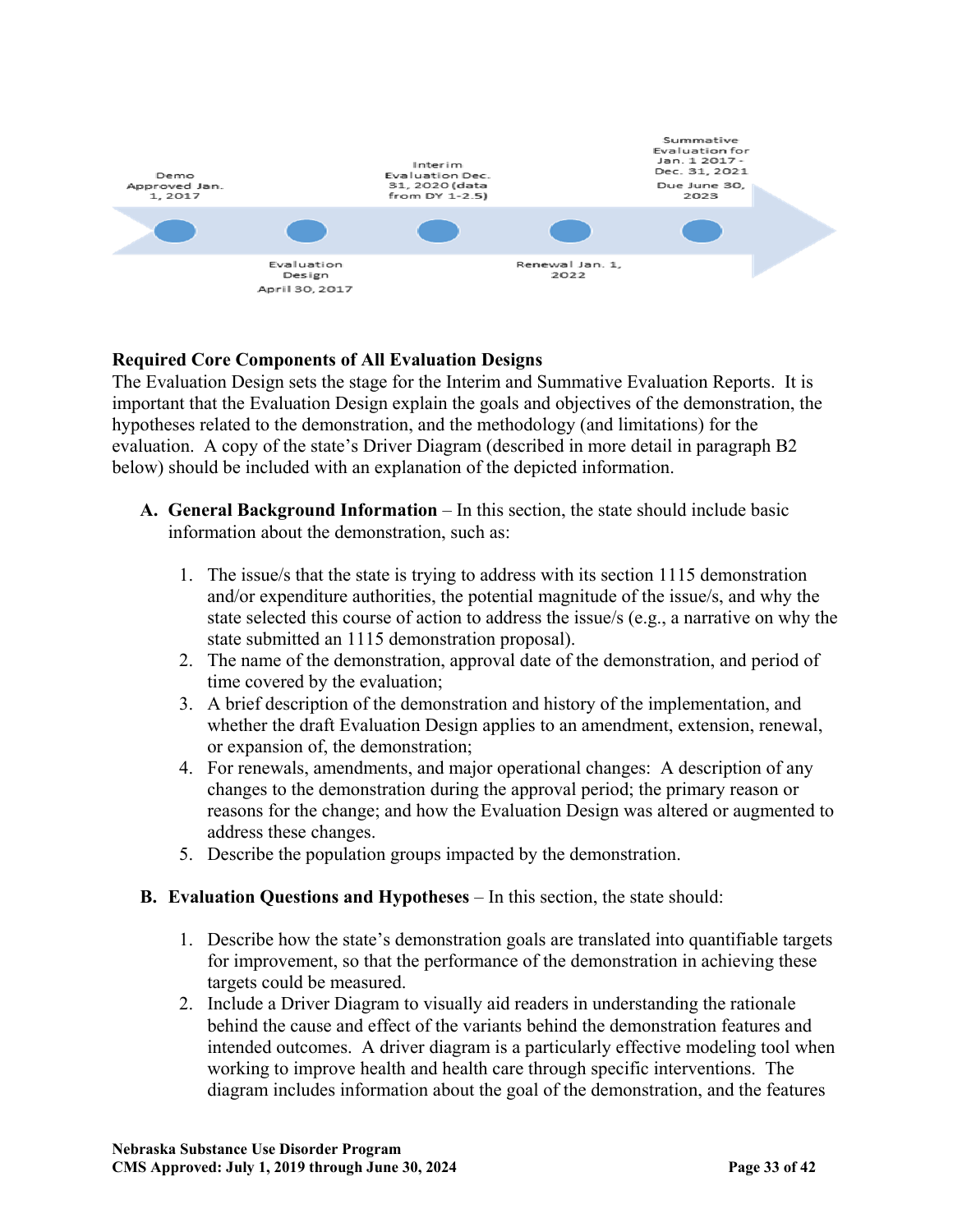of the demonstration. A driver diagram depicts the relationship between the aim, the primary drivers that contribute directly to achieving the aim, and the secondary drivers that are necessary to achieve the primary drivers for the demonstration. For an example and more information on driver diagrams: <https://innovation.cms.gov/files/x/hciatwoaimsdrvrs.pdf>

- 3. Identify the state's hypotheses about the outcomes of the demonstration;
- 4. 4. Discuss how the evaluation questions align with the hypotheses and the goals of the demonstration;
- 5. 5. Address how the research questions / hypotheses of this demonstration promote the objectives of Titles XIX and/or XXI.
- **C. Methodology** In this section, the state is to describe in detail the proposed research methodology.

The focus is on showing that the evaluation meets the prevailing standards of scientific and academic rigor, and the results are statistically valid and reliable, and that where appropriate it builds upon other published research (use references).

This section provides the evidence that the demonstration evaluation will use the best available data; reports on, controls for, and makes appropriate adjustments for the limitations of the data and their effects on results; and discusses the generalizability of results. This section should provide enough transparency to explain what will be measured and how. Specifically, this section establishes:

- 1. *Evaluation Design –* Provide information on how the evaluation will be designed. For example, will the evaluation utilize a pre/post comparison? A post-only assessment? Will a comparison group be included?
- 2. *Target and Comparison Populations* Describe the characteristics of the target and comparison populations, to include the inclusion and exclusion criteria. Include information about the level of analysis (beneficiary, provider, or program level), and if populations will be stratified into subgroups. Additionally discuss the sampling methodology for the populations, as well as support that a statistically reliable sample size is available.
- 3. *Evaluation Period –* Describe the time periods for which data will be included.
- 4. *Evaluation Measures –* List all measures that will be calculated to evaluate the demonstration. Include the measure stewards (i.e., the organization(s) responsible for the evaluation data elements/sets by "owning", defining, validating; securing; and submitting for endorsement, etc.) Include numerator and denominator information.

Additional items to ensure:

- a. The measures contain assessments of both process and outcomes to evaluate the effects of the demonstration during the period of approval.
- b. Qualitative analysis methods may be used, and must be described in detail.
- c. Benchmarking and comparisons to national and state standards, should be used, where appropriate.
- d. Proposed health measures could include CMS's Core Set of Health Care Quality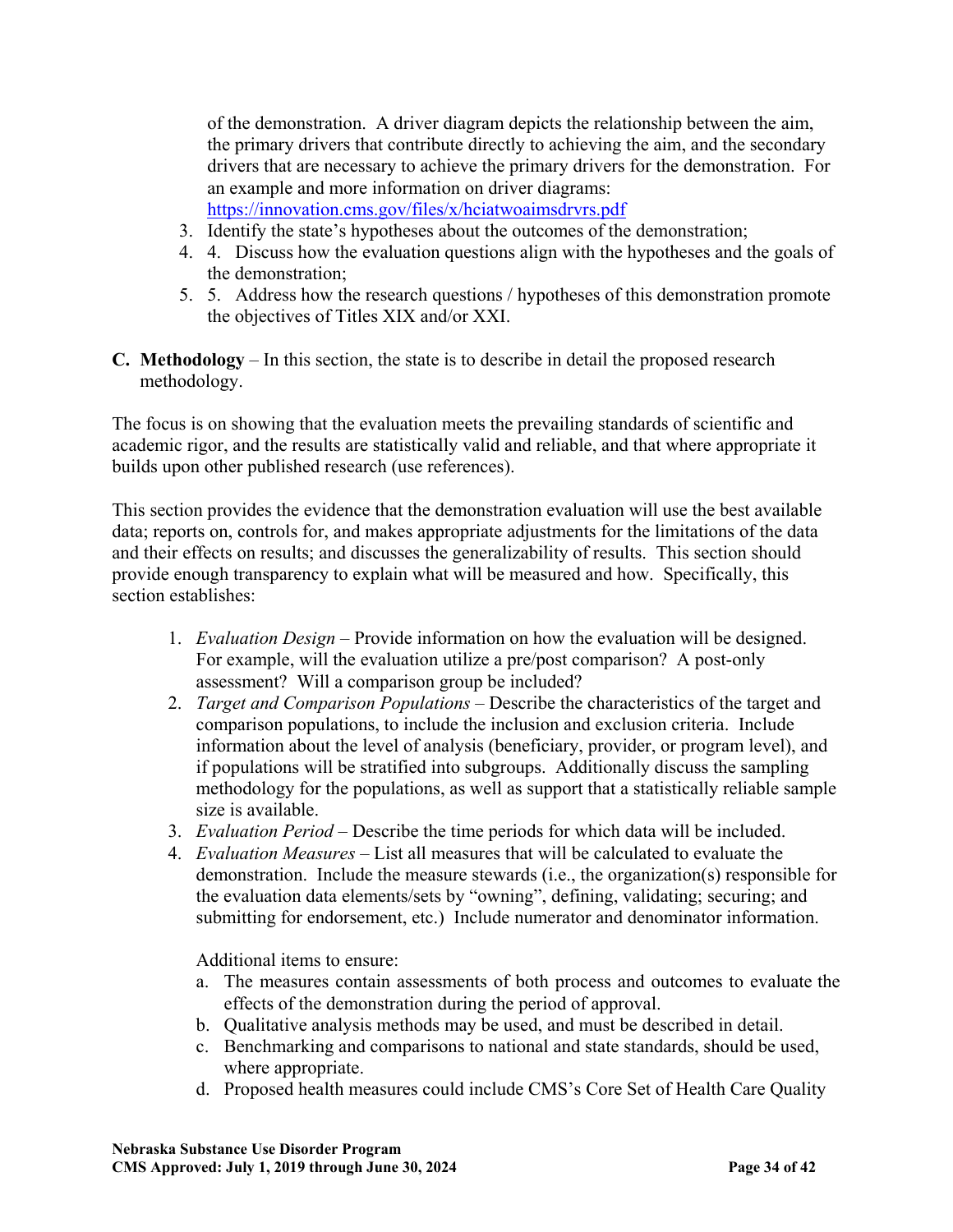Measures for Children in Medicaid and CHIP, Consumer Assessment of Health Care Providers and Systems (CAHPS), the Initial Core Set of Health Care Quality Measures for Medicaid-Eligible Adults and/or measures endorsed by National Quality Forum (NQF).

- e. Proposed performance metrics can be selected from nationally recognized metrics, for example from sets developed by the Center for Medicare and Medicaid Innovation or for meaningful use under Health Information Technology (HIT).
- f. Among considerations in selecting the metrics shall be opportunities identified by the state for improving quality of care and health outcomes, and controlling cost of care.
- 5. *Data Sources –* Explain where the data will be obtained, and efforts to validate and clean the data. Discuss the quality and limitations of the data sources. If primary data (data collected specifically for the evaluation) – The methods by which the data will be collected, the source of the proposed question/responses, the frequency and timing of data collection, and the method of data collection. (Copies of any proposed surveys must be reviewed with CMS for approval before implementation).
- 6. *Analytic Methods –* This section includes the details of the selected quantitative and/or qualitative measures to adequately assess the effectiveness of the demonstration. This section should:
	- a. Identify the specific statistical testing which will be undertaken for each measure (e.g., t-tests, chi-square, odds ratio, ANOVA, regression). Table A is an example of how the state might want to articulate the analytic methods for each research question and measure.
	- b. Explain how the state will isolate the effects of the demonstration (from other initiatives occurring in the state at the same time) through the use of comparison groups.
	- c. A discussion of how propensity score matching and difference in differences design may be used to adjust for differences in comparison populations over time (if applicable).
	- d. The application of sensitivity analyses, as appropriate, should be considered.
- 7. *Other Additions –* The state may provide any other information pertinent to the Evaluation Design of the demonstration.

| Research<br>Question    | Outcome measures<br>used to address the<br>research question | Sample or population<br>subgroups to be<br>compared                                                   | Data Sources                                                     | Analytic<br>Methods         |
|-------------------------|--------------------------------------------------------------|-------------------------------------------------------------------------------------------------------|------------------------------------------------------------------|-----------------------------|
| <b>Hypothesis 1</b>     |                                                              |                                                                                                       |                                                                  |                             |
| Research<br>question 1a | -Measure 1<br>-Measure 2<br>-Measure 3                       | -Sample e.g. All<br>attributed Medicaid<br>beneficiaries<br>-Beneficiaries with<br>diabetes diagnosis | -Medicaid fee-for-<br>service and<br>encounter claims<br>records | -Interrupted<br>time series |
| Research<br>question 1b | -Measure 1<br>-Measure 2                                     | -sample, e.g., PPS<br>patients who meet                                                               | -Patient survey                                                  | Descriptive<br>statistics   |

# **Table A. Example Design Table for the Evaluation of the Demonstration**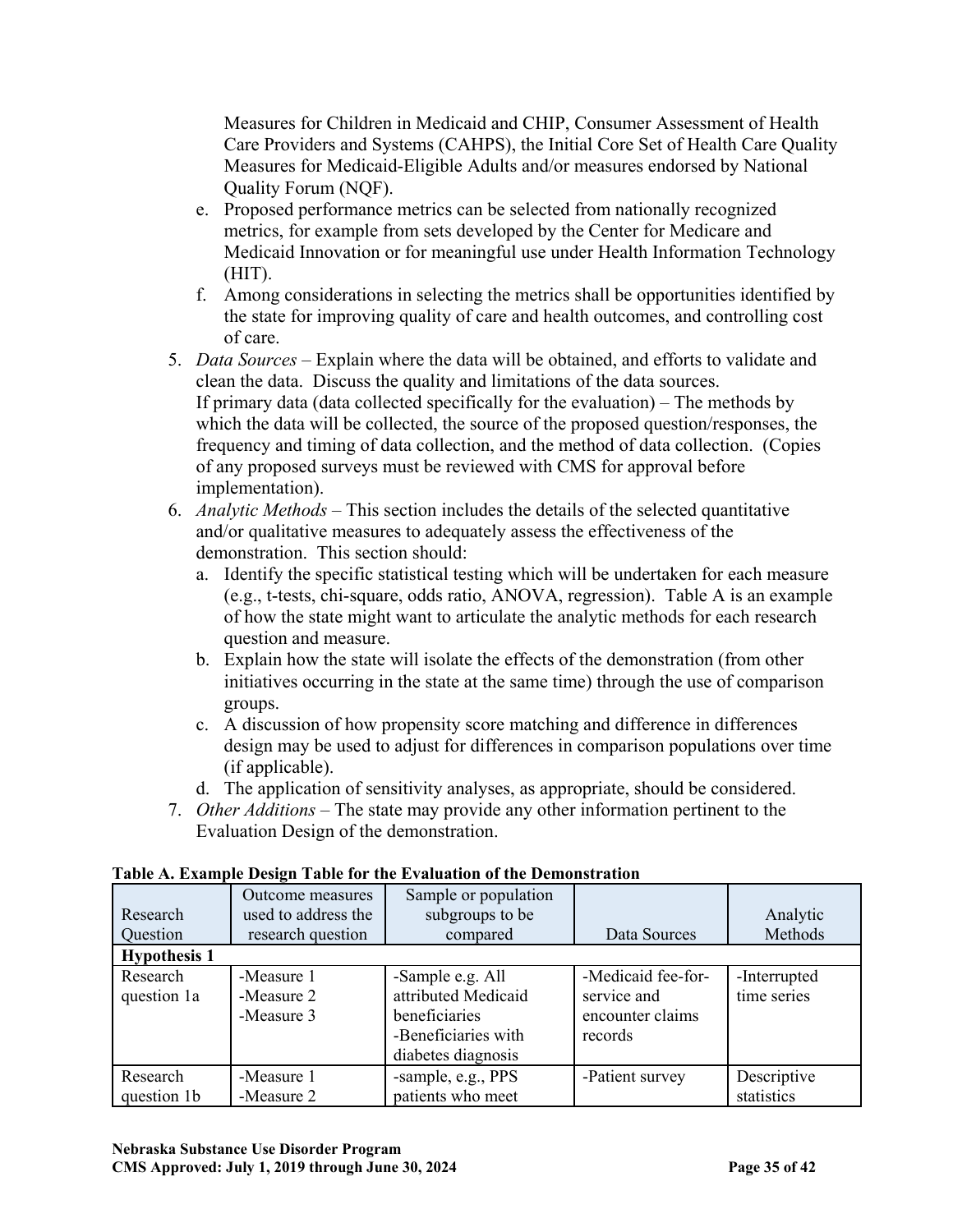|                         | -Measure 3<br>-Measure 4 | survey selection<br>requirements (used<br>services within the last 6<br>months) |                 |                                                     |  |  |  |
|-------------------------|--------------------------|---------------------------------------------------------------------------------|-----------------|-----------------------------------------------------|--|--|--|
| <b>Hypothesis 2</b>     |                          |                                                                                 |                 |                                                     |  |  |  |
| Research<br>question 2a | -Measure 1<br>-Measure 2 | -Sample, e.g., PPS<br>administrators                                            | -Key informants | Qualitative<br>analysis of<br>interview<br>material |  |  |  |

- **D. Methodological Limitations** This section provides detailed information on the limitations of the evaluation. This could include the design, the data sources or collection process, or analytic methods. The state should also identify any efforts to minimize the limitations. Additionally, this section should include any information about features of the demonstration that effectively present methodological constraints that the state would like CMS to take into consideration in its review. For example:
	- 1. When the state demonstration is:
		- a. Long-standing, non-complex, unchanged, or
		- b. Has previously been rigorously evaluated and found to be successful, or
		- c. Could now be considered standard Medicaid policy (CMS published regulations or guidance)
	- 2. When the demonstration is also considered successful without issues or concerns that would require more regular reporting, such as:
		- a. Operating smoothly without administrative changes; and
		- b. No or minimal appeals and grievances; and
		- c. No state issues with CMS-64 reporting or budget neutrality; and
		- d. No Corrective Action Plans (CAP) for the demonstration.

# **E. Attachments**

- 1. **Independent Evaluator.** This includes a discussion of the state's process for obtaining an independent entity to conduct the evaluation, including a description of the qualifications that the selected entity must possess, and how the state will assure no conflict of interest. Explain how the state will assure that the Independent Evaluator will conduct a fair and impartial evaluation, prepare an objective Evaluation Report, and that there would be no conflict of interest. The evaluation design should include "No Conflict of Interest" signed by the independent evaluator.
- 2. **Evaluation Budget.** A budget for implementing the evaluation shall be provided with the draft Evaluation Design. It will include the total estimated cost, as well as a breakdown of estimated staff, administrative, and other costs for all aspects of the evaluation. Examples include, but are not limited to: the development of all survey and measurement instruments; quantitative and qualitative data collection; data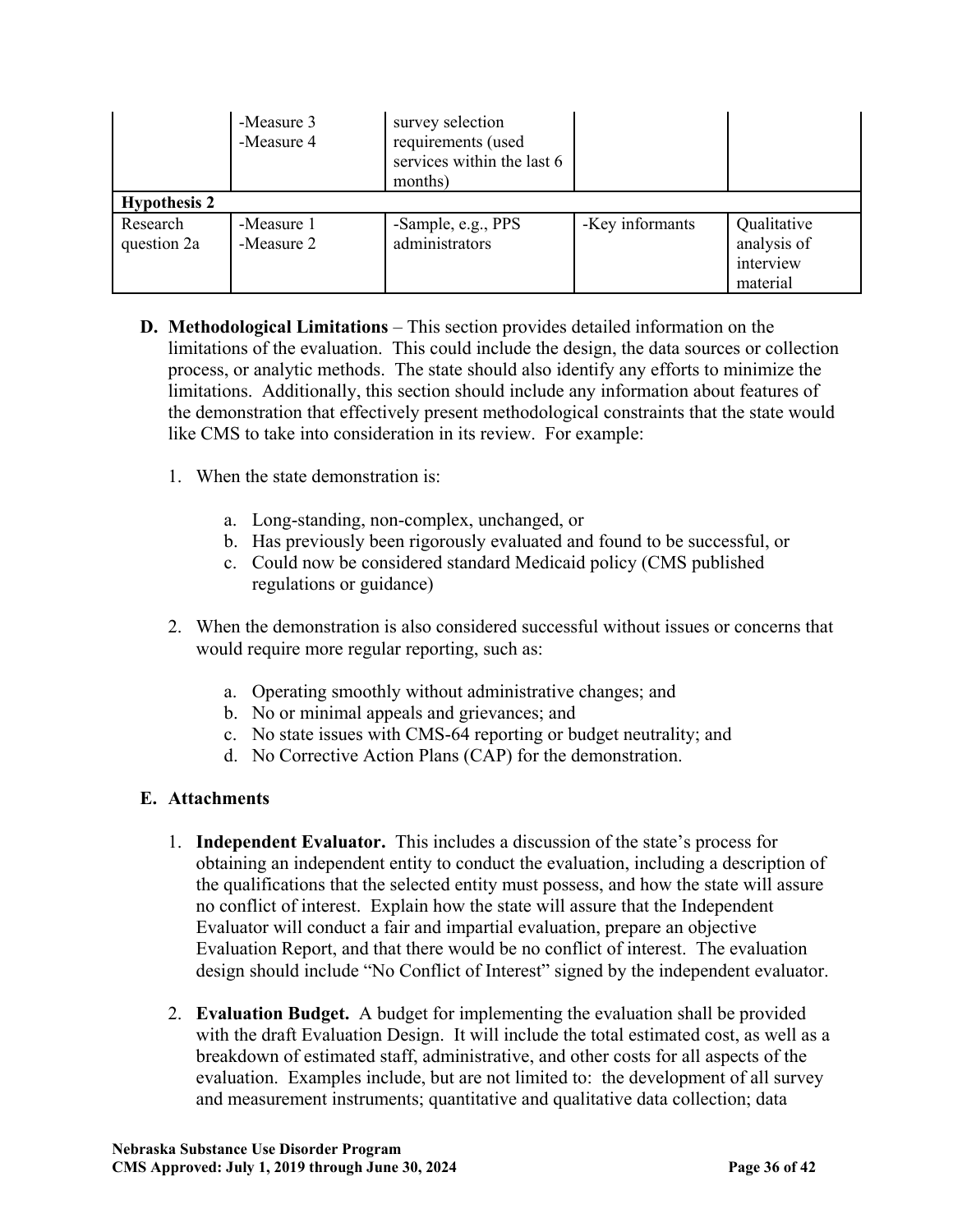cleaning and analyses; and reports generation. A justification of the costs may be required by CMS if the estimates provided do not appear to sufficiently cover the costs of the draft Evaluation Design or if CMS finds that the draft Evaluation Design is not sufficiently developed.

3. **Timeline and Major Milestones.** Describe the timeline for conducting the various evaluation activities, including dates for evaluation-related milestones, including those related to procurement of an outside contractor, if applicable, and deliverables. The Final Evaluation Design shall incorporate an Interim and Summative Evaluation. Pursuant to 42 CFR 431.424 $(c)(v)$ , this timeline should also include the date by which the Final Summative Evaluation report is due.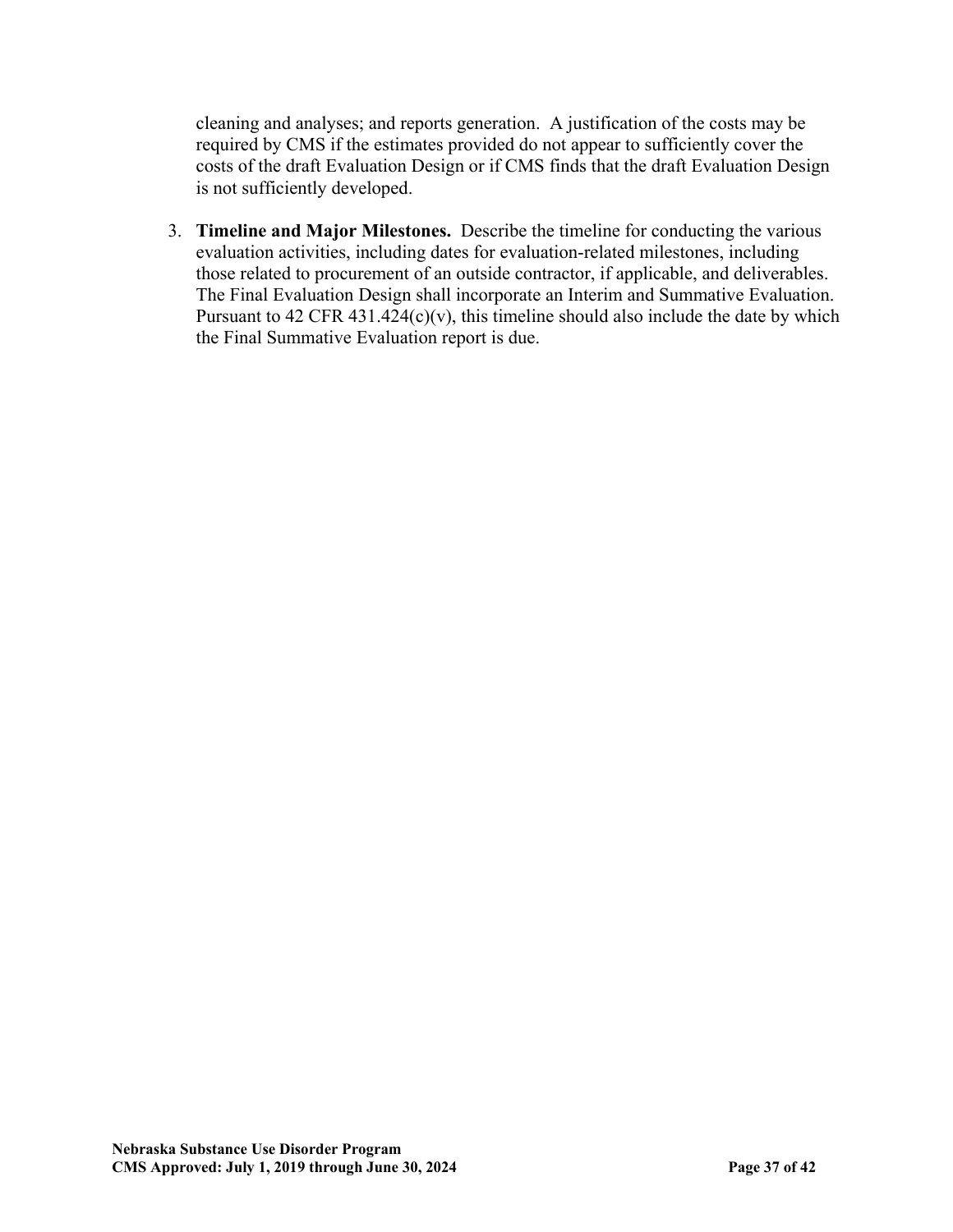### **ATTACHMENT B Preparing the Interim and Summative Evaluation Reports**

### **Introduction**

For states that are testing new approaches and flexibilities in their Medicaid programs through section 1115 demonstrations, evaluations are crucial to understand and disseminate what is or is not working and why. The evaluations of new initiatives seek to produce new knowledge and direction for programs and inform Medicaid policy for the future. While a narrative about what happened during a demonstration provide important information, the principal focus of the evaluation of a section 1115 demonstration should be obtaining and analyzing data on the process (e.g., whether the demonstration is being implemented as intended), outcomes (e.g., whether the demonstration is having the intended effects on the target population), and impacts of the demonstration (e.g., whether the outcomes observed in the targeted population differ from outcomes in similar populations not affected by the demonstration). Both state and federal governments could benefit from improved quantitative and qualitative evidence to inform policy decisions.

## **Expectations for Evaluation Reports**

Medicaid section 1115 demonstrations are required to conduct an evaluation that is valid (the extent to which the evaluation measures what it is intended to measure), and reliable (the extent to which the evaluation could produce the same results when used repeatedly). To this end, the already approved Evaluation Design is a map that begins with the demonstration goals, then transitions to the evaluation questions, and to the specific hypotheses, which will be used to investigate whether the demonstration has achieved its goals. States should have a well-structured analysis plan for their evaluation. As these valid analyses multiply (by a single state or by multiple states with similar demonstrations) and the data sources improve, the reliability of evaluation findings will be able to shape Medicaid policy in order to improve the health and welfare of Medicaid beneficiaries for decades to come. When submitting an application for renewal, the interim evaluation report should be posted on the state's website with the application for public comment. Additionally, the interim evaluation report must be included in its entirety with the application submitted to CMS.

## **Intent of this Guidance**

The Social Security Act (the Act) requires an evaluation of every section 1115 demonstration. In order to fulfill this requirement, the state's submission must provide a comprehensive written presentation of all key components of the demonstration, and include all required elements specified in the approved Evaluation Design. This Guidance is intended to assist states with organizing the required information in a standardized format and understanding the criteria that CMS will use in reviewing the submitted Interim and Summative Evaluation Reports.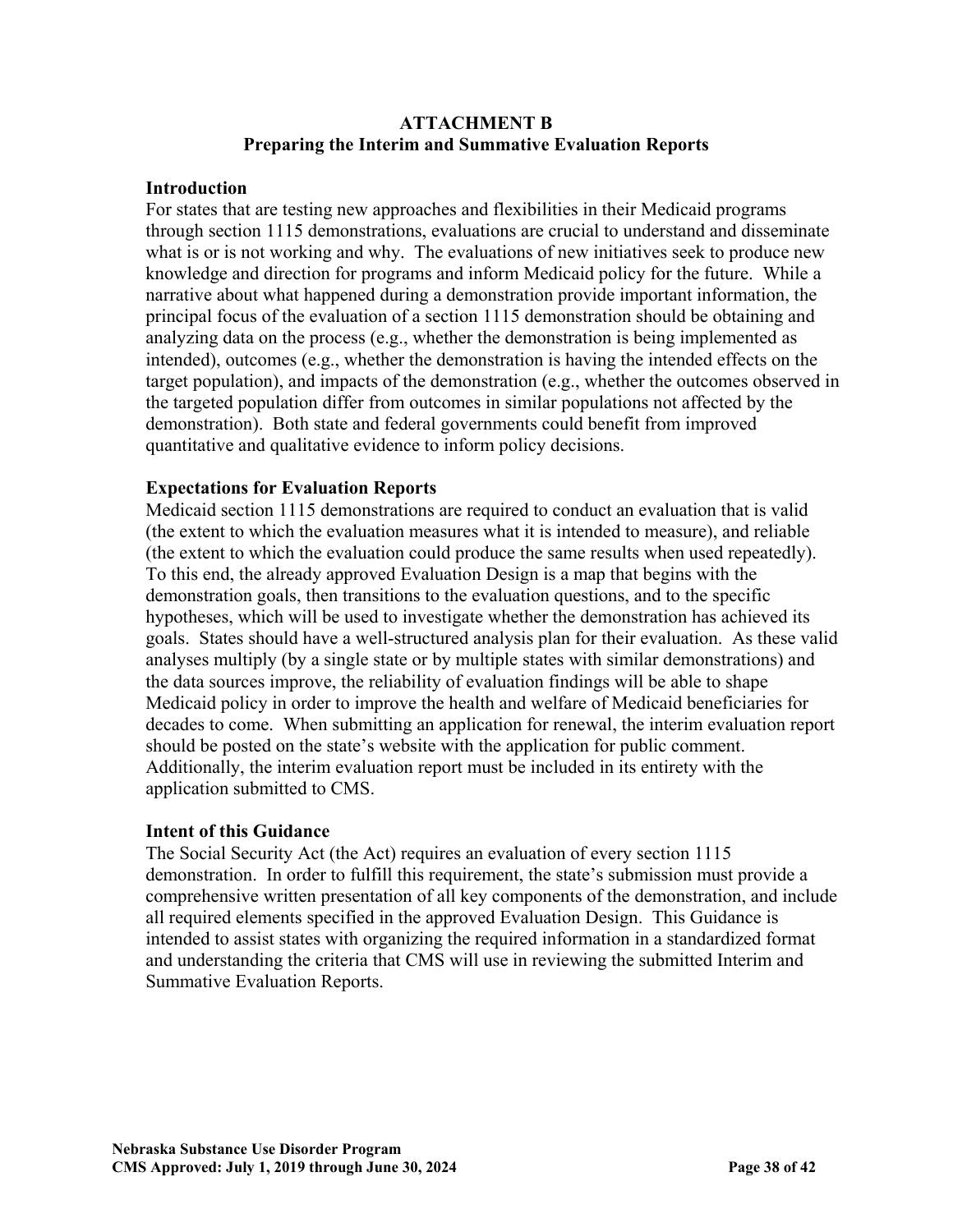The format for the Interim and Summative Evaluation reports is as follows:

- A. Executive Summary;
- B. General Background Information;
- C. Evaluation Questions and Hypotheses;
- D. Methodology;
- E. Methodological Limitations;
- F. Results;
- G. Conclusions;
- H. Interpretations, and Policy Implications and Interactions with Other State Initiatives;
- I. Lessons Learned and Recommendations; and
- J. Attachment(s).

### **Submission Timelines**

There is a specified timeline for the state's submission of Evaluation Designs and Evaluation Reports. These dates are specified in the demonstration Special Terms and Conditions (STCs). (The graphic below depicts an example of this timeline). In addition, the state should be aware that section 1115 evaluation documents are public records. In order to assure the dissemination of the evaluation findings, lessons learned, and recommendations, the state is required to publish to the state's website the evaluation design within thirty (30) days of CMS approval, and publish reports within thirty (30) days of submission to CMS , pursuant to 42 CFR 431.424. CMS will also publish a copy to Medicaid.gov.

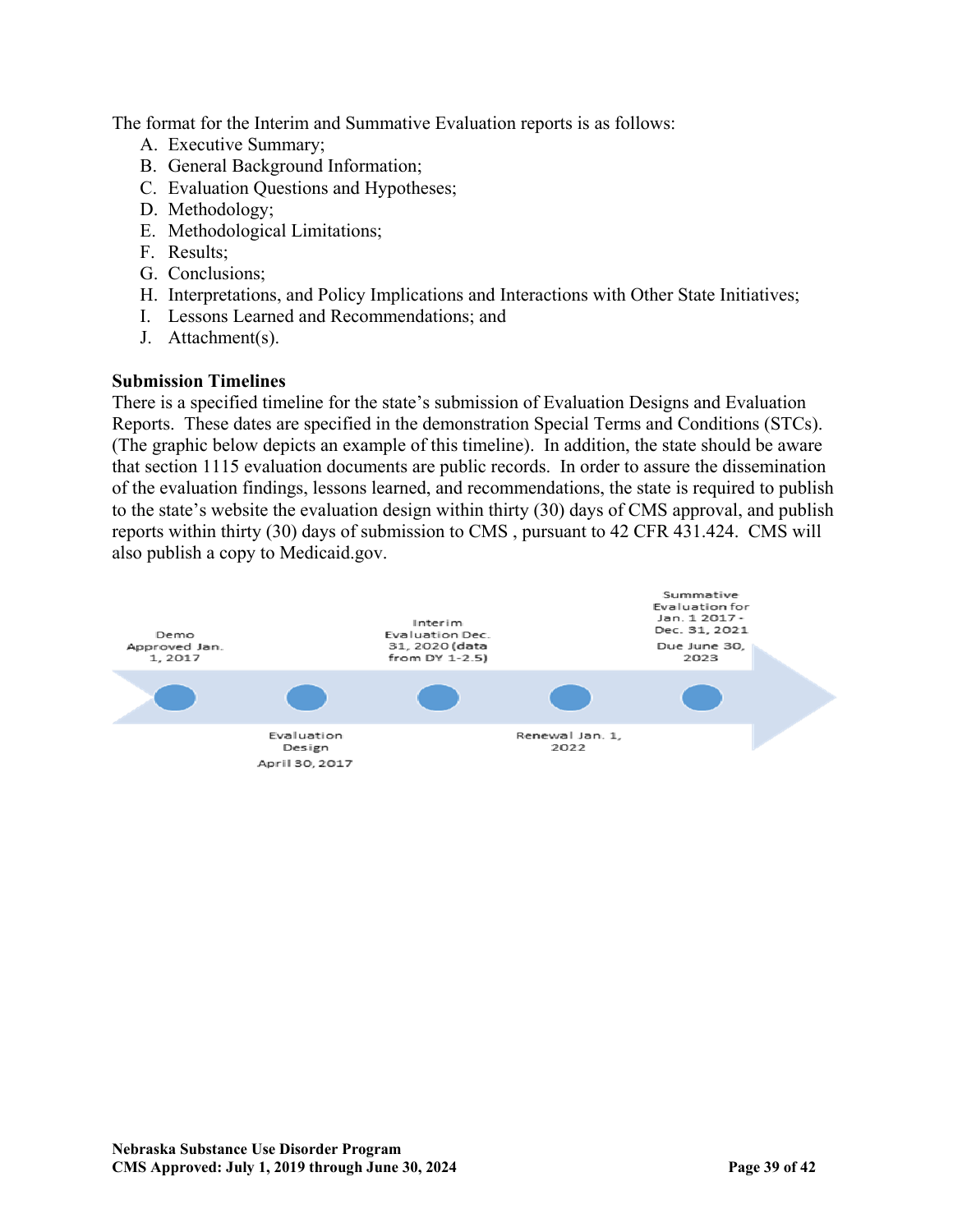### **Required Core Components of Interim and Summative Evaluation Reports**

The section 1115 Evaluation Report presents the research about the section 1115 Demonstration. It is important that the report incorporate a discussion about the structure of the Evaluation Design to explain the goals and objectives of the demonstration, the hypotheses related to the demonstration, and the methodology for the evaluation. A copy of the state's Driver Diagram (described in the Evaluation Design guidance) must be included with an explanation of the depicted information. The Evaluation Report should present the relevant data and an interpretation of the findings; assess the outcomes (what worked and what did not work); explain the limitations of the design, data, and analyses; offer recommendations regarding what (in hindsight) the state would further advance, or do differently, and why; and discuss the implications on future Medicaid policy. Therefore, the state's submission must include:

- **A. Executive Summary**  A summary of the demonstration, the principal results, interpretations, and recommendations of the evaluation.
- **B.** General Background Information about the Demonstration In this section, the state should include basic information about the demonstration, such as:
	- 1. The issues that the state is trying to address with its section 1115 demonstration and/or expenditure authorities, how the state became aware of the issue, the potential magnitude of the issue, and why the state selected this course of action to address the issues.
	- 2. The name of the demonstration, approval date of the demonstration, and period of time covered by the evaluation;
	- 3. A brief description of the demonstration and history of the implementation, and if the evaluation is for an amendment, extension, renewal, or expansion of, the demonstration;
	- 4. For renewals, amendments, and major operational changes: A description of any changes to the demonstration during the approval period; whether the motivation for change was due to political, economic, and fiscal factors at the state and/or federal level; whether the programmatic changes were implemented to improve beneficiary health, provider/health plan performance, or administrative efficiency; and how the Evaluation Design was altered or augmented to address these changes.
	- 5. Describe the population groups impacted by the demonstration.
- **C. Evaluation Questions and Hypotheses** In this section, the state should:
	- 1. Describe how the state's demonstration goals were translated into quantifiable targets for improvement, so that the performance of the demonstration in achieving these targets could be measured. The inclusion of a Driver Diagram in the Evaluation Report is highly encouraged, as the visual can aid readers in understanding the rationale behind the demonstration features and intended outcomes.
	- 2. Identify the state's hypotheses about the outcomes of the demonstration;
		- a. Discuss how the goals of the demonstration align with the evaluation questions and hypotheses;
		- b. Explain how this Evaluation Report builds upon and expands earlier demonstration evaluation findings (if applicable); and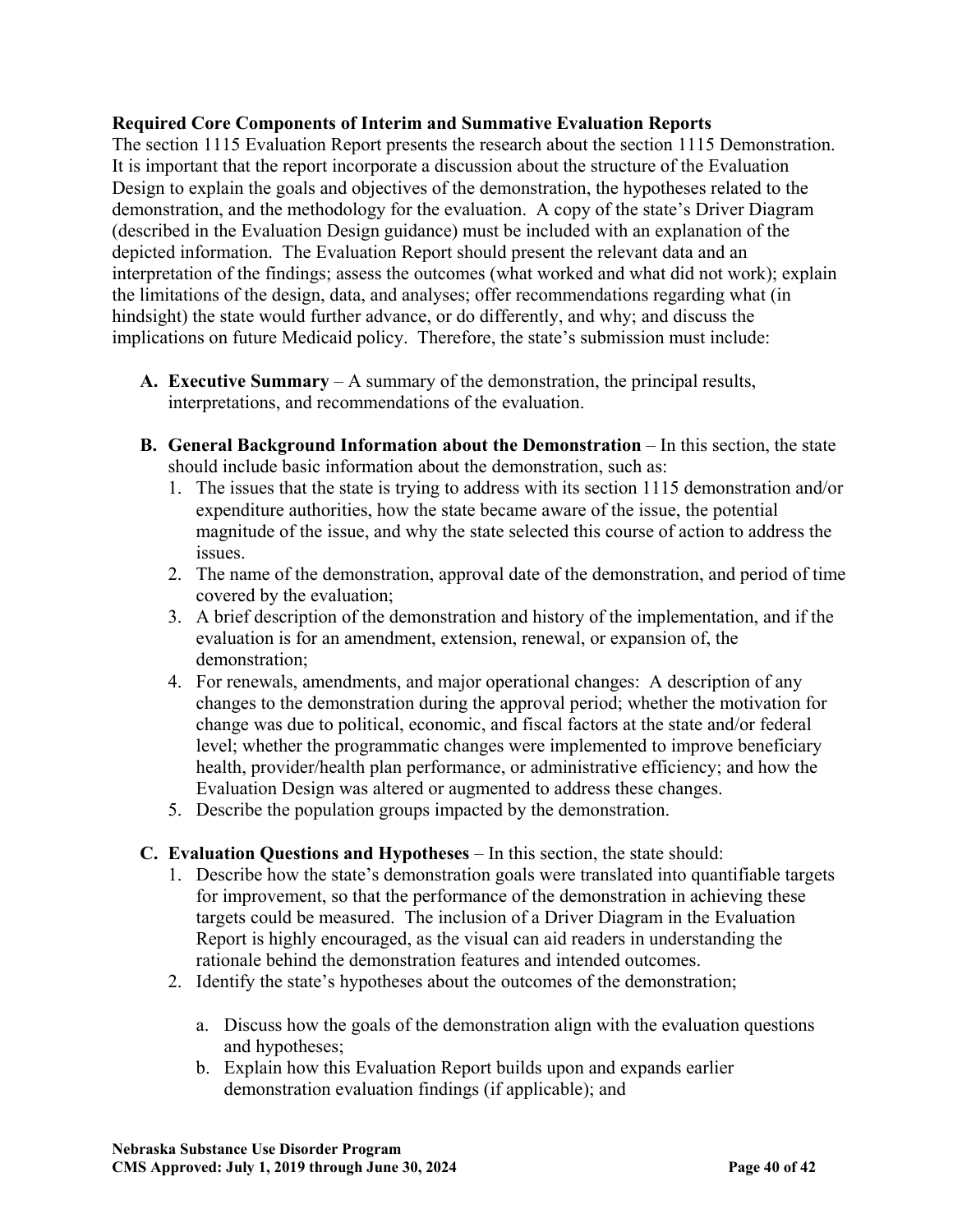c. Address how the research questions / hypotheses of this demonstration promote the objectives of Titles XIX and XXI.

**D. Methodology** – In this section, the state is to provide an overview of the research that was conducted to evaluate the section 1115 demonstration consistent with the approved Evaluation Design.

The evaluation design should also be included as an attachment to the report. The focus is on showing that the evaluation builds upon other published research (use references), and meets the prevailing standards of scientific and academic rigor, and the results are statistically valid and reliable.

An interim report should provide any available data to date, including both quantitative and qualitative assessments. The Evaluation Design should assure there is appropriate data development and collection in a timely manner to support developing an interim evaluation. This section provides the evidence that the demonstration evaluation used the best available data and describes why potential alternative data sources were not used; reported on, controlled for, and made appropriate adjustments for the limitations of the data and their effects on results; and discusses the generalizability of results. This section should provide enough transparency to explain what was measured and how. Specifically, this section establishes that the approved Evaluation Design was followed by describing:

- 1. *Evaluation Design* Will the evaluation be an assessment of: pre/post, post-only, with or without comparison groups, etc.?
- 2. *Target and Comparison Populations* Describe the target and comparison populations; include inclusion and exclusion criteria.
- 3. *Evaluation Period*  Describe the time periods for which data will be collected
- 4. *Evaluation Measures*  What measures are used to evaluate the demonstration, and who are the measure stewards?
- 5. *Data Sources* Explain where the data will be obtained, and efforts to validate and clean the data.
- 6. *Analytic methods* Identify specific statistical testing which will be undertaken for each measure (t-tests, chi-square, odds ratio, ANOVA, regression, etc.).
- 7. *Other Additions* The state may provide any other information pertinent to the evaluation of the demonstration.
- **A. Methodological Limitations**  This section provides sufficient information for discerning the strengths and weaknesses of the study design, data sources/collection, and analyses.
- **B. Results** In this section, the state presents and uses the quantitative and qualitative data to show to whether and to what degree the evaluation questions and hypotheses of the demonstration were achieved. The findings should visually depict the demonstration results (tables, charts, graphs). This section should include information on the statistical tests conducted.